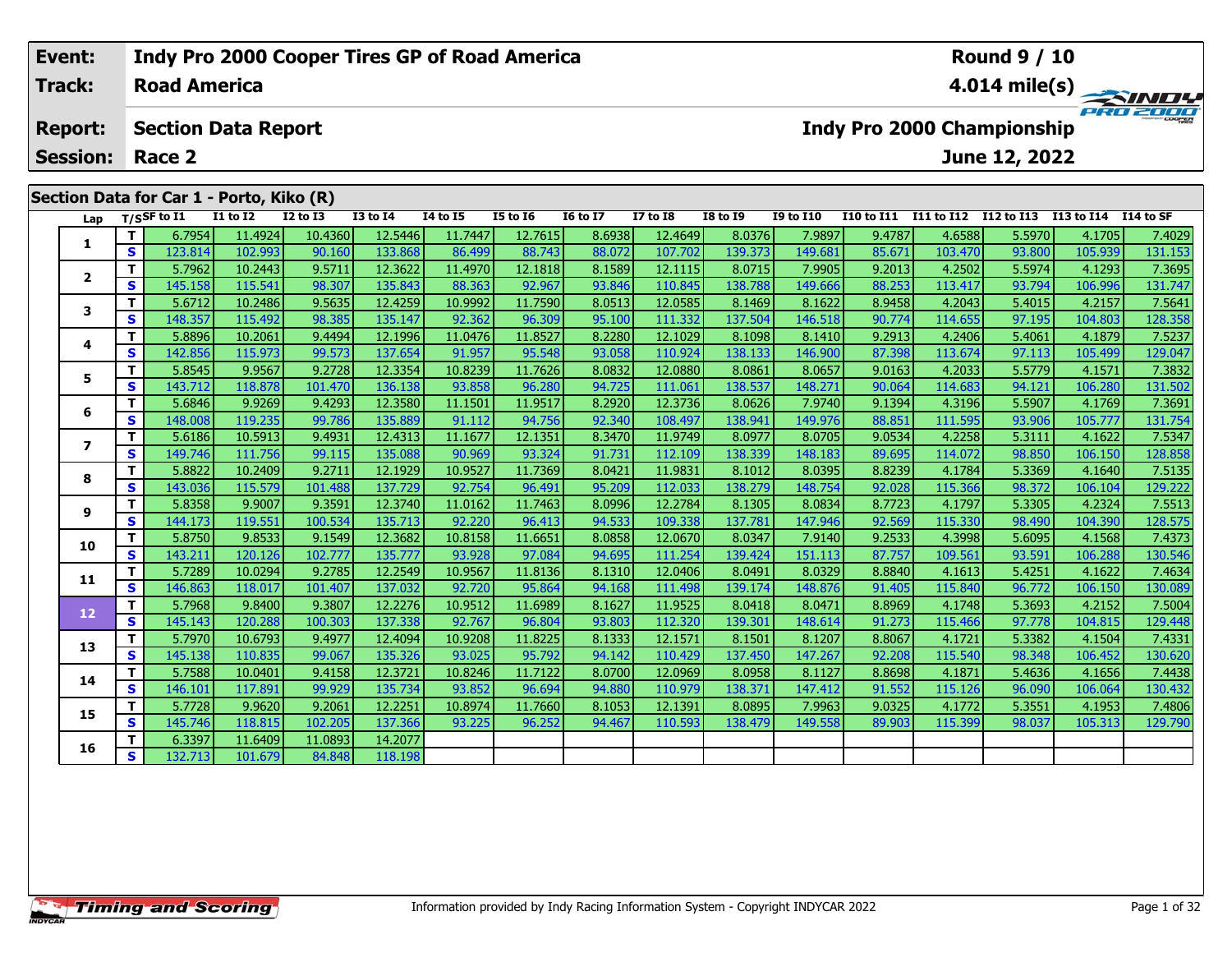| $\frac{4.014 \text{ mile(s)}}{4.014 \text{ miles}}$ |
|-----------------------------------------------------|
| <b>Indy Pro 2000 Championship</b>                   |
| June 12, 2022                                       |
|                                                     |

|                          |                         | Section Data for Car 1 - Porto, Kiko (R) |          |
|--------------------------|-------------------------|------------------------------------------|----------|
| Lap                      | T/SLap                  |                                          | PO to SF |
| $\mathbf{1}$             | T                       | 134.2685                                 | 214.8191 |
|                          | $\mathbf{s}$            | 107.623                                  | 63.348   |
| $\overline{2}$           | T                       | 128.5327                                 |          |
|                          | $\mathbf{s}$            | 112.426                                  |          |
| 3                        | $\overline{\mathsf{r}}$ | 127.4177                                 |          |
|                          | $\mathbf{s}$            | 113.410                                  |          |
| 4                        | T                       | 127.8763                                 |          |
|                          | $\mathbf{s}$            | 113.003                                  |          |
| 5                        | T                       | 126.6667                                 |          |
|                          | $\mathbf{s}$            | 114.082                                  |          |
| 6                        | T                       | 127.7985                                 |          |
|                          | $\mathbf{s}$            | 113.072                                  |          |
| $\overline{\phantom{a}}$ | T                       | 128.2144                                 |          |
|                          | $\mathbf{s}$            | 112.705                                  |          |
| 8                        | $\overline{\mathsf{r}}$ | 126.4593                                 |          |
|                          | $\mathbf{s}$            | 114.269                                  |          |
| 9                        | T                       | 126.8902                                 |          |
|                          | $\mathbf{s}$            | 113.881                                  |          |
| 10                       | T                       | 126.6905                                 |          |
|                          | $\mathbf{s}$            | 114.061                                  |          |
| 11                       | T                       | 126.4116                                 |          |
|                          | $\mathbf{s}$            | 114.312                                  |          |
|                          | T                       | 126.2559                                 |          |
| 12                       | $\mathbf{s}$            | 114.453                                  |          |
| 13                       | $\overline{\mathsf{r}}$ | 127.5884                                 |          |
|                          | $\mathbf{s}$            | 113.258                                  |          |
|                          | T                       | 126.6289                                 |          |
| 14                       | $\mathbf s$             | 114.116                                  |          |
|                          | T                       | 126.4003                                 |          |
| 15                       | $\mathbf{s}$            | 114.323                                  |          |
|                          | T                       |                                          |          |
| 16                       | S                       |                                          |          |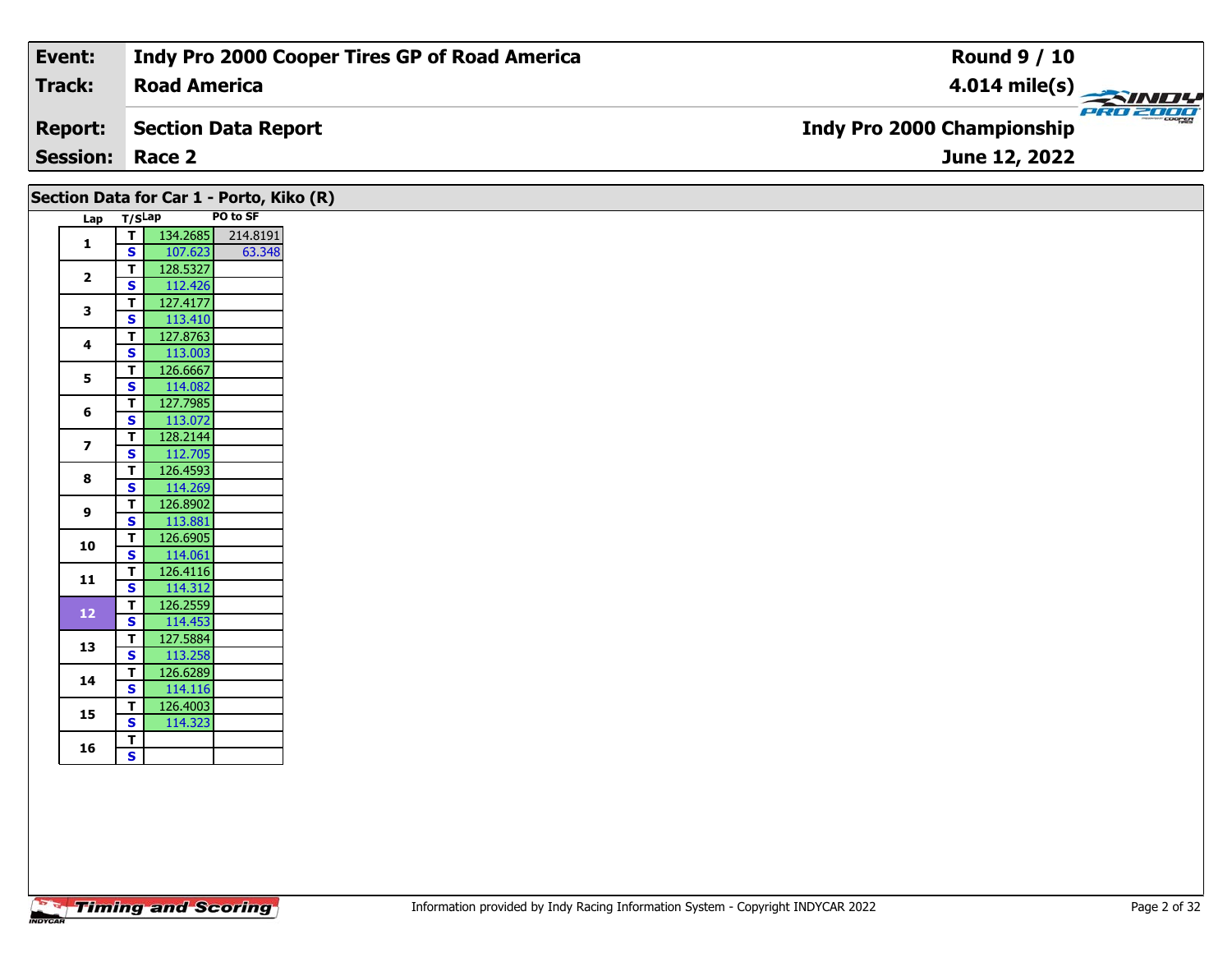| Event:          |    |                     |                            | Indy Pro 2000 Cooper Tires GP of Road America       |                 |          |                 |                 |                 |                 |                      |                   |            | <b>Round 9 / 10</b>        |             |                         |
|-----------------|----|---------------------|----------------------------|-----------------------------------------------------|-----------------|----------|-----------------|-----------------|-----------------|-----------------|----------------------|-------------------|------------|----------------------------|-------------|-------------------------|
| <b>Track:</b>   |    | <b>Road America</b> |                            |                                                     |                 |          |                 |                 |                 |                 |                      |                   |            |                            |             | $4.014 \text{ mile(s)}$ |
| <b>Report:</b>  |    |                     | <b>Section Data Report</b> |                                                     |                 |          |                 |                 |                 |                 |                      |                   |            | Indy Pro 2000 Championship |             | PRO 2000                |
| <b>Session:</b> |    | Race 2              |                            |                                                     |                 |          |                 |                 |                 |                 |                      |                   |            | June 12, 2022              |             |                         |
|                 |    |                     |                            | Section Data for Car 18 - Sundaramoorthy, Yuven (R) |                 |          |                 |                 |                 |                 |                      |                   |            |                            |             |                         |
| Lap             |    | T/SSF to I1         | <b>I1 to I2</b>            | <b>I2 to I3</b>                                     | <b>I3 to I4</b> | 14 to 15 | <b>I5 to 16</b> | <b>16 to 17</b> | <b>I7 to I8</b> | <b>I8 to I9</b> | <b>I9 to I10</b>     | <b>I10 to I11</b> | I11 to I12 | I12 to I13                 | I13 to I14  | I 14 to SF              |
|                 |    | 6.8699              | 11.2764                    | 10.1921                                             | 12.4029         | 11.4820  | 12.2516         | 8.4153          | 12.3269         | 8.1063          | 8.2358               | 9.2943            | 4.2460     | 5.4143                     | 4.1510      | 7.4958                  |
|                 | S. | 122.471             | 104.966                    | 92.317                                              | 135.397         | 88.478   | 92.437          | 90.987          | 108.908         | 138.192         | 145.209              | 87.370            | 113.529    | 96.965                     | 106.437     | 129.527                 |
|                 |    | 5.8271              | 10.1171                    | 9.5989                                              | 12.3083         | 11.3281  | 12.0837         | 8.2991          | 12.14681        | 8.0890          | 8.1325               | 9.0335            | 4.2209     | 5.3529                     | 4.1449      | 7.4270                  |
|                 | S  | 144.388             | 116.994                    | 98.023                                              | 136.438         | 89.680   | 93.721          | 92.261          | 110.523         | 138.488         | 147.053              | 89.893            | 114.204    | 98.078                     | 106.593     | 130.727                 |
|                 |    | 5.7444              | 10.4722                    | 9.4569                                              | 12.3024         | 11.1299  | 11.8913         | 8.1901          | 11.9349         | 8.0096          | 8.0468               | 9.3391            | 4.4176     | 5.4486                     | 4.1216      | 7.4148                  |
|                 | S  | 146.467             | 113.027                    | 99.494                                              | 136.503         | 91.277   | 95.238          | 93.489          | 112.485         | 139.861         | 148.619              | 86.951            | 109.119    | 96.355                     | 107.196     | 130.942                 |
|                 |    | 5.7439              | 10.3000                    | 9.6711                                              | 12.4263         | 11.2124  | 11.9293         | 8.1279          | 12.1299         | 8.1767          | 8.3391               | 9.1290            | 4.1947     | 5.3542                     | 4.1798      | 7.4312                  |
|                 |    | $\overline{112}$    | . 1                        | 27.221                                              | $125 - 125$     | 00000    | 0.4021          | 0.4001          |                 | 12220           | $\sim$ $\sim$ $\sim$ | 00.05             | 11.010     | 0.0.001                    | $205 - 202$ | 12225                   |

94.204

8.1053

94.467

8.4589

90.518

8.1737

93.676

8.2157

93.197

8.1820

93.581

8.5237

89.83

8.0562

95.043

8.0723

94.853

8.0915

94.628

8.0428

95.201

8.0846

94.709

110.677

12.1250

110.722

12.1183

110.783

12.2799

109.325

12.1599

110.404

12.1168

110.797

12.2687

109.425

12.0707

111.22

12.0156

111.730

12.1356

110.625

12.1208

110.760

12.0371

111.530

137.002

8.0821

138,606

8.0544

139.083

8.0481

139.192

8.1751

137.029

8.0273

139.552

8.1284

137.816

8.1226

137.915

8.0935

138.411

8.1342

137.718

8.1385

137.645

8.1218

137.928

143.410

8.0846

147.924

8.0550

7.9722

150.010

8.1941

145.948

150.093

8.2418

145.103

8.1795

8.1370

146.972

8.1540

146.665

8.2028

145.793

8.1652

146.464

146.20

7.9678

148.468

88.952

9.0752

89.480

8.8781

91.466

8.7476

92.831

9.2604

87.690

8.8671

91.580

8.9760

90.469

8.8734

91.515

8.8548

91.707

8.8592

91.661

8.8081

92.193

8.8512

91.744

114.918

115.283

4.1327

116.642

116.436

115.19

114.879

110.069

115.50

115.275

4.1860

115.157

4.1767

115.413

4.1734

115.504

4.3795

4.1733

4.1817

4.1400

4.1846

4.1961

4.1814

98.054

5.4933

95.571

5.4192

96.878

5.3544

98.050

5.3907

97.390

5.3760

97.656

5.3415

98.287

5.2074

5.2179

100.615

 $5.2427$ 

100.139

5.2315

100.354

5.2298

100.386

100.818

105.703

4.1451

4.1151

107.365

106.099

107.118

4.1642

4.1246

4.1711

105.924

4.1478

106.519

4.1039

4.1278

107.658

107.035

4.1262

107.076

4.1343

106.867

4.1137

107.402

106.58

130.653

7.3443

132.199

7.4140

7.3758

131.634

7.3814

131.535

7.4142

130.953

7.4121

130.990

7.4853

129.709

7.4876

129,669

7.4849

129,716

7.4955

129.532

130.011

7.4679

130.956

#### T 5.8720 11.1805 10.6873 15.2048 16 S 143.28 105.866 88.04 110.447

 ${\bf S}$ 

T.

 $\mathbf{s}$ 

 $\mathbf{T}$ 

S

 $\mathbf T$ 

 $\overline{\mathbf{s}}$ 

T.

 $\overline{\mathbf{s}}$ 

T.

S

T

 $\overline{\mathbf{s}}$ 

 $\mathbf{T}$ 

 $\overline{\mathbf{s}}$ 

T.

 $\overline{\mathbf{s}}$ 

 $\mathbf{T}$ 

 $\overline{\mathbf{s}}$ 

T

 $\mathbf{s}$ 

T.

 $\mathbf{s}$ 

5

6

 $\overline{7}$ 

8

 $\mathbf{9}$ 

10

11

12

13

14

15

146.480

146.139

5.7573

5.6592

148.672

5.7165

5.7223

5.7167

147.176

5.7496

146.334

147.569

5.7015

5.8665

143.418

5.8923

5.9059

142.462

143.39

5.8673

142.790

147.182

147.032

114.916

120.408

10.2906

115.021

10.2812

115.126

10.0669

117.577

9.9251

119.257

9.9180

119.342

9.9809

9.8556

118.590

120.098

9.8105

120.650

9.9238

119.272

9.9160

119.366

9.8302

97.291

9.2855

101.331

9.4906

99.141

9.5866

98.148

9.3032

9.6797

97.204

9.3780

100.332

9.2374

9.1382

102.964

 $9.1002$ 

103.394

9.6754

97.248

9.1916

102.36

101.859

101.138

135.142

12.2925

136.613

12.2531

137.053

12.3813

135.633

12.1664

138.029

12.3298

136.20

12.0969

138.822

12.4023

135.404

12.3853

135.59

12.3695

135.763

12.5234

134.094

12,4000

135.429

90.606

11.0363

92.052

11.1332

91.250

11.1864

90.816

10.8983

93.217

10.9850

92.481

11.0847

91.650

10.8373

93.742

10.9221

93.014

10.8640

93.512

11.0327

92.082

10.8556

93.584

94.934

12.2614

92.363

12.1063

93.546

11.6977

96.814

11.7749

96.179

11.8542

95.536

11.9717

94.598

11.6525

97.189

11.7230

96.605

11.6459

97.245

11.7749

96.179

11.6560

97.160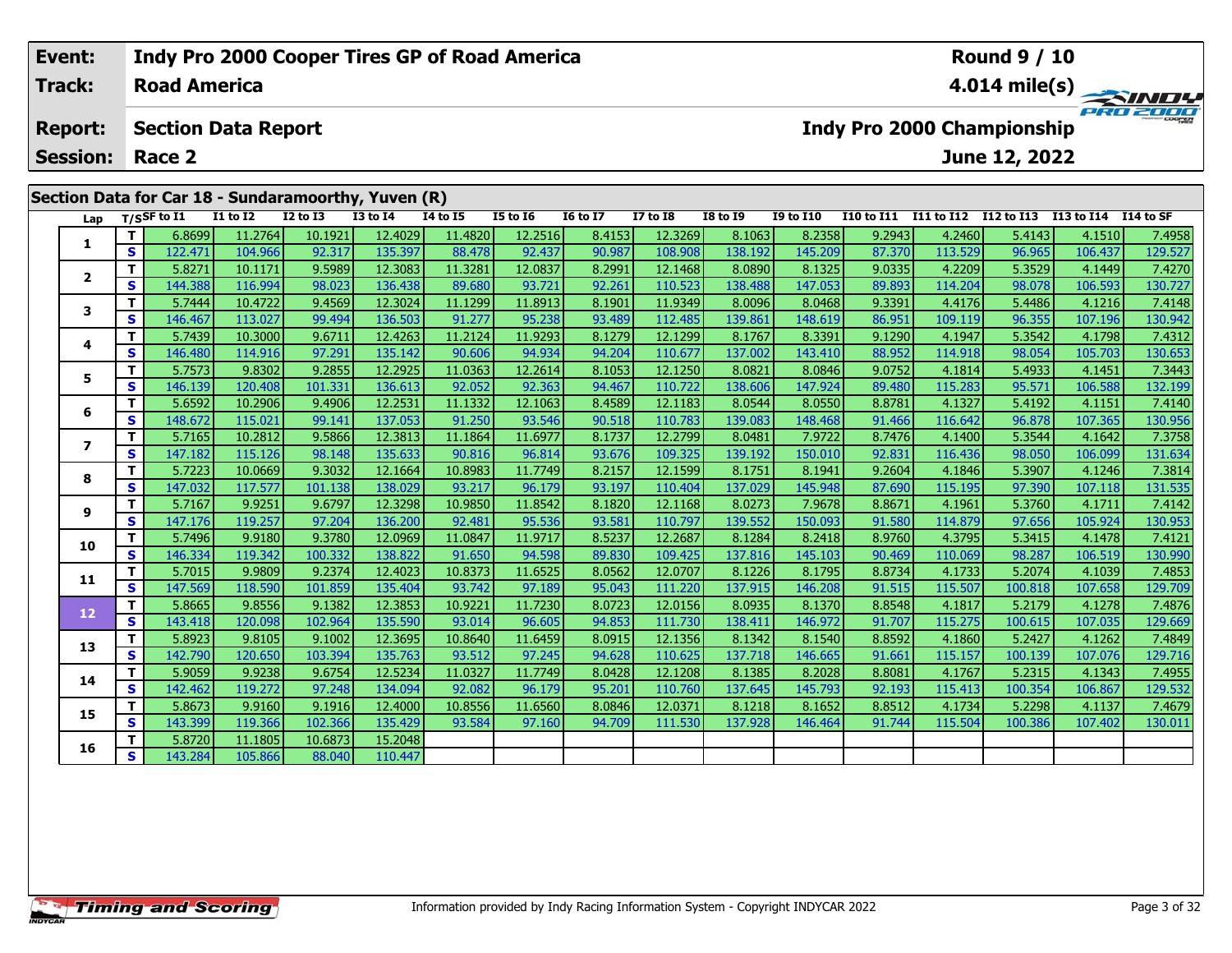| Event:                 | Indy Pro 2000 Cooper Tires GP of Road America | <b>Round 9 / 10</b>                           |
|------------------------|-----------------------------------------------|-----------------------------------------------|
| Track:                 | <b>Road America</b>                           | $4.014 \text{ mile(s)}$                       |
| <b>Report:</b>         | Section Data Report                           | PRO 200e<br><b>Indy Pro 2000 Championship</b> |
| <b>Session: Race 2</b> |                                               | June 12, 2022                                 |
|                        |                                               |                                               |

|                |        |          |          | Section Data for Car 18 - Sundaramoorthy, Yuven (R) |
|----------------|--------|----------|----------|-----------------------------------------------------|
| Lap            | T/SLap |          | PO to SF |                                                     |
| 1              | T      | 132.1606 | 223.0967 |                                                     |
|                | S      | 109.340  | 60.998   |                                                     |
| $\overline{2}$ | T      | 128.1098 |          |                                                     |
|                | S      | 112.797  |          |                                                     |
| 3              | T      | 127.9202 |          |                                                     |
|                | S      | 112.964  |          |                                                     |
| 4              | T      | 128.3455 |          |                                                     |
|                | S      | 112.590  |          |                                                     |
| 5              | T      | 127.0995 |          |                                                     |
|                | S      | 113.694  |          |                                                     |
| 6              | Т      | 127.5787 |          |                                                     |
|                | S      | 113.267  |          |                                                     |
| $\overline{ }$ | T      | 127.1056 |          |                                                     |
|                | S      | 113.688  |          |                                                     |
| 8              | T      | 127.0185 |          |                                                     |
|                | S      | 113.766  |          |                                                     |
| 9              | т      | 126.8089 |          |                                                     |
|                | S      | 113.954  |          |                                                     |
| 10             | T      | 127.6184 |          |                                                     |
|                | S      | 113.231  |          |                                                     |
| 11             | T      | 126.0842 |          |                                                     |
|                | S      | 114.609  |          |                                                     |
| 12             | T      | 126.0789 |          |                                                     |
|                | S      | 114.614  |          |                                                     |
| 13             | т      | 126.0967 |          |                                                     |
|                | S      | 114.598  |          |                                                     |
| 14             | T      | 127.1871 |          |                                                     |
|                | S      | 113.615  |          |                                                     |
| 15             | Т      | 126.1312 |          |                                                     |
|                | S      | 114.566  |          |                                                     |
| 16             | т      |          |          |                                                     |
|                | S      |          |          |                                                     |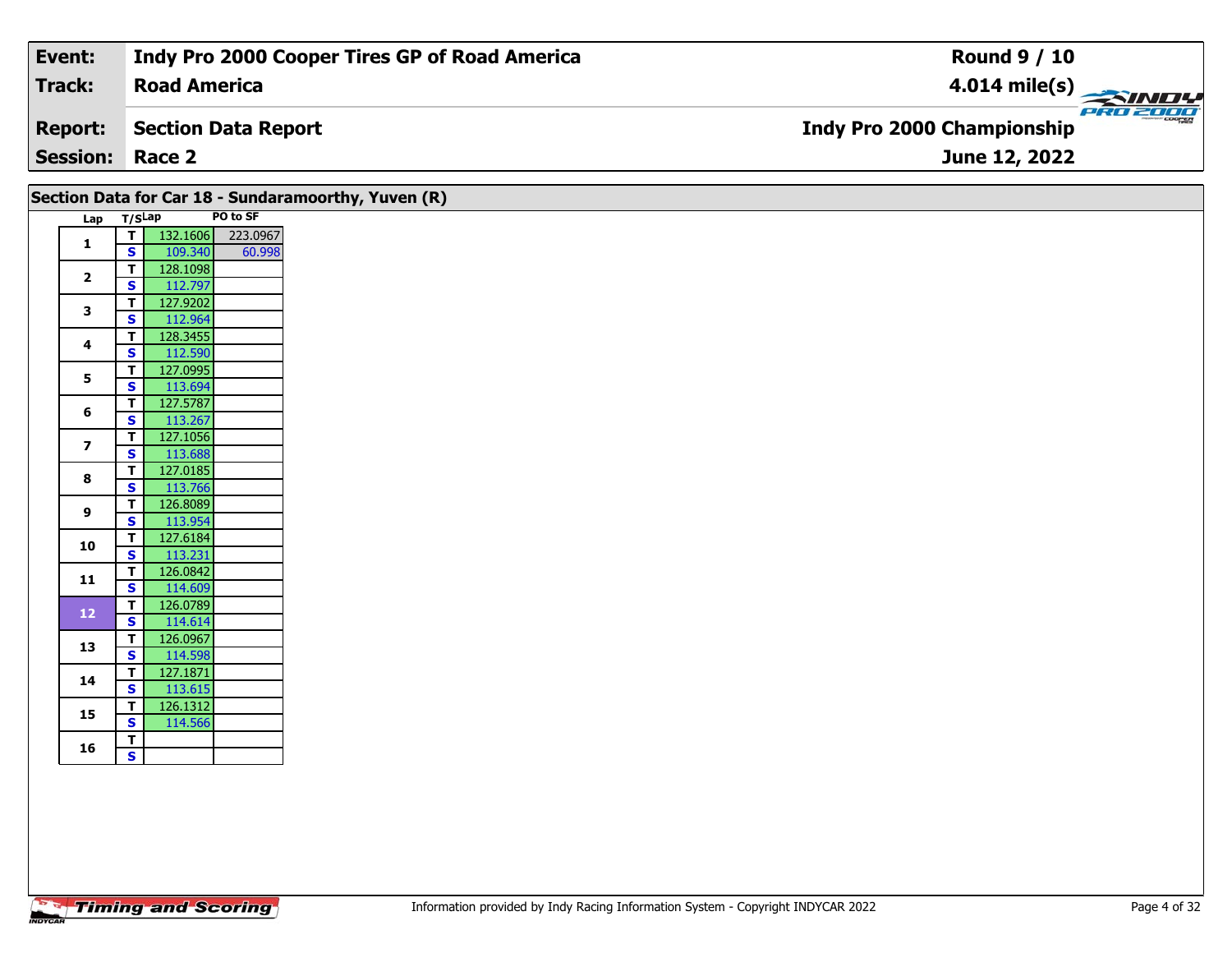#### Event: Indy Pro 2000 Cooper Tires GP of Road America **Round 9 / 10** Track: **Road America** 4.014 mile(s) PRO ZOO **Report: Section Data Report Indy Pro 2000 Championship Session: Race 2** June 12, 2022 Section Data for Car 19 - Missig, Jordan (R)  $\overline{T/SSF}$  to  $\overline{I1}$  $\overline{11}$  to  $\overline{12}$  $\overline{12}$  to  $\overline{13}$  $Lap$  $13$  to  $14$  $\overline{14}$  to  $\overline{15}$  $\overline{15}$  to  $\overline{16}$ **I6 to I7**  $\overline{17}$  to  $\overline{18}$  $18$  to  $19$ **I9 to I10** I10 to I11 I11 to I12 I12 to I13 I13 to I14 I14 to SF  $\mathbf{T}$ 6.7770 11.5405  $10.2644$ 12.4671 11.7461 12.4747 8.7373 12.4360 8.0303 7.9893 9.5523 4.2643 5.4799 4.1641 7.4957  $\blacksquare$

|                         | s | 124.150 | 102.564 | 91.667  | 134.700 | 86.489  | 90.784  | 87.634 | 107.953 | 139.500 | 149.689 | 85.010 | 113.042 | 95.805  | 106.102 | 129.529 |
|-------------------------|---|---------|---------|---------|---------|---------|---------|--------|---------|---------|---------|--------|---------|---------|---------|---------|
| $\mathbf{2}$            | т | 5.8249  | 9.9424  | 9.3258  | 12.3819 | 10.9669 | 12.4290 | 8.5440 | 12.6228 | 8.0820  | 8.0131  | 9.2695 | 4.3004  | 5.4687  | 4.2088  | 7.4876  |
|                         | S | 144.443 | 119.049 | 100.893 | 135.627 | 92.634  | 91.118  | 89.616 | 106.355 | 138.608 | 149.244 | 87.604 | 112.093 | 96.001  | 104.975 | 129.669 |
| 3                       | т | 5.8202  | 10.2843 | 27.9834 | 14.5694 | 11.2401 | 11.8376 | 8.2684 | 11.9496 | 8.1580  | 8.2574  | 8.9727 | 4.1999  | 5.3241  | 4.1323  | 7.5584  |
|                         | S | 144.559 | 115.092 | 33.624  | 115.263 | 90.383  | 95.670  | 92.603 | 112.347 | 137.316 | 144.829 | 90.502 | 114.775 | 98.608  | 106.918 | 128.454 |
| 4                       | т | 5.9120  | 9.9565  | 9.3003  | 12.4746 | 10.9218 | 11.9543 | 8.1728 | 11.9800 | 8.1654  | 8.2585  | 8.9388 | 4.2055  | 5.2777  | 4.1525  | 7.5448  |
|                         | S | 142.315 | 118.881 | 101.170 | 134.619 | 93.017  | 94.736  | 93.687 | 112.062 | 137.192 | 144.809 | 90.845 | 114.623 | 99.475  | 106.398 | 128.686 |
| 5                       | т | 5.8871  | 9.9791  | 9.2477  | 12.4066 | 10.8602 | 11.6968 | 8.1588 | 11.8876 | 8.1193  | 8.2034  | 9.0119 | 4.2415  | 5.2395  | 4.1019  | 7.4887  |
|                         | S | 142.916 | 118.612 | 101.745 | 135.357 | 93.544  | 96.821  | 93.847 | 112.933 | 137.971 | 145.782 | 90.108 | 113.650 | 100.200 | 107.711 | 129.650 |
| 6                       | т | 5.8624  | 9.7770  | 9.1877  | 12.3680 | 10.8393 | 11.8304 | 8.1350 | 12.0072 | 8.0688  | 8.0175  | 8.8517 | 4.2093  | 5.3300  | 4.1443  | 7.5645  |
|                         | S | 143.519 | 121.063 | 102.410 | 135.779 | 93.725  | 95.728  | 94.122 | 111.808 | 138.834 | 149.162 | 91.739 | 114.519 | 98.499  | 106.609 | 128.351 |
| $\overline{\mathbf{z}}$ | т | 5.9091  | 9.9403  | 9.1586  | 12.4013 | 10.9234 | 11.7013 | 8.1103 | 11.8990 | 8.1300  | 8.1801  | 8.8661 | 4.2189  | 5.2981  | 4.1434  | 7.5504  |
|                         | S | 142.384 | 119.075 | 102.735 | 135.415 | 93.003  | 96.784  | 94.409 | 112.825 | 137.789 | 146.197 | 91.590 | 114.259 | 99.092  | 106.632 | 128.590 |
| 8                       | т | 5.9164  | 9.8914  | 9.1971  | 12.3941 | 10.9168 | 11.6157 | 8.0664 | 11.8510 | 8.1193  | 8.1949  | 8.8497 | 4.2029  | 5.2483  | 4.1087  | 7.5265  |
|                         | S | 142.209 | 119.663 | 102.305 | 135.493 | 93.059  | 97.497  | 94.922 | 113.282 | 137.971 | 145.933 | 91.760 | 114.694 | 100.032 | 107.532 | 128.999 |
| 9                       | т | 5.9110  | 9.8385  | 9.1174  | 12.4178 | 10.7984 | 11.6836 | 8.0267 | 11.9445 | 8.1166  | 8.1749  | 8.8683 | 4.1931  | 5.2520  | 4.1211  | 7.5458  |
|                         | S | 142.339 | 120.307 | 103.199 | 135.235 | 94.080  | 96.931  | 95.392 | 112.395 | 138.017 | 146.290 | 91.567 | 114.962 | 99.962  | 107.209 | 128.669 |
| 10                      | т | 5.9177  | 9.9007  | 9.1709  | 12.4438 | 10.8130 | 11.6886 | 8.0793 | 11.9438 | 8.1184  | 8.2139  | 8.8422 | 4.1826  | 5.2304  | 4.0861  | 7.5190  |
|                         | S | 142.177 | 119.551 | 102.597 | 134.952 | 93.953  | 96.889  | 94.771 | 112.401 | 137.986 | 145.596 | 91.837 | 115.250 | 100.375 | 108.127 | 129.127 |
| 11                      | т | 5.8963  | 9.8586  | 9.2031  | 12.4317 | 10.8699 | 11.7237 | 8.0923 | 11.9510 | 8.1372  | 8.2053  | 8.8875 | 4.1917  | 5.2505  | 4.1241  | 7.5264  |
|                         | S | 142.693 | 120.061 | 102.238 | 135.084 | 93.461  | 96.599  | 94.619 | 112.334 | 137.667 | 145.748 | 91.369 | 115.000 | 99.990  | 107.131 | 129.000 |
| 12                      | Т | 5.9107  | 9.8551  | 9.1447  | 12.4017 | 10.8580 | 11.6808 | 8.0697 | 11.9858 | 8.1304  | 8.1979  | 8.8518 | 4.1881  | 5.3662  | 4.2034  | 7.5822  |
|                         | S | 142.346 | 120.104 | 102.891 | 135.410 | 93.563  | 96.954  | 94.884 | 112.008 | 137.783 | 145.880 | 91.738 | 115.099 | 97.835  | 105.110 | 128.051 |
| 13                      | т | 5.9076  | 9.8583  | 9.1729  | 12.4340 | 10.8918 | 11.7414 | 8.0163 | 11.9410 | 8.1345  | 8.1983  | 8.7881 | 4.1888  | 5.2688  | 4.1136  | 7.5081  |
|                         | S | 142.421 | 120.065 | 102.575 | 135.059 | 93.273  | 96.454  | 95.516 | 112.428 | 137.713 | 145.873 | 92.403 | 115.080 | 99.643  | 107.404 | 129.315 |
| 14                      | т | 5.8887  | 9.8272  | 9.1511  | 12.4430 | 10.9167 | 11.6883 | 8.1867 | 12.0184 | 8.1424  | 8.2270  | 8.7724 | 4.1866  | 5.2660  | 4.1234  | 7.5149  |
|                         | S | 142.878 | 120.445 | 102.819 | 134.961 | 93.060  | 96.892  | 93.528 | 111.704 | 137.579 | 145.364 | 92.568 | 115.140 | 99.696  | 107.149 | 129.198 |
| 15                      | т | 5.9163  | 9.7908  | 9.1382  | 12.4679 | 10.8582 | 11.6778 | 8.0558 | 12.0203 | 8.1406  | 8.1946  | 8.8009 | 4.1847  | 5.2339  | 4.1011  | 7.5114  |
|                         | S | 142.211 | 120.893 | 102.964 | 134.691 | 93.561  | 96.979  | 95.047 | 111.686 | 137.610 | 145.939 | 92.268 | 115.192 | 100.308 | 107.732 | 129.258 |
| 16                      | т | 6.6532  | 12.2416 | 11.6542 |         |         |         |        |         |         |         |        |         |         |         |         |
|                         | S | 126.460 | 96.690  | 80.736  |         |         |         |        |         |         |         |        |         |         |         |         |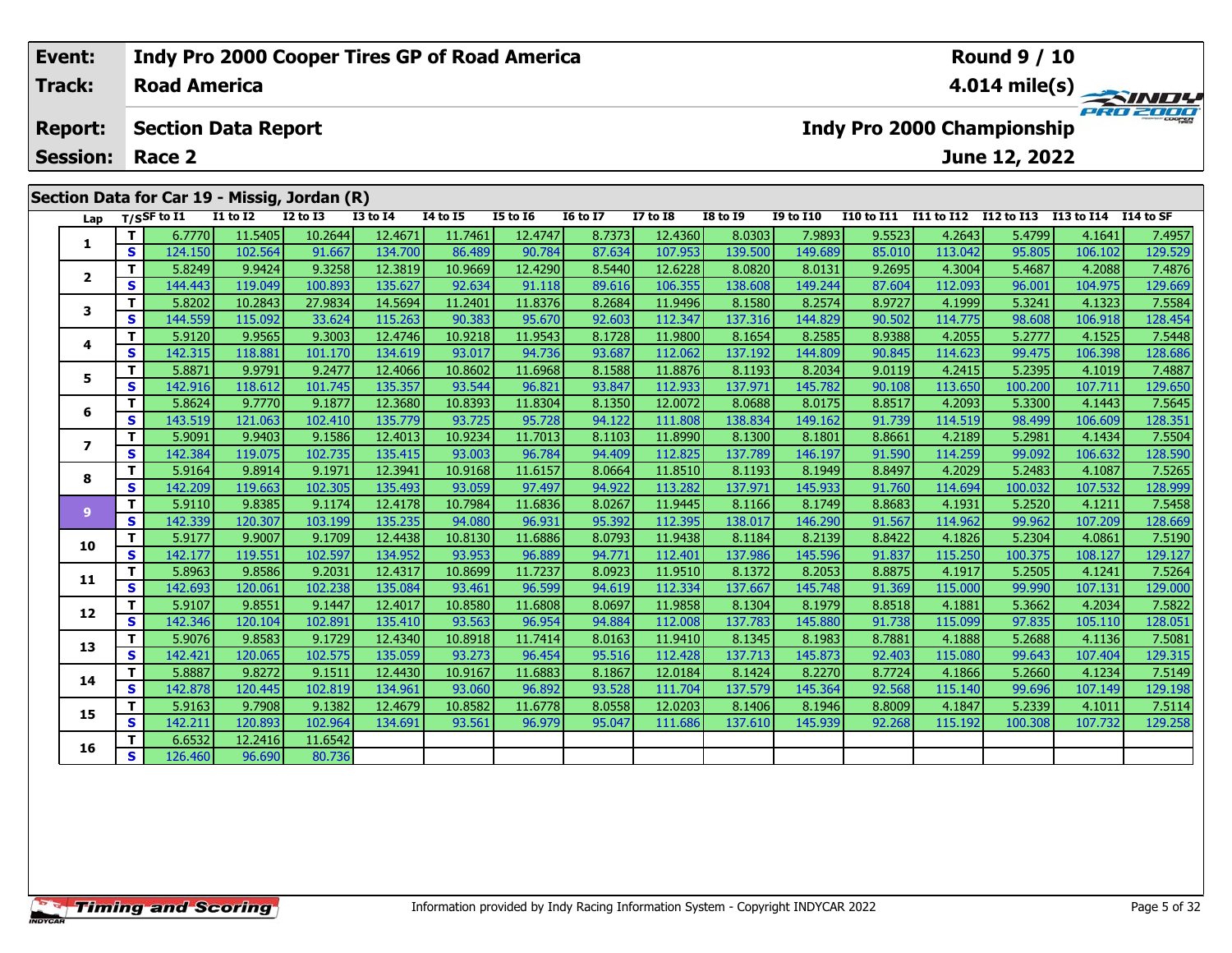| Event:                 | Indy Pro 2000 Cooper Tires GP of Road America | <b>Round 9 / 10</b>                           |
|------------------------|-----------------------------------------------|-----------------------------------------------|
| Track:                 | <b>Road America</b>                           | $4.014$ mile(s)                               |
| <b>Report:</b>         | Section Data Report                           | PRO 2000<br><b>Indy Pro 2000 Championship</b> |
| <b>Session: Race 2</b> |                                               | June 12, 2022                                 |

| Lap T/SLap              |                               |                     | PO to SF          |
|-------------------------|-------------------------------|---------------------|-------------------|
|                         | T                             |                     | 133.4190 214.0336 |
| $\mathbf{1}$            | $\mathsf{s}$                  | 108.308             | 63.581            |
| $\overline{2}$          | $\mathbf{T}$                  | 128.8678            |                   |
|                         | $\overline{\mathbf{s}}$       | 112.134             |                   |
| $\mathbf{3}$            | T.                            | 148.5558            |                   |
|                         | S                             | 97.273              |                   |
| $\overline{\mathbf{4}}$ | T.                            | 127.2155            |                   |
|                         | $\mathbf{s}$                  | 113.590             |                   |
| 5                       | $\mathbf T$                   | 126.5301            |                   |
|                         | S                             | 114.205             |                   |
| 6                       | T.                            | 126.1931            |                   |
|                         | $\overline{\mathbf{s}}$       | 114.510             |                   |
| $\overline{\mathbf{z}}$ | T.                            | 126.4303            |                   |
|                         | $\mathbf{s}$                  | 114.295             |                   |
| 8                       | $\overline{\mathsf{T}}$       | 126.0992            |                   |
|                         | $\overline{\mathbf{s}}$       | 114.595             |                   |
| 9 <sup>°</sup>          | $\mathbf{T}$                  | 126.0097            |                   |
|                         | $\mathbf{s}$                  | 114.677             |                   |
| 10                      | T.<br>$\overline{\mathbf{s}}$ | 126.1504            |                   |
|                         |                               | 114.549             |                   |
| $11$                    | T.<br>$\overline{\mathbf{s}}$ | 126.3493<br>114.369 |                   |
|                         | $\mathbf{T}$                  | 126.4265            |                   |
| 12                      | $\mathbf{s}$                  | 114.299             |                   |
|                         | T.                            | 126.1635            |                   |
| 13                      | $\overline{\mathbf{s}}$       | 114.537             |                   |
|                         | T.                            | 126.3528            |                   |
| 14                      | $\mathbf{s}$                  | 114.365             |                   |
|                         | T.                            | 126.0925            |                   |
| 15                      | $\overline{\mathbf{s}}$       | 114.602             |                   |
|                         | T.                            |                     |                   |
| 16                      |                               |                     |                   |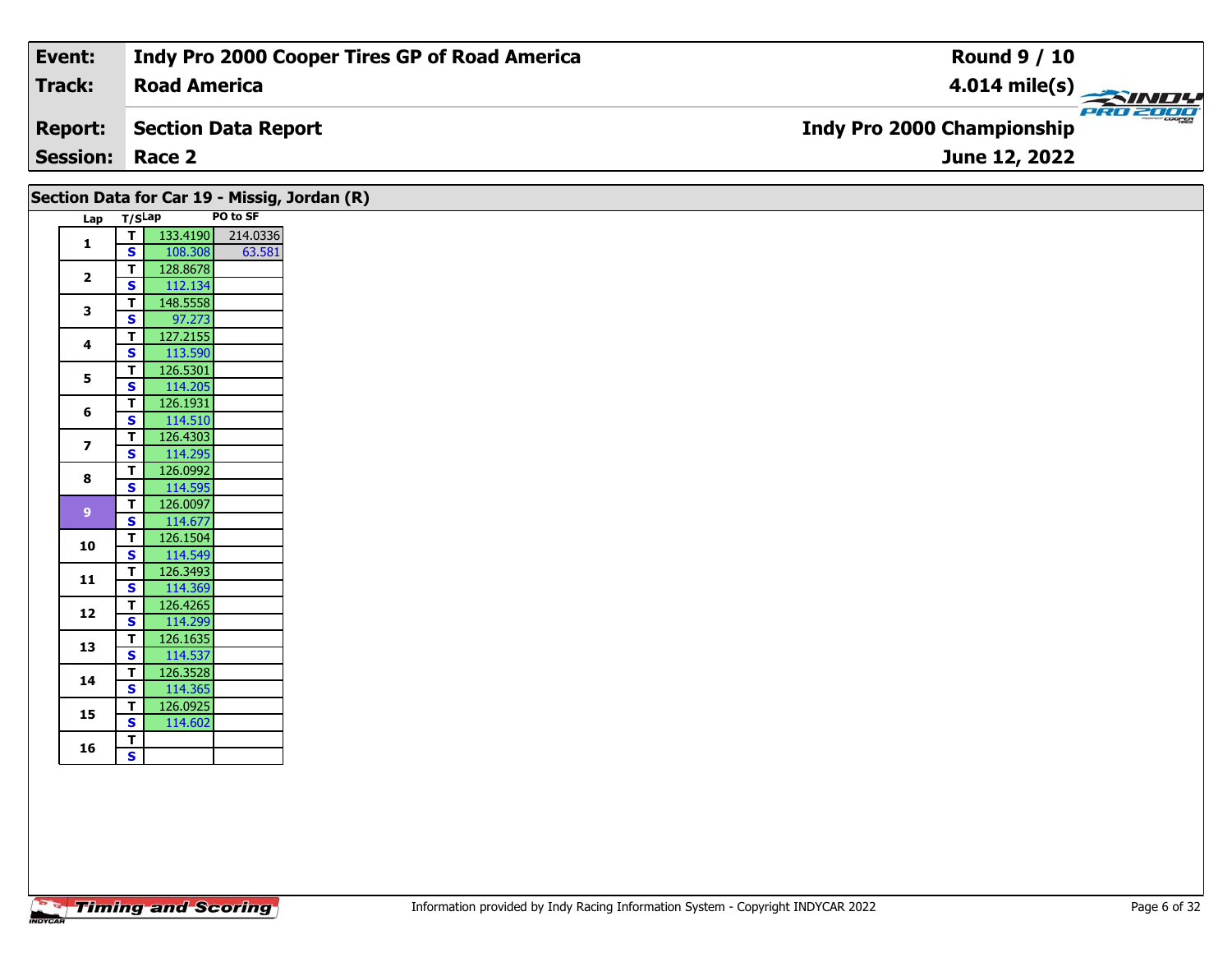### **Event: Indy Pro 2000 Cooper Tires GP of Road America Round 9 / 10Road America4.014 mile(s) Track:** PRO 2001 **Report: Section Data Report Indy Pro 2000 Championship June 12, 2022 Session: Race 2 Section Data for Car 2 - Browne, Jonathan (R)** Lap T/SSF to I1 I1 to I2 I2 to I3 I3 to I4 I4 to I5 I5 to I6 I6 to I7 I7 to I8 I8 to I9 I9 to I10 I10 to I11 I11 to I12 I12 to I13 I13 to I14 I14 to SF 1 | T | 6.9191 | 11.5919 | 10.6182 | 12.4638 | 11.9209 | 12.6126 | 8.7377 | 12.4598 | 8.0486 | 8.0007 | 9.6402 | 4.3670 | 5.7358 | 4.1867 | 7.4032<br>1 | S | 121.600 | 102.109 | 88.613 | 134.736 | 85.221 | 89.791 | 87.630 | 1 **1**2 | T | 5.6352| 10.3626| 9.7067| 12.3671| 10.9681| 12.3166| 8.2477| 12.2909| 8.0981| 8.1267| 9.5721| 4.5200| 5.5376| 4.1445| 7.4419<br>2 | S | 149.305| 114.222| 96.934| 135.789| 92.624| 91.949| 92.836| 109.227| 138.332| 147.1 **2**

|                | T.       | 6.9191  | 11.5919 | 10.6182 | 12.4638 | 11.9209 | 12.6126 | 8.7377 | 12.4598 | 8.0486  | 8.0007  | 9.6402 | 4.3670  | 5.7358 | 4.1867  | 7.4032  |
|----------------|----------|---------|---------|---------|---------|---------|---------|--------|---------|---------|---------|--------|---------|--------|---------|---------|
| 1              | S        | 121.600 | 102.109 | 88.613  | 134.736 | 85.221  | 89.791  | 87.630 | 107.747 | 139.183 | 149.476 | 84.235 | 110.384 | 91.530 | 105.529 | 131.147 |
| $\mathbf{2}$   | т        | 5.6352  | 10.3626 | 9.7067  | 12.3671 | 10.9681 | 12.3166 | 8.2477 | 12.2909 | 8.0981  | 8.1267  | 9.5721 | 4.5200  | 5.5376 | 4.1445  | 7.4419  |
|                | S        | 149.305 | 114.222 | 96.934  | 135.789 | 92.624  | 91.949  | 92.836 | 109.227 | 138.332 | 147.158 | 84.835 | 106.647 | 94.806 | 106.603 | 130.465 |
| 3              | т        | 5.7552  | 10.0947 | 9.9185  | 12.3039 | 11.2938 | 11.9903 | 8.1462 | 12.0599 | 8.1544  | 8.1487  | 8.9319 | 4.1852  | 5.3323 | 4.1054  | 7.4643  |
|                | S        | 146.192 | 117.253 | 94.864  | 136.487 | 89.953  | 94.451  | 93.993 | 111.319 | 137.377 | 146.761 | 90.915 | 115.179 | 98.457 | 107.619 | 130.074 |
| 4              | т        | 5.8138  | 9.9003  | 9.2196  | 12.3206 | 10.8698 | 11.7327 | 8.0571 | 12.1982 | 8.1431  | 8.1378  | 9.0101 | 4.3926  | 5.4856 | 4.1551  | 7.4015  |
|                | S        | 144.718 | 119.556 | 102.055 | 136.302 | 93.462  | 96.525  | 95.032 | 110.057 | 137.568 | 146.957 | 90.126 | 109.740 | 95.705 | 106.332 | 131.177 |
| 5              | т        | 5.7495  | 10.1537 | 9.5739  | 12.2892 | 11.0018 | 11.6838 | 8.0828 | 12.0172 | 8.1193  | 8.1363  | 8.8850 | 4.1927  | 5.4103 | 4.1465  | 7.4452  |
|                | <b>S</b> | 146.337 | 116.572 | 98.279  | 136.650 | 92.340  | 96.929  | 94.730 | 111.715 | 137.971 | 146.984 | 91.395 | 114.973 | 97.037 | 106.552 | 130.407 |
| 6              | т        | 5.8102  | 9.8350  | 9.2128  | 12.2431 | 10.8778 | 11.8702 | 8.2918 | 12.3724 | 8.1458  | 8.0401  | 8.9372 | 4.2591  | 5.5847 | 4.1408  | 7.3127  |
|                | S        | 144.808 | 120.349 | 102.131 | 137.164 | 93.393  | 95.407  | 92.342 | 108.508 | 137.522 | 148.743 | 90.861 | 113.180 | 94.007 | 106.699 | 132.770 |
| $\overline{ }$ | т        | 5.6045  | 10.7778 | 9.6196  | 12.2452 | 11.0960 | 12.2758 | 8.4162 | 12.2254 | 8.1196  | 8.0535  | 8.7488 | 4.2081  | 5.4106 | 4.1101  | 7.4089  |
|                | S        | 150.123 | 109.822 | 97.812  | 137.141 | 91.556  | 92.255  | 90.977 | 109.812 | 137.966 | 148.496 | 92.818 | 114.552 | 97.032 | 107.496 | 131.046 |
| 8              | T.       | 5.7233  | 9.9592  | 9.1370  | 12.3482 | 10.7362 | 11.6287 | 8.0098 | 11.9680 | 8.1038  | 8.0815  | 8.7943 | 4.1718  | 5.3565 | 4.0993  | 7.4941  |
|                | <b>S</b> | 147.007 | 118.849 | 102.978 | 135.997 | 94.625  | 97.388  | 95.593 | 112.174 | 138.235 | 147.981 | 92.338 | 115.549 | 98.012 | 107.779 | 129.556 |
| 9              | т        | 5.8667  | 9.7894  | 9.1222  | 12.2416 | 10.7648 | 11.7168 | 8.0979 | 12.2615 | 8.1026  | 8.0922  | 8.8623 | 4.1633  | 5.3850 | 4.1208  | 7.4521  |
|                | S        | 143.413 | 120.910 | 103.145 | 137.181 | 94.373  | 96.656  | 94.553 | 109.489 | 138.255 | 147.785 | 91.629 | 115.784 | 97.493 | 107.217 | 130.287 |
| 10             | т        | 5.8240  | 9.7979  | 9.1760  | 12.2466 | 10.9029 | 11.8873 | 8.2159 | 12.6093 | 8.1355  | 8.0680  | 8.9908 | 4.2125  | 5.4728 | 4.1563  | 7.4439  |
|                | <b>S</b> | 144.465 | 120.805 | 102.540 | 137.125 | 93.178  | 95.270  | 93.195 | 106.469 | 137.696 | 148.229 | 90.320 | 114.432 | 95.929 | 106.301 | 130.430 |
| 11             | T.       | 5.7668  | 9.9674  | 9.4228  | 12.3566 | 10.8035 | 11.9381 | 8.1780 | 12.0591 | 8.0944  | 8.0544  | 8.7878 | 4.1553  | 5.3695 | 4.1127  | 7.4090  |
|                | S        | 145.898 | 118.751 | 99.855  | 135.905 | 94.035  | 94.864  | 93.627 | 111.327 | 138.395 | 148.479 | 92.406 | 116.007 | 97.774 | 107.428 | 131.045 |
| 12             | т        | 5.7606  | 9.9570  | 9.3117  | 12.2368 | 10.8918 | 12.0542 | 8.2433 | 12.1892 | 8.0905  | 8.0551  | 8.8357 | 4.1698  | 5.3684 | 4.1236  | 7.4568  |
|                | <b>S</b> | 146.055 | 118.875 | 101.046 | 137.235 | 93.273  | 93.951  | 92.885 | 110.138 | 138.462 | 148.466 | 91.905 | 115.604 | 97.795 | 107.144 | 130.205 |
| 13             | т        | 5.8240  | 9.7748  | 9.1428  | 12.2465 | 10.8291 | 11.8677 | 8.1276 | 12.1713 | 8.1304  | 8.1303  | 8.8218 | 4.1740  | 5.3247 | 4.0933  | 7.4332  |
|                | <b>S</b> | 144.465 | 121.091 | 102.913 | 137.126 | 93.813  | 95.427  | 94.208 | 110.300 | 137.783 | 147.093 | 92.050 | 115.488 | 98.597 | 107.937 | 130.618 |
| 14             | т        | 5.8237  | 9.8219  | 9.1974  | 12.3030 | 10.8676 | 11.8426 | 8.1261 | 12.1628 | 8.1438  | 8.1764  | 8.8495 | 4.1653  | 5.3148 | 4.1053  | 7.4618  |
|                | S        | 144.472 | 120.510 | 102.302 | 136.497 | 93.481  | 95.629  | 94.225 | 110.378 | 137.556 | 146.264 | 91.762 | 115.729 | 98.781 | 107.621 | 130.117 |
| 15             | т        | 5.8260  | 9.8782  | 9.2019  | 12.3173 | 10.8795 | 11.6411 | 8.0832 | 12.1579 | 8.1289  | 8.0841  | 8.8373 | 4.1896  | 5.3302 | 4.1204  | 7.4533  |
|                | <b>S</b> | 144.415 | 119.823 | 102.252 | 136.338 | 93.378  | 97.285  | 94.725 | 110.422 | 137.808 | 147.933 | 91.888 | 115.058 | 98.495 | 107.227 | 130.266 |
| 16             | т        | 6.2998  | 11.7955 | 10.4219 | 15.3218 |         |         |        |         |         |         |        |         |        |         |         |
|                | S        | 133.554 | 100.346 | 90.282  | 109.603 |         |         |        |         |         |         |        |         |        |         |         |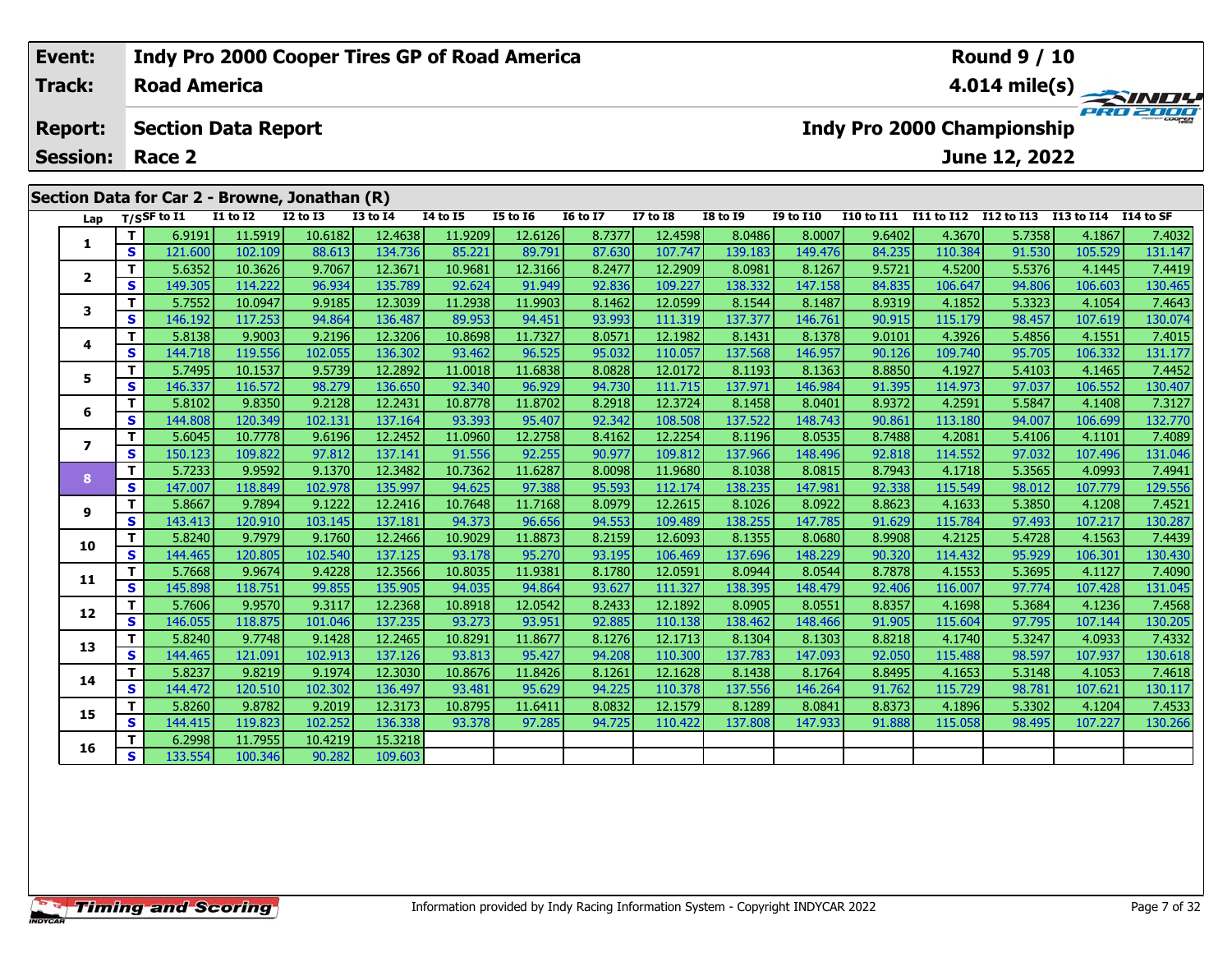| Event:                 | Indy Pro 2000 Cooper Tires GP of Road America | <b>Round 9 / 10</b>                             |
|------------------------|-----------------------------------------------|-------------------------------------------------|
| Track:                 | <b>Road America</b>                           | $\frac{4.014 \text{ mile(s)}}{2.34 \text{ Hz}}$ |
| <b>Report:</b>         | Section Data Report                           | <b>Indy Pro 2000 Championship</b>               |
| <b>Session: Race 2</b> |                                               | <b>June 12, 2022</b>                            |

| Lap T/SLap     |                              |                                                                                                                   | PO to SF |
|----------------|------------------------------|-------------------------------------------------------------------------------------------------------------------|----------|
| $\mathbf{1}$   |                              | $\begin{array}{ c c c c c }\n \hline\n \textbf{I} & \textbf{134.7062} & \textbf{216.8401}\n \hline\n \end{array}$ |          |
|                | S                            | 107.273                                                                                                           | 62.758   |
| $\overline{2}$ | $\overline{\mathsf{T}}$      | 129.3358                                                                                                          |          |
|                | $\mathbf{s}$                 | 111.728                                                                                                           |          |
| 3              | T                            | 127.8847                                                                                                          |          |
|                | $\overline{\mathbf{s}}$      | 112.996                                                                                                           |          |
| 4              | T.                           | 126.8379                                                                                                          |          |
|                | $\mathbf{s}$                 | 113.928                                                                                                           |          |
| 5              | T                            | 126.8872                                                                                                          |          |
|                | $\mathbf{s}$<br>$\mathbf{T}$ | 113.884<br>126.9337                                                                                               |          |
| 6              | $\mathbf{s}$                 | 113.842                                                                                                           |          |
|                | $\overline{t}$               | 128.3201                                                                                                          |          |
| $\overline{z}$ | $\mathbf{s}$                 | 112.612                                                                                                           |          |
|                | $\overline{t}$               | 125.6117                                                                                                          |          |
| 8 <sup>°</sup> | $\mathbf{s}$                 | 115.040                                                                                                           |          |
|                | $\mathbf{T}$                 | 126.0392                                                                                                          |          |
| 9              | $\mathbf{s}$                 | 114.650                                                                                                           |          |
|                | $\mathbf{T}$                 | 127.1397                                                                                                          |          |
| 10             | $\overline{\mathbf{s}}$      | 113.658                                                                                                           |          |
| 11             | T.                           | 126.4754                                                                                                          |          |
|                | $\overline{\mathbf{s}}$      | 114.255                                                                                                           |          |
| 12             | $\overline{\mathsf{T}}$      | 126.7445                                                                                                          |          |
|                | $\mathbf{s}$                 | 114.012                                                                                                           |          |
| 13             | $\overline{\mathsf{T}}$      | 126.0915                                                                                                          |          |
|                | S                            | 114.602                                                                                                           |          |
| 14             | T                            | 126.3620                                                                                                          |          |
|                | <b>S</b><br>$\mathbf{T}$     | 114.357<br>126.1289                                                                                               |          |
| 15             | $\overline{\mathbf{s}}$      | 114.569                                                                                                           |          |
|                | $\mathbf{T}$                 |                                                                                                                   |          |
| 16             | $\mathsf{s}$                 |                                                                                                                   |          |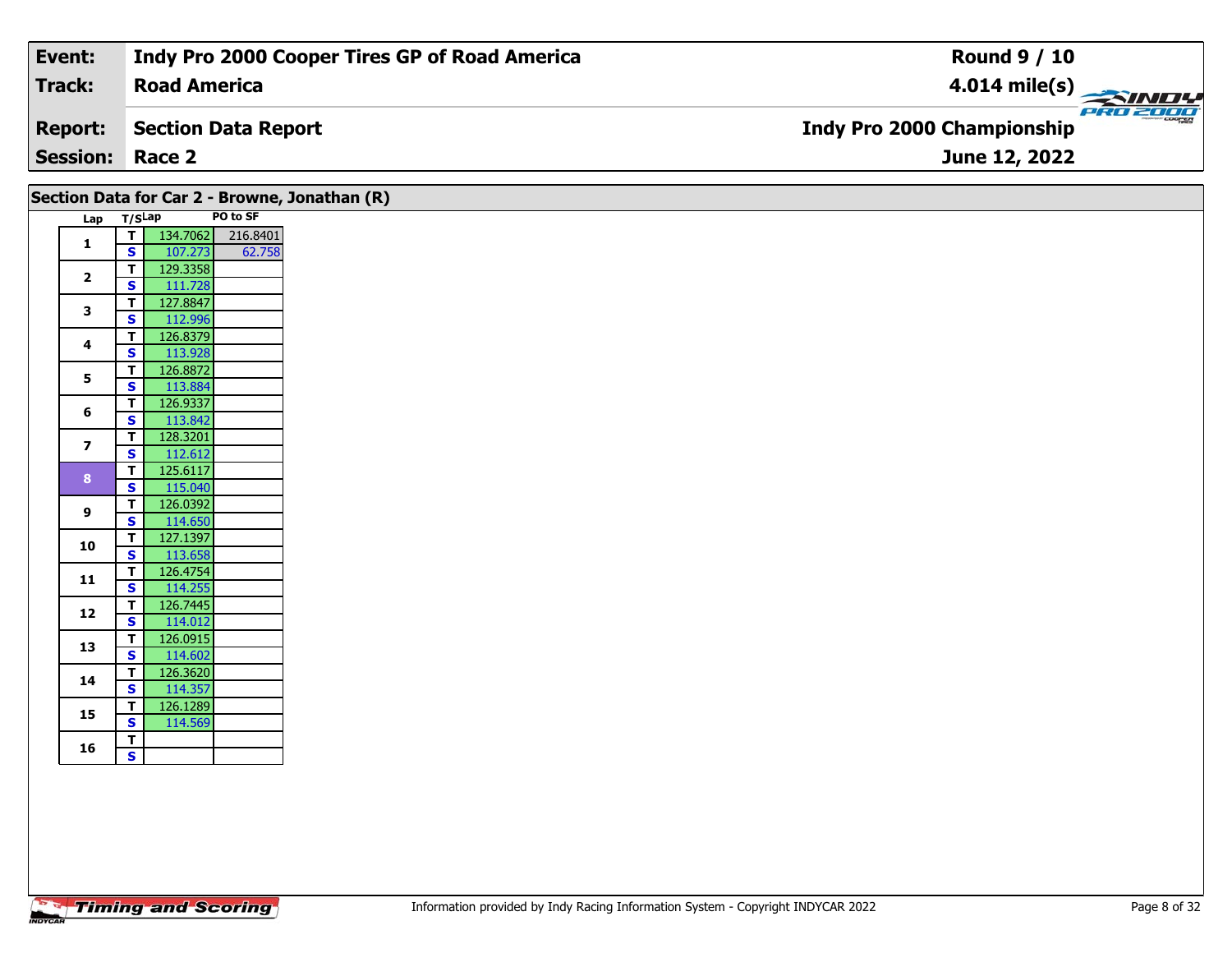#### **Event: Indy Pro 2000 Cooper Tires GP of Road America Round 9 / 10Track:Road America4.014 mile(s)** PRO 2001 **Section Data Report Indy Pro 2000 Championship Report: June 12, 2022 Session: Race 2Section Data for Car 27 - Kaminsky, Colin Lap T/SSF to I1 I1 to I2 I2 to I3 I3 to I4 I4 to I5 I5 to I6 I6 to I7 I7 to I8 I8 to I9 I9 to I10 I10 to I11 I11 to I12 I12 to I13 I13 to I14 I14 to SF**  1 | T | 6.7929 11.5285 10.3041 12.7360 11.5660 12.6451 8.8329 12.3363 8.1787 8.1519 9.6361 4.4859 5.5609 4.2513 7.5062<br>1 | S | 123.859 102.670 91.314 131.856 87.836 89.560 86.685 108.825 136.969 146.703 84.271 107.458 94.4 **1**2 | T | 5.7848| 10.0813| 9.4021| 12.3787| 11.0129| 11.8595| 8.4266| 12.2837| 8.1056| 8.0535| 9.0777| 4.2077| 5.4580| 4.1635| 7.4443<br>2 | S | 145.444| 117.409| 100.074| 135.662| 92.247| 95.493| 90.865| 109.291| 138.204| 148. **2**

3 | T | 5.7758| 9.9693| 9.4427| 12.3332| 11.1196| 11.7631| 8.2975| 12.0140| 8.0605| 8.0864| 9.0341| 4.1627| 5.4441| 4.1808| 7.3859<br>| S | 145.670| 118.728| 99.644| 136.162| 91.362| 96.276| 92.279| 111.745| 138.977| 147.891|

4 | **T** | 5.6838 10.1448 | 9.5398 12.4155 11.1479 12.0111 | 8.2525 12.1506 | 8.0751 | 8.0445 | 9.2707 | 4.1964 | 5.4438 | 4.1746 | 7.4457<br>- S | 148.028 116.674 | 98.630 135.260 | 91.130 | 94.288 | 92.782 | 110.488 | 138.72

**<sup>T</sup>** 5.7791 9.9630 9.3423 12.2964 10.8953 11.7505 8.2857 12.3204 8.1397 8.2097 9.2187 4.2905 5.4751 4.1676 7.3788 **<sup>S</sup>** 145.587 118.803 100.715 136.570 93.243 96.379 92.410 108.966 137.625 145.670 88.087 112.352 95.889 106.013 131.581

6 | T | 5.6841 10.0724 9.3032 12.2350 10.9660 11.9068 8.5286 12.3703 8.0557 8.1140 9.1790 4.3571 5.5120 4.2021 7.4239<br>58 | S | 148.021 117.513 101.138 137.255 92.642 95.114 89.778 108.526 139.060 147.388 88.468 110.634 95.

7 | T | 5.7160| 10.6840| 9.6374| 12.1044| 10.9088| 11.7355| 8.2063| 12.1077| 8.0706| 8.0552| 8.8827| 4.1642| 5.3414| 4.1210| 7.4650<br>7 | S | 147.194| 110.786| 97.631| 138.736| 93.127| 96.502| 93.304| 110.880| 138.803| 148.4

8 T | 5.8229 9.8429 9.2462 12.3080 10.8635 11.7321 8.0099 12.0222 8.0597 8.0199 8.8323 4.1416 5.3577 4.1466 7.4046<br>8 S 144.492 120.253 101.762 136.441 93.516 96.530 95.592 111.668 138.991 149.118 91.940 116.391 97.990 106.

1.0347 | 12.0347 | 11.6797 | 11.6776 | 11.6775 | 11.1690 | 11.8998 | 12.1690 | 11.6776 | 12.1690 | 13.3512 | 1<br>S | 146.482 | 118.822 | 100.528 | 139.540 | 93.377 | 96.981 | 94.675 | 110.321 | 138.989 | 148.836 | 91.744 |

0 | T | 5.7379| 10.0775| 9.3749| 12.2102| 11.0279| 11.9045| 8.5742| 12.1184| 8.0748| 8.0949| 9.3893| 4.2030| 5.3267| 4.1448| 7.5386<br>| S | 146.633| 117.453| 100.365| 137.534| 92.122| 95.132| 89.301| 110.782| 138.731| 147.73

**<sup>T</sup>** 5.8646 10.1379 9.4981 12.2240 10.9781 11.8048 8.0764 12.0958 8.0631 8.0035 8.8546 4.1421 5.4448 4.1331 7.4173 **<sup>S</sup>** 143.465 116.754 99.063 137.379 92.540 95.936 94.805 110.989 138.933 149.423 91.709 116.377 96.422 106.898 130.898

2 T 5.7623 9.9748 9.3322 12.2495 11.0849 11.9099 8.1809 11.9783 8.0562 8.0606 8.8200 4.1410 5.2959 4.1293 7.4361<br>S 146.012 118.663 100.824 137.093 91.648 95.089 93.594 112.078 139.052 148.365 92.069 116.408 99.133 106.996

3 T 5.8014 9.8354 9.2289 12.2733 10.9398 11.7902 8.1577 11.9781 8.0564 8.0574 8.8161 4.1515 5.3335 4.1314 7.4228<br>S 145.028 120.345 101.952 136.827 92.864 96.054 93.860 112.080 139.048 148.424 92.109 116.114 98.434 106.942

4 | **T** | 5.7886| 9.9298| 9.3349| 12.2749| 11.1621| 12.2602| 9.4768| 12.1333| 8.1172| 8.1755| 8.9729| 4.1683| 5.2765| 4.1225| 7.4794<br>- S | 145.348| 119.200| 100.795| 136.809| 91.014| 92.372| 80.795| 110.646| 138.007| 146.2

**<sup>T</sup>** 5.8504 9.8622 9.1930 12.3233 10.9262 11.7030 8.0667 12.0415 8.0812 8.1125 8.8782 4.1641 5.2884 4.1449 7.4941 **<sup>S</sup>** 143.813 120.017 102.351 136.272 92.979 96.770 94.919 111.489 138.621 147.416 91.465 115.762 99.274 106.593 129.556

**<sup>T</sup>** 6.1049 11.8338 10.6557 14.3938 **<sup>S</sup>** 137.818 100.022 88.301 116.670

**3**

**4**

**5**

**6**

**7**

**8**

**9**

**10**

**11**

**12**

**13**

**14**

**15**

**16**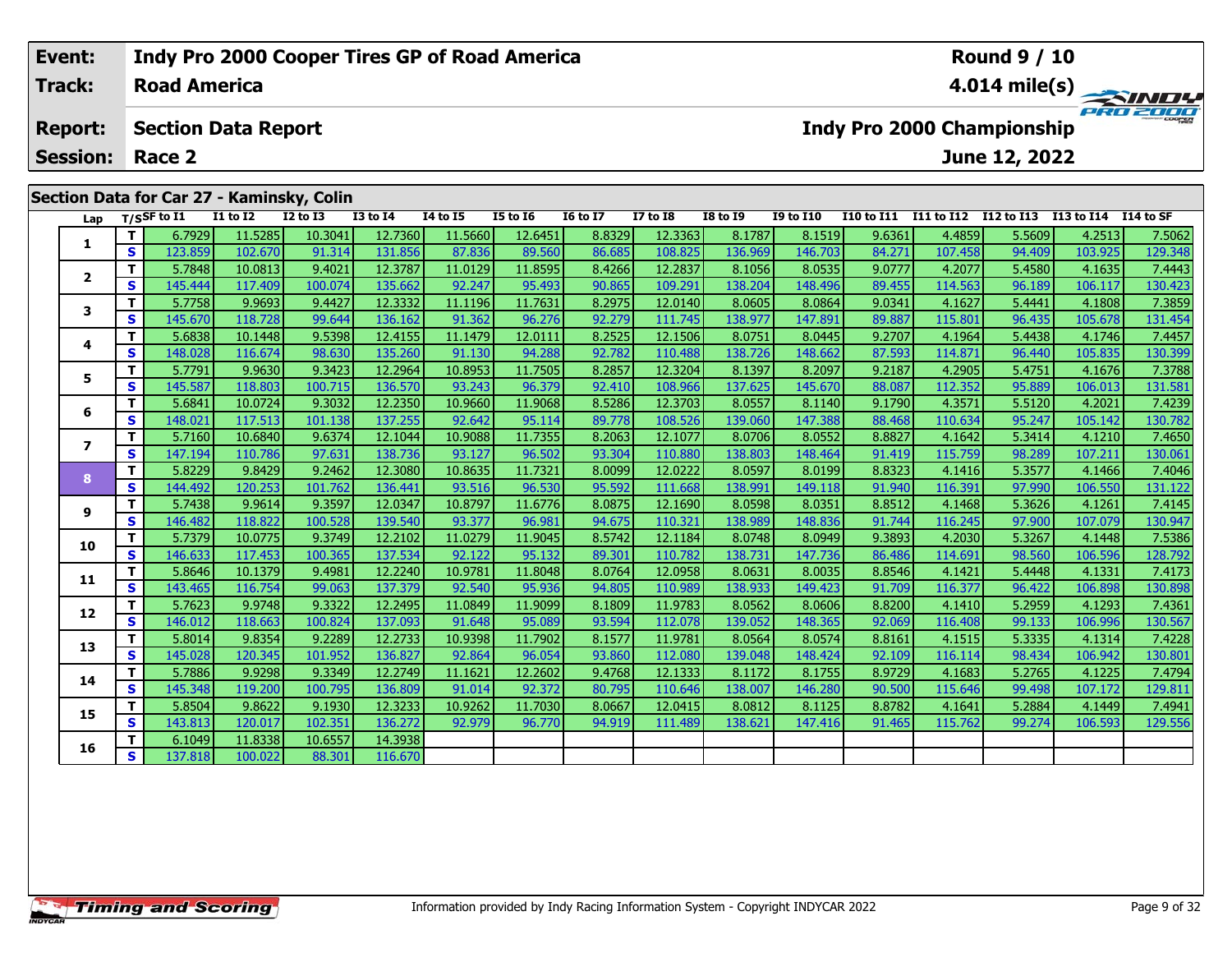| Event:                 | Indy Pro 2000 Cooper Tires GP of Road America | <b>Round 9 / 10</b>                           |
|------------------------|-----------------------------------------------|-----------------------------------------------|
| Track:                 | <b>Road America</b>                           | $4.014 \text{ mile(s)}$                       |
| <b>Report:</b>         | Section Data Report                           | PRO 2000<br><b>Indy Pro 2000 Championship</b> |
| <b>Session: Race 2</b> |                                               | June 12, 2022                                 |

|                         | Section Data for Car 27 - Kaminsky, Colin           | PO to SF          |
|-------------------------|-----------------------------------------------------|-------------------|
|                         | Lap T/SLap<br>T                                     | 134.5128 217.8382 |
| $\mathbf{1}$            | 107.428<br><b>S</b>                                 | 62.470            |
|                         | 127.7399<br>$\mathbf{T}$                            |                   |
| $\mathbf{2}$            | 113.124<br>$\mathbf{s}$                             |                   |
|                         | 127.0697<br>$\mathbf{T}$                            |                   |
| 3                       | $\overline{\mathbf{s}}$<br>113.720                  |                   |
|                         | T<br>127.9968                                       |                   |
| 4                       | 112.897<br>S.                                       |                   |
|                         | 127.5128<br>T                                       |                   |
| 5                       | 113.325<br>$\overline{\mathbf{s}}$                  |                   |
|                         | 127.9102<br>$\mathbf{T}$                            |                   |
| 6                       | $\overline{\mathbf{s}}$<br>112.973                  |                   |
| $\overline{\mathbf{z}}$ | 127.2002<br>T.                                      |                   |
|                         | $\overline{\mathbf{s}}$<br>113.604                  |                   |
| 8                       | 125.8101<br>$\mathbf{T}$                            |                   |
|                         | 114.859<br>S                                        |                   |
| 9                       | 125.9095<br>T.                                      |                   |
|                         | $\overline{\mathbf{s}}$<br>114.768                  |                   |
| 10                      | 127.7976<br>$\mathbf{T}$                            |                   |
|                         | $\overline{\mathbf{s}}$<br>113.073                  |                   |
| 11                      | 126.7382<br>$\mathbf{T}$                            |                   |
|                         | $\overline{\mathbf{s}}$<br>114.018                  |                   |
| 12                      | 126.4119<br>$\mathbf{T}$<br>114.312<br>$\mathbf{s}$ |                   |
|                         | 125.9739<br>$\mathbf{T}$                            |                   |
| 13                      | 114.709<br>$\mathbf{s}$                             |                   |
|                         | 128.6729<br>T.                                      |                   |
| 14                      | $\overline{\mathbf{s}}$<br>112.303                  |                   |
|                         | 126.1297<br>$\mathbf{T}$                            |                   |
| 15                      | 114.568<br>S                                        |                   |
|                         |                                                     |                   |
| 16                      | T.                                                  |                   |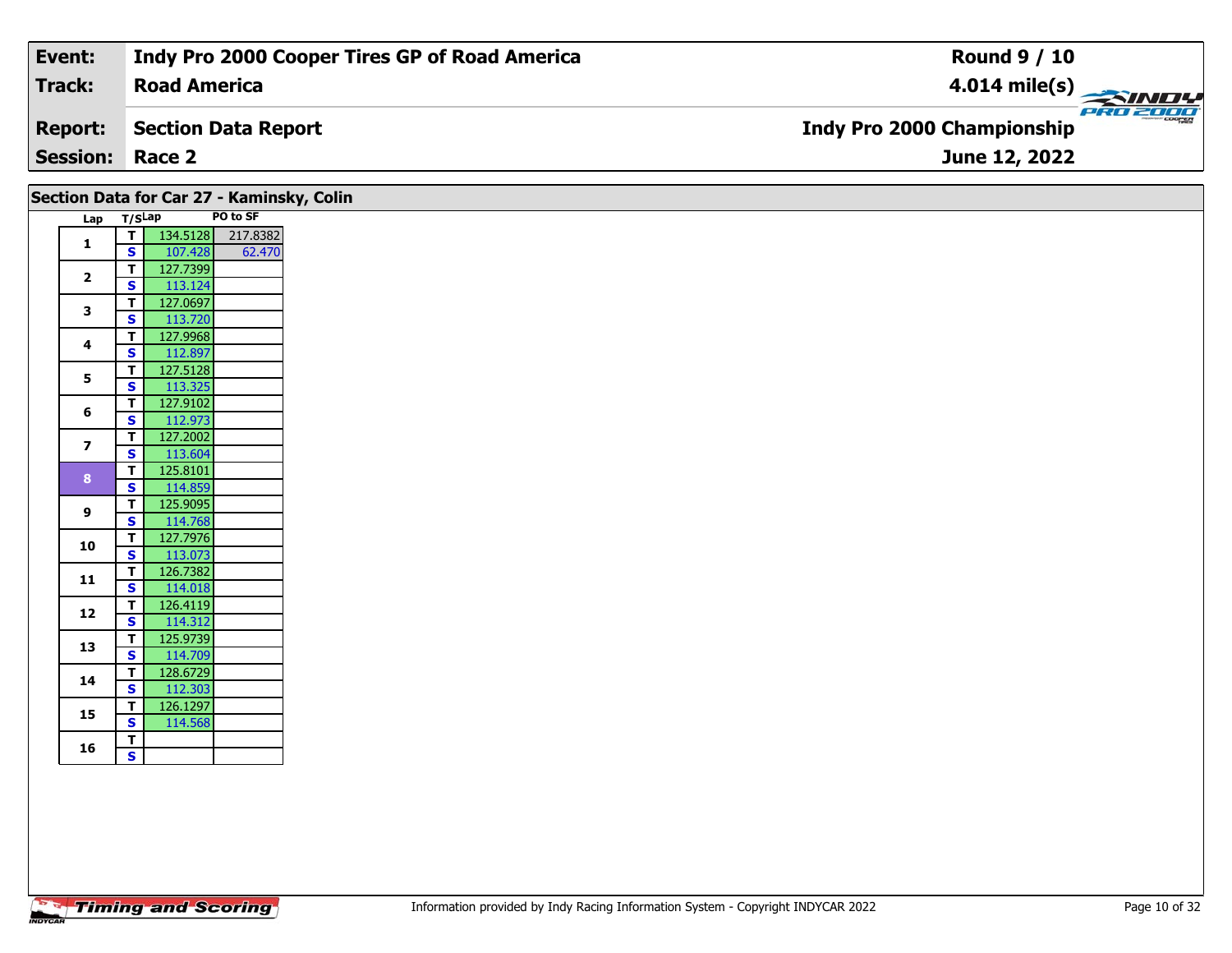# **Round 9 / 10Event: Indy Pro 2000 Cooper Tires GP of Road America Track:Road America4.014 mile(s)** PROZE **Report: Section Data Report Indy Pro 2000 Championship June 12, 2022 Session: Race 2 Section Data for Car 3 - Green, Josh (R)** Lap T/SSF to I1 I1 to I2 I2 to I3 I3 to I4 I4 to I5 I5 to I6 I6 to I7 I7 to I8 I8 to I9 I9 to I10 I10 to I11 I11 to I12 I12 to I13 I13 to I14 I14 to SF 1 | T | 7.0555 11.1946 9.7704 12.7604 11.2490 12.0032 8.3051 12.1095 8.1968 8.3664 9.2397 4.2900 5.3997 4.1659 7.6488<br>1 | S | 119.249 105.733 96.302 131.604 90.311 94.350 92.194 110.863 136.666 142.942 87.887 112.365 97.22 **1**2 | T | 5.9936| 10.2939| 9.4326| 12.6537| 11.0986| 12.0018| 8.1267| 11.9345| 8.1638| 8.3136| 9.1336| 4.2574| 5.2847| 4.1747| 7.6447<br>| S | 140.377| 114.984| 99.751| 132.714| 91.535| 94.361| 94.218| 112.489| 137.219| 143.850 **23**

| $\mathbf{z}$            | т            | 5.9936  | 10.2939 | 9.4326  | 12.6537 | 11.09861 | 12.0018 | 8.1267 | 11.9345 | 8.1638  | 8.3136  | 9.1336 | 4.2574  | 5.2847  | 4.1747  | 7.6447  |
|-------------------------|--------------|---------|---------|---------|---------|----------|---------|--------|---------|---------|---------|--------|---------|---------|---------|---------|
|                         | <b>S</b>     | 140.377 | 114.984 | 99.751  | 132.714 | 91.535   | 94.361  | 94.218 | 112.489 | 137.219 | 143.850 | 88.907 | 113.225 | 99.343  | 105.832 | 127.004 |
| 3                       | T.           | 5.9847  | 10.4183 | 9.4930  | 12.4134 | 10.8442  | 11.8416 | 8.1496 | 12.0313 | 8.1189  | 8.2169  | 9.3776 | 4.2694  | 5.2482  | 4.1473  | 7.5569  |
|                         | S            | 140.586 | 113.611 | 99.116  | 135.283 | 93.682   | 95.637  | 93.953 | 111.584 | 137.978 | 145.543 | 86.594 | 112.907 | 100.034 | 106.532 | 128.480 |
| 4                       | т            | 5.9154  | 10.1056 | 9.2922  | 12.4374 | 10.8577  | 11.6515 | 8.0697 | 11.9317 | 8.1386  | 8.2420  | 9.2885 | 4.2320  | 5.2232  | 4.1853  | 7.5807  |
|                         | S            | 142.233 | 117.127 | 101.258 | 135.022 | 93.566   | 97.198  | 94.884 | 112.515 | 137.644 | 145.099 | 87.425 | 113.905 | 100.513 | 105.564 | 128.076 |
| 5                       | т            | 5.9268  | 10.1366 | 9.3035  | 12.2793 | 10.8935  | 11.9485 | 8.1206 | 12.1324 | 8.1601  | 8.2456  | 9.1968 | 4.3278  | 5.4227  | 4.2543  | 7.6071  |
|                         | S.           | 141.959 | 116.769 | 101.135 | 136.760 | 93.258   | 94.782  | 94.289 | 110.654 | 137.281 | 145.036 | 88.297 | 111.383 | 96.815  | 103.852 | 127.632 |
| 6                       | т            | 5.9058  | 9.9348  | 9.2804  | 12.4473 | 11.1070  | 12.0123 | 8.1408 | 11.8592 | 8.0214  | 7.9730  | 9.2384 | 4.3866  | 5.3787  | 4.1200  | 7.4483  |
|                         | S            | 142.464 | 119.140 | 101.387 | 134.914 | 91.466   | 94.278  | 94.055 | 113.203 | 139.655 | 149.995 | 87.899 | 109.890 | 97.607  | 107.237 | 130.353 |
| $\overline{\mathbf{z}}$ | т            | 5.7863  | 10.1269 | 9.2920  | 12.2276 | 11.0933  | 11.8666 | 8.2364 | 12.0117 | 8.0875  | 8.2119  | 8.8431 | 4.1597  | 5.4092  | 4.1607  | 7.4627  |
|                         | S.           | 145.406 | 116.880 | 101.260 | 137.338 | 91.579   | 95.436  | 92.963 | 111.766 | 138.513 | 145.631 | 91.828 | 115.885 | 97.057  | 106.188 | 130.102 |
| 8                       | т            | 5.7871  | 9.8162  | 9.1503  | 12.2453 | 11.0038  | 11.7000 | 8.0864 | 11.8363 | 8.0230  | 8.0125  | 8.8890 | 4.3212  | 5.4552  | 4.1321  | 7.4437  |
|                         | S            | 145.386 | 120.580 | 102.828 | 137.140 | 92.323   | 96.795  | 94.688 | 113.422 | 139.627 | 149.255 | 91.354 | 111.554 | 96.238  | 106.923 | 130.434 |
| 9                       | T.           | 5.7859  | 10.0391 | 9.4909  | 12.4180 | 11.1706  | 12.3651 | 8.1678 | 12.1757 | 8.0450  | 8.0194  | 8.7730 | 4.1588  | 5.3087  | 4.1417  | 7.4610  |
|                         | S            | 145.416 | 117.903 | 99.138  | 135.233 | 90.945   | 91.588  | 93.744 | 110.261 | 139.245 | 149.127 | 92.562 | 115.910 | 98.894  | 106.676 | 130.131 |
| 10                      | T.           | 5.8334  | 9.7807  | 9.1492  | 12.2326 | 10.8030  | 11.6967 | 8.1405 | 12.1858 | 8.1036  | 8.1044  | 8.7520 | 4.1478  | 5.3005  | 4.1076  | 7.4527  |
|                         | S            | 144.232 | 121.018 | 102.841 | 137.282 | 94.040   | 96.822  | 94.058 | 110.169 | 138.238 | 147.563 | 92.784 | 116.217 | 99.047  | 107.561 | 130.276 |
| 11                      | T.           | 5.7964  | 9.8194  | 9.1303  | 12.2234 | 10.9627  | 11.7126 | 8.1183 | 12.2435 | 8.0545  | 8.0068  | 8.8443 | 4.1498  | 5.2992  | 4.1253  | 7.4557  |
|                         | $\mathbf{s}$ | 145.153 | 120.541 | 103.053 | 137.386 | 92.670   | 96.691  | 94.316 | 109.650 | 139.081 | 149.362 | 91.816 | 116.161 | 99.072  | 107.100 | 130.224 |
| 12                      | T.           | 5.8024  | 9.8286  | 9.1876  | 12.2293 | 10.9003  | 11.7319 | 8.1625 | 12.0553 | 8.0388  | 8.0205  | 9.2051 | 4.1677  | 5.4249  | 4.1748  | 7.4468  |
|                         | S            | 145.003 | 120.428 | 102.411 | 137.319 | 93.200   | 96.532  | 93.805 | 111.362 | 139.353 | 149.107 | 88.217 | 115.662 | 96.776  | 105.830 | 130.379 |
| 13                      | T.           | 5.7662  | 9.9936  | 9.2428  | 12.2713 | 10.9500  | 12.0509 | 8.3615 | 12.0551 | 8.0789  | 8.0276  | 8.9553 | 4.1777  | 5.3220  | 4.1301  | 7.4082  |
|                         | S            | 145.913 | 118.439 | 101.799 | 136.849 | 92.777   | 93.976  | 91.572 | 111.364 | 138.661 | 148.975 | 90.678 | 115.385 | 98.647  | 106.975 | 131.059 |
| 14                      | T.           | 5.7348  | 10.3212 | 9.5706  | 12.1573 | 11.0517  | 11.8834 | 8.0780 | 12.2266 | 8.1544  | 8.1319  | 8.7438 | 4.1451  | 5.4325  | 4.1198  | 7.4641  |
|                         | S            | 146.712 | 114.680 | 98.312  | 138.132 | 91.923   | 95.301  | 94.786 | 109.802 | 137.377 | 147.064 | 92.871 | 116.293 | 96.641  | 107.243 | 130.077 |
| 15                      | T.           | 5.8467  | 9.8225  | 9.1845  | 12.3282 | 10.7906  | 11.6781 | 8.1406 | 12.2929 | 8.0976  | 8.0336  | 9.2033 | 4.2861  | 5.3537  | 4.1258  | 7.5082  |
|                         | S            | 143.904 | 120.503 | 102.445 | 136.218 | 94.148   | 96.976  | 94.057 | 109.209 | 138.341 | 148.863 | 88.234 | 112.467 | 98.063  | 107.087 | 129.313 |
| 16                      | T.           | 5.8497  | 11.7980 | 10.7263 | 15.5701 |          |         |        |         |         |         |        |         |         |         |         |
|                         | S            | 143.830 | 100.325 | 87.720  | 107.855 |          |         |        |         |         |         |        |         |         |         |         |
|                         |              |         |         |         |         |          |         |        |         |         |         |        |         |         |         |         |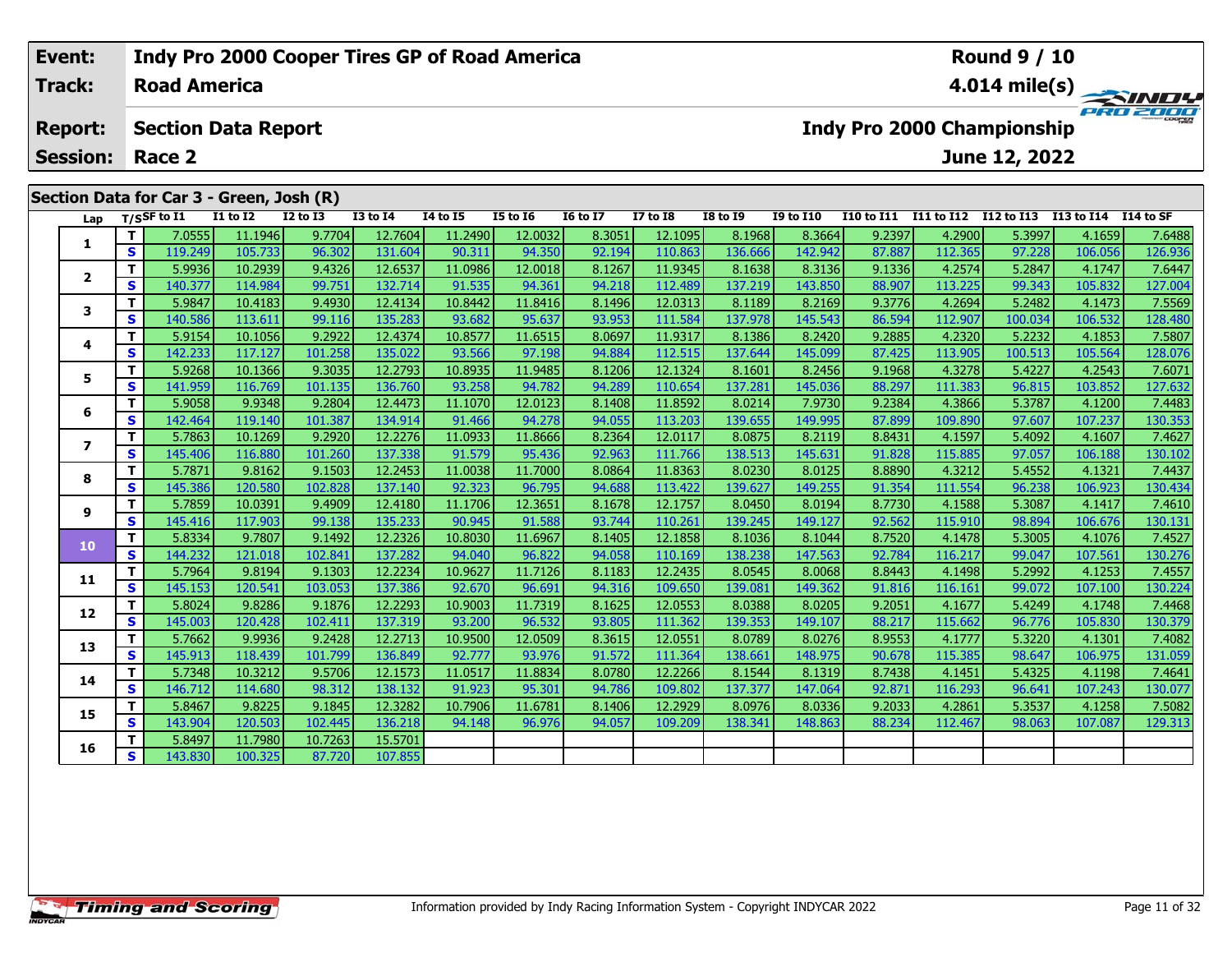| Event:                 | Indy Pro 2000 Cooper Tires GP of Road America | <b>Round 9 / 10</b>                             |
|------------------------|-----------------------------------------------|-------------------------------------------------|
| Track:                 | <b>Road America</b>                           | $\frac{4.014 \text{ mile(s)}}{2.34 \text{ Hz}}$ |
| <b>Report:</b>         | Section Data Report                           | <b>Indy Pro 2000 Championship</b>               |
| <b>Session: Race 2</b> |                                               | <b>June 12, 2022</b>                            |

|                         |                                                    | Section Data for Car 3 - Green, Josh (R) |                   |
|-------------------------|----------------------------------------------------|------------------------------------------|-------------------|
|                         | Lap T/SLap                                         |                                          | PO to SF          |
| 1                       | ⊤।                                                 |                                          | 131.7550 229.1014 |
|                         | $\mathbf{s}$                                       | 109.676                                  | 59.399            |
| $\mathbf{2}$            | $\mathbf{T}$<br>S                                  | 128.5079<br>112.448                      |                   |
|                         | T                                                  | 128.1113                                 |                   |
| 3                       | $\overline{\mathbf{s}}$                            | 112.796                                  |                   |
|                         | $\overline{\mathsf{T}}$                            | 127.1515                                 |                   |
| 4                       | $\mathbf{s}$                                       | 113.647                                  |                   |
| 5                       | $\mathbf{T}$                                       | 127.9556                                 |                   |
|                         | $\mathbf{s}$                                       | 112.933                                  |                   |
| 6                       | T                                                  | 127.2540                                 |                   |
|                         | $\mathbf{s}$                                       | 113.556                                  |                   |
| $\overline{\mathbf{z}}$ | $\mathbf{T}$<br><b>S</b>                           | 126.9756<br>113.805                      |                   |
|                         | $\mathbf{T}$                                       | 125.9021                                 |                   |
| 8                       | $\mathbf{s}$                                       | 114.775                                  |                   |
|                         | $\overline{\mathsf{T}}$                            | 127.5207                                 |                   |
| 9                       | S                                                  | 113.318                                  |                   |
| ${\bf 10}$              | $\overline{\mathbf{I}}$                            | 125.7905                                 |                   |
|                         | $\mathbf{s}$                                       | 114.877                                  |                   |
| 11                      | $\mathbf{T}$                                       | 125.9422                                 |                   |
|                         | $\overline{\mathbf{s}}$<br>$\overline{\mathsf{T}}$ | 114.738<br>126.3765                      |                   |
| 12                      | $\mathbf{s}$                                       | 114.344                                  |                   |
|                         | $\mathbf T$                                        | 126.7912                                 |                   |
| 13                      | $\mathbf{s}$                                       | 113.970                                  |                   |
| 14                      | $\mathbf{T}$                                       | 127.2152                                 |                   |
|                         | $\overline{\mathbf{s}}$                            | 113.590                                  |                   |
| 15                      | $\overline{\mathbf{r}}$                            | 126.6924                                 |                   |
|                         | $\overline{\mathbf{s}}$                            | 114.059                                  |                   |
| 16                      | $\mathbf T$<br>$\mathbf{s}$                        |                                          |                   |
|                         |                                                    |                                          |                   |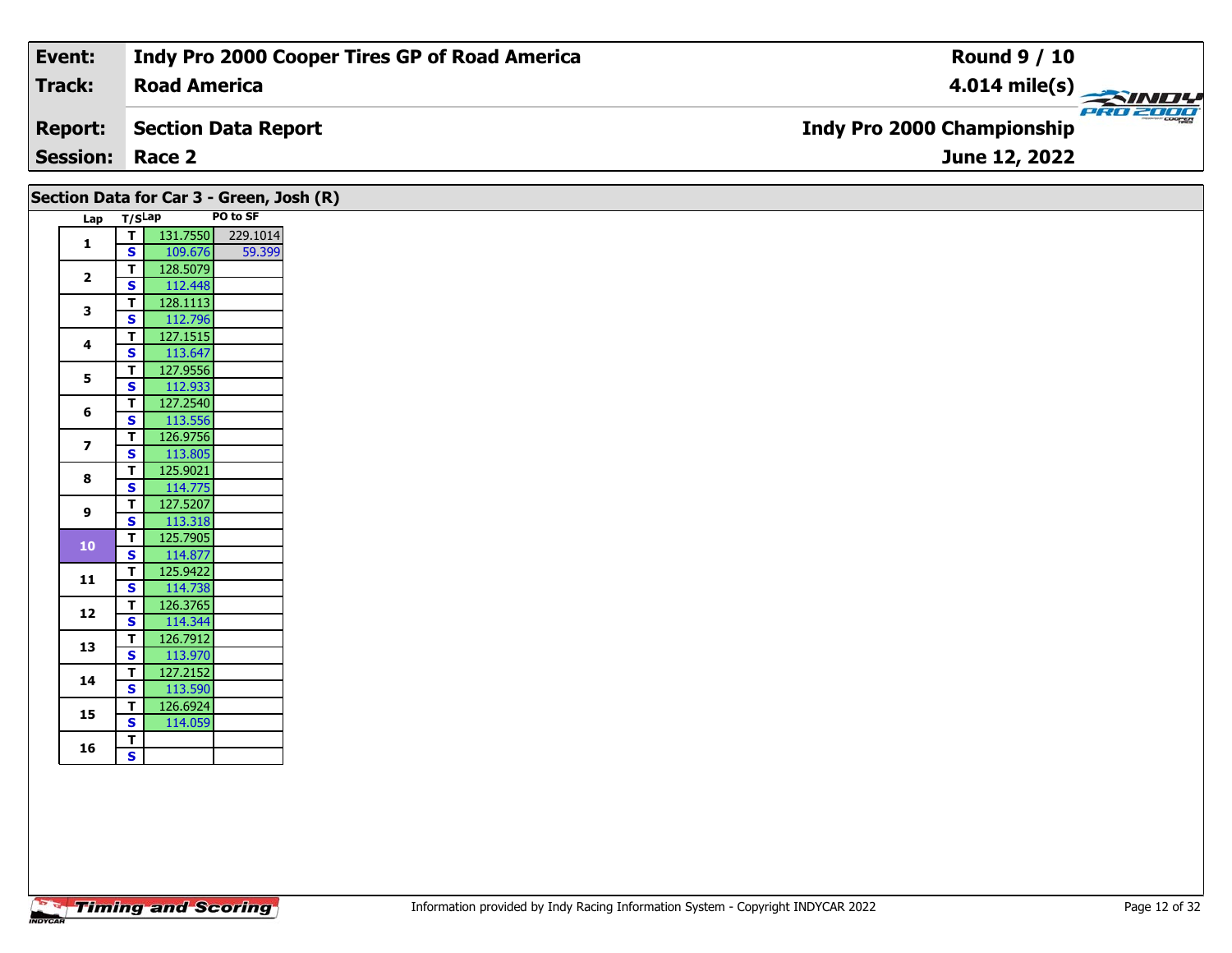#### Event: **Indy Pro 2000 Cooper Tires GP of Road America Round 9 / 10 Road America Track:** 4.014 mile(s) PRO 2000 **Report: Section Data Report Indy Pro 2000 Championship Session:** Race 2 June 12, 2022 Section Data for Car 4 - Eves, Braden  $T/S$ SF to  $I1$  $\overline{11}$  to  $\overline{12}$  $\overline{12}$  to  $\overline{13}$  $13$  to  $14$  $\overline{14}$  to  $\overline{15}$ **I5 to 16 I6 to I7 I7 to I8 I8 to 19 I9 to I10** I10 to I11 I11 to I12 I12 to I13 I13 to I14 I14 to SF Lap T. 6.9612 11.2479 10.1275 12.5144 11.2268 12.2052 8.3979 12.1486 8.1043 8.1960 9.2684 4.3425 5.4904 4.1606 7.4885  $\mathbf{1}$  $\overline{\mathbf{s}}$ 120.865 105.232 92.90 134.191 90.49 92.78 91.175 110.50 138,226 145.914 87.614 111.00 95.621 106.191 129.653 T. 5.8041 10.3010 9.7013 12.3450 11.0756 12.3314 8.2520 11.9525 8.0704 8.1410 9.1131 4.3034 5.4118 4.1383 7.4603  $\overline{2}$  $\overline{\mathbf{s}}$ 144.960 114.905 96.98 136.032 91.725 91.839 92.787  $112.320$ 138,807 146,900 89.107 112.015 97.010 106.763 130.143

8.1603

93.83

8.0503

95.112

8.0115

95.573

8.0455

95.169

8.0035

95.668

8.0581

95.020

7.9903

95.826

8.0015

95.692

7.9998

95.713

7.9883

95.850

7.9151

96.737

8.0211

95.458

7.9987

95.726

11.8909

112.90

11.8364

113.421

11.8680

113.119

11.7907

113.861

11.8106

113.669

11.7947

113.822

11.8102

113.673

11.8651

113.147

11.8454

113.335

11.7837

113.929

11.7443

114.311

11.8670

113.129

11.8877

112.932

8.2870

144.311

8.3071

143.962

8.2702

144.605

8.2331

145.256

145.530

8.2155

145.567

8.2272

145.360

8.2392

145.149

8.2505

144.950

8.2380

145.170

8.2580

144.818

8.2953

144.167

144.563

8.2726

8.2176

8.8802

91.445

8.8588

91.665

8.7545

92.757

8.7360

92.954

8.7405

92,906

8.7000

93.339

8.6924

93.420

8.6793

93.561

8.6810

93.543

8.6914

93.431

8.6678

93.685

8.6920

93.424

8.7289

93.030

4.2000

114.773

4.1802

4.1824

4.1859

4.1862

115.159

115.151

4.1745

115.474

4.1694

115.615

4.1584

4.1623

4.1689

115.812

115.629

4.1705

4.1724

4.1766

115.416

115.58

115.532

115.92

115.316

115.25

5.2708

99.605

5.2121

5.1936

5.2117

100.735

 $5.2172$ 

100.629

101.08

100.727

4.0698

108.560

107.661

4.0663

108.654

4.0546

108.967

4.0399

109.364

4.1038

7.5210

129.093

7.5310

128.922

7.5097

129.287

7.5265

128.999

7.5522

128.560

7.5793

128,100

7.5260

129.007

7.5051

129.367

7.4951

7.4837

129.737

7.4660

130.044

7.4959

129.525

7.5223

129.071

129.539

8.1508

137.438

8.1546

137.374

8.1702

137.111

8.1202

137.956

8.1128

138.081

8.1214

137.935

8.1301

137.788

8.1468

137.505

8.1360

8.1157

138.032

8.1363

137.683

8.1763

137.009

8.1775

136.989

137.688

 $\overline{\mathbf{r}}$ 

 $\overline{\mathbf{s}}$ 

 $\overline{\mathsf{T}}$ 

 $\mathbf{s}$ 

T

 $\overline{\mathbf{s}}$ 

 $\mathbf{T}$ 

S

 $\mathbf{T}$ 

 $\overline{\mathbf{s}}$ 

T.

 $\overline{\mathbf{s}}$ 

T

S

T

 $\overline{\mathbf{s}}$ 

T.

 $\overline{\mathbf{s}}$ 

 $\mathbf{T}$ 

 $\overline{\mathbf{s}}$ 

 $\overline{\mathbf{r}}$ 

 $\overline{\mathbf{s}}$ 

T

 $\overline{\mathbf{s}}$ 

T

S.

T.

 $\overline{\mathbf{s}}$ 

3

 $\overline{\mathbf{4}}$ 

5

6

 $\overline{z}$ 

8

 $\mathbf{9}$ 

10

11

 $12$ 

13

14

15

16

5.8053

5.9247

5.9251

5.9164

5.9270

141.954

5.9286

141.916

141.465

5.9392

141.663

141.945

142.165

5.9208

142.103

5.9101

142.360

142.139

5.9193

9.1707

91.745

5.9274

5.9182

5.9475

142,209

144.93

142.009

142.00

10.1977

116.069

10.1162

117.004

9.9232

9.8254

120.467

9.7842

120.974

9.7935

120.859

9.8185

120.552

9.8333

120.370

9.7964

120.824

9.7725

121.119

9.7568

121.314

9.7666

121.192

9.8509

120.155

14.0813

84.057

119.280

9.2593

101.618

9.2074

102.191

9.1604

102.715

9.0742

103.691

9.0005

104.540

9.1070

103.317

9.0487

103.983

9.0397

9.0676

9.0600

103.853

 $9.0129$ 

104.396

9.0346

104.145

9.0897

103.514

10.0948

93.207

103.766

104.08

12.5065

134.27

12.4552

134.829

12.4596

134.781

12.4037

135.38

12.3964

135.468

12.4290

135.113

12.4480

134.907

12.4331

135.06

12.4304

135.09

12.4319

135.081

12.4074

135.348

12.4179

135.234

12.4156

135.259

15.4004

109.044

10.8507

93.626

10.7974

94.08

10.7251

94.723

10.7434

94.561

10.7315

94.666

10.7702

94.326

10.7072

94.881

10.6978

94.964

10.6782

95.139

10.6793

95.129

10.7171

94.793

10.7610

94.407

10.7250

94.723

15.0202

67.636

11.7005

96.791

11.6675

97.064

11.6105

97.541

11.6435

97.265

11.6024

97.609

11.6508

97.204

11.6318

97.362

11.6115

97.533

11.6227

97.439

11.6303

97.375

11.5360

98.171

11.5850

97.756

11.5820

97.781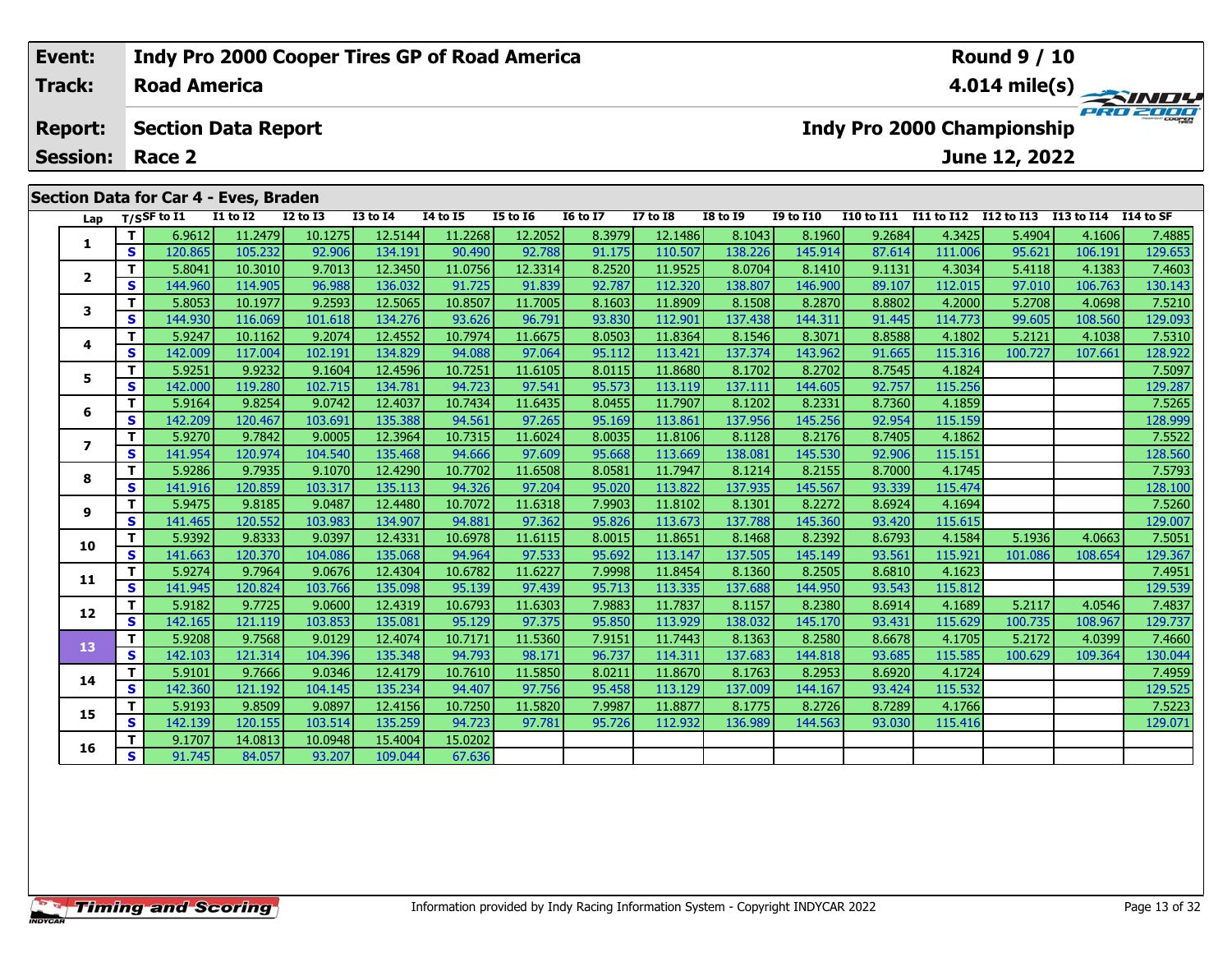| Event:                 | Indy Pro 2000 Cooper Tires GP of Road America | <b>Round 9 / 10</b>                             |
|------------------------|-----------------------------------------------|-------------------------------------------------|
| Track:                 | <b>Road America</b>                           | $\frac{4.014 \text{ mile(s)}}{2.34 \text{ Hz}}$ |
| <b>Report:</b>         | Section Data Report                           | <b>Indy Pro 2000 Championship</b>               |
| <b>Session: Race 2</b> |                                               | June 12, 2022                                   |
|                        |                                               |                                                 |

| $Lap$ T/SLap                                                                          | T<br>$\mathbf{s}$<br>$\overline{1}$<br>$\mathbf{s}$<br>$\mathbf{T}$<br>$\overline{\mathbf{s}}$<br>$\mathbf{T}$<br>$\mathbf{s}$<br>$\mathbf{T}$<br>$\overline{\mathbf{s}}$<br>T<br>$\mathbf{s}$<br>T<br>$\mathbf{s}$<br>$\mathbf{T}$ | PO to SF<br>131.8802 224.4274<br>109.572<br>60.636<br>128.4012<br>112.541<br>126.7508<br>114.006<br>126.4027<br>114.320<br>125.9131<br>114.765<br>125.5368<br>115.109<br>125.4503<br>115.188<br>125.7134 |
|---------------------------------------------------------------------------------------|-------------------------------------------------------------------------------------------------------------------------------------------------------------------------------------------------------------------------------------|----------------------------------------------------------------------------------------------------------------------------------------------------------------------------------------------------------|
| $\mathbf{1}$<br>$\mathbf{2}$<br>3<br>4<br>5<br>6<br>$\overline{\mathbf{z}}$<br>8<br>9 |                                                                                                                                                                                                                                     |                                                                                                                                                                                                          |
|                                                                                       |                                                                                                                                                                                                                                     |                                                                                                                                                                                                          |
|                                                                                       |                                                                                                                                                                                                                                     |                                                                                                                                                                                                          |
|                                                                                       |                                                                                                                                                                                                                                     |                                                                                                                                                                                                          |
|                                                                                       |                                                                                                                                                                                                                                     |                                                                                                                                                                                                          |
|                                                                                       |                                                                                                                                                                                                                                     |                                                                                                                                                                                                          |
|                                                                                       |                                                                                                                                                                                                                                     |                                                                                                                                                                                                          |
|                                                                                       |                                                                                                                                                                                                                                     |                                                                                                                                                                                                          |
|                                                                                       |                                                                                                                                                                                                                                     |                                                                                                                                                                                                          |
|                                                                                       |                                                                                                                                                                                                                                     |                                                                                                                                                                                                          |
|                                                                                       |                                                                                                                                                                                                                                     |                                                                                                                                                                                                          |
|                                                                                       |                                                                                                                                                                                                                                     |                                                                                                                                                                                                          |
|                                                                                       |                                                                                                                                                                                                                                     |                                                                                                                                                                                                          |
|                                                                                       |                                                                                                                                                                                                                                     |                                                                                                                                                                                                          |
|                                                                                       |                                                                                                                                                                                                                                     |                                                                                                                                                                                                          |
|                                                                                       | $\overline{\mathbf{s}}$                                                                                                                                                                                                             | 114.947                                                                                                                                                                                                  |
|                                                                                       | T                                                                                                                                                                                                                                   | 125.4552                                                                                                                                                                                                 |
|                                                                                       | $\mathbf{s}$                                                                                                                                                                                                                        | 115.184                                                                                                                                                                                                  |
| 10                                                                                    | $\mathbf{T}$                                                                                                                                                                                                                        | 125.4099                                                                                                                                                                                                 |
|                                                                                       | $\mathbf{s}$                                                                                                                                                                                                                        | 115.225                                                                                                                                                                                                  |
| 11                                                                                    | T                                                                                                                                                                                                                                   | 125.3395                                                                                                                                                                                                 |
|                                                                                       | $\mathbf{s}$                                                                                                                                                                                                                        | 115.290                                                                                                                                                                                                  |
| 12                                                                                    | T                                                                                                                                                                                                                                   | 125.2282                                                                                                                                                                                                 |
|                                                                                       | $\overline{\mathbf{s}}$                                                                                                                                                                                                             | 115.393                                                                                                                                                                                                  |
| <b>13</b>                                                                             | T                                                                                                                                                                                                                                   | 124.9661                                                                                                                                                                                                 |
|                                                                                       | $\overline{\mathbf{s}}$                                                                                                                                                                                                             | 115.635                                                                                                                                                                                                  |
| 14                                                                                    | $\mathbf{T}$<br>$\mathbf{s}$                                                                                                                                                                                                        | 125.4725                                                                                                                                                                                                 |
|                                                                                       | T                                                                                                                                                                                                                                   | 115.168<br>125.7171                                                                                                                                                                                      |
| 15                                                                                    | $\overline{\mathbf{s}}$                                                                                                                                                                                                             | 114.944                                                                                                                                                                                                  |
|                                                                                       | T                                                                                                                                                                                                                                   |                                                                                                                                                                                                          |
| 16                                                                                    | $\mathbf{s}$                                                                                                                                                                                                                        |                                                                                                                                                                                                          |
|                                                                                       |                                                                                                                                                                                                                                     |                                                                                                                                                                                                          |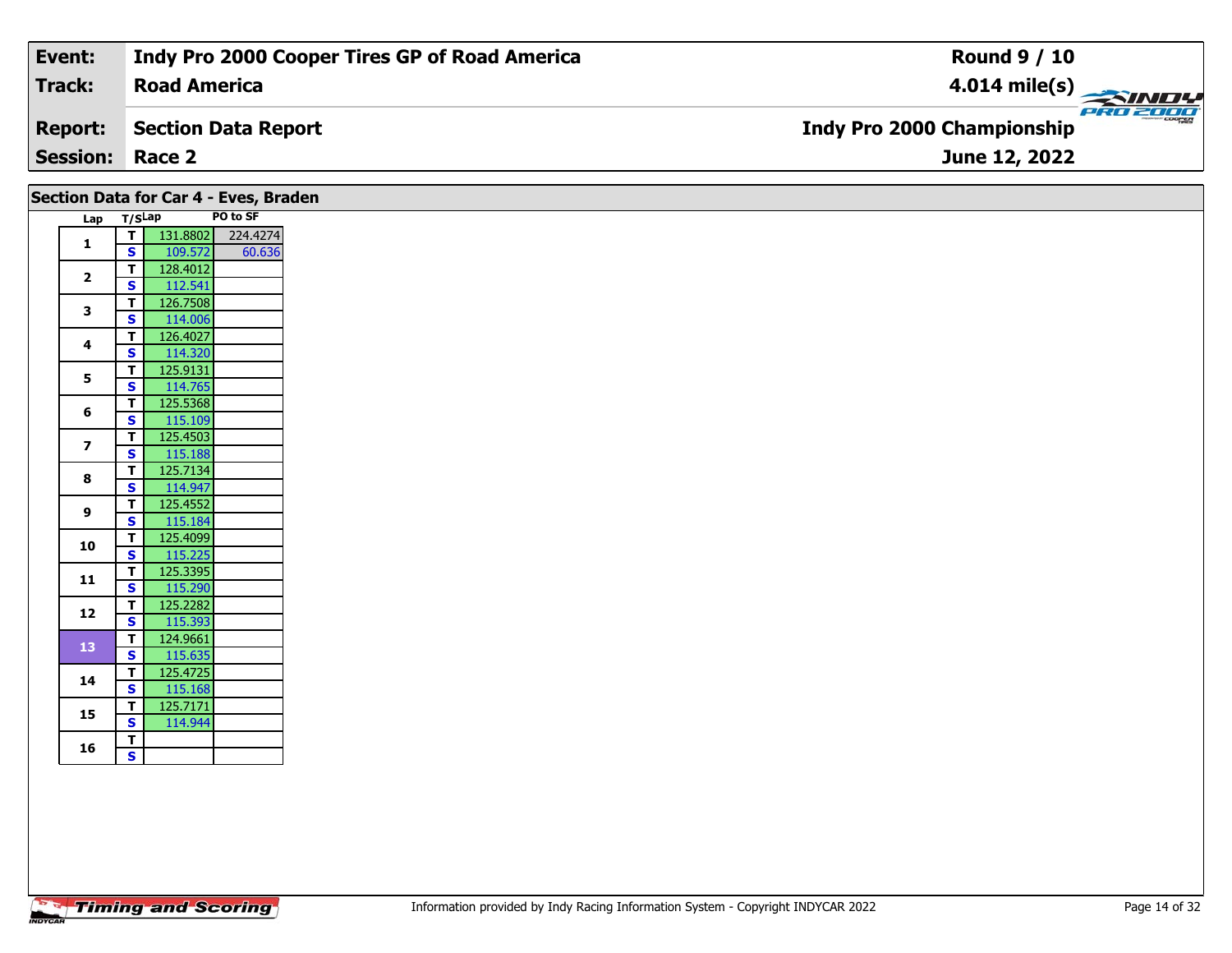| Event:<br><b>Indy Pro 2000 Cooper Tires GP of Road America</b> |                                                |                                                               |                     |                            |                 |                 |          |          |                         | <b>Round 9 / 10</b>                           |          |                  |            |            |               |                      |         |  |
|----------------------------------------------------------------|------------------------------------------------|---------------------------------------------------------------|---------------------|----------------------------|-----------------|-----------------|----------|----------|-------------------------|-----------------------------------------------|----------|------------------|------------|------------|---------------|----------------------|---------|--|
|                                                                | Track:                                         |                                                               | <b>Road America</b> |                            |                 |                 |          |          | $4.014 \text{ mile(s)}$ |                                               |          |                  |            |            |               |                      |         |  |
|                                                                | <b>Report:</b>                                 |                                                               |                     | <b>Section Data Report</b> |                 |                 |          |          |                         | PRO 2000<br><b>Indy Pro 2000 Championship</b> |          |                  |            |            |               |                      |         |  |
| <b>Session: Race 2</b>                                         |                                                |                                                               |                     |                            |                 |                 |          |          |                         |                                               |          |                  |            |            | June 12, 2022 |                      |         |  |
|                                                                | Section Data for Car 40 - Miller, Jack William |                                                               |                     |                            |                 |                 |          |          |                         |                                               |          |                  |            |            |               |                      |         |  |
|                                                                | Lap                                            |                                                               | T/SSF to I1         | <b>I1 to I2</b>            | <b>I2 to I3</b> | <b>I3 to I4</b> | 14 to 15 | I5 to I6 | <b>I6 to I7</b>         | <b>I7 to I8</b>                               | I8 to 19 | <b>I9 to I10</b> | I10 to I11 | I11 to I12 | I12 to I13    | I13 to I14 I14 to SF |         |  |
|                                                                |                                                | 12.6394<br>11.4828<br>12.6642<br>6.8032<br>11.4957<br>10.2734 |                     |                            |                 |                 |          | 8.5622   | 12.2145                 | 8.0866                                        | 8.1090   | 9.1587           | 4.2680     | 5.5042     | 4.1206        | 7.4200               |         |  |
|                                                                | ъ.                                             | S.                                                            | 123672              | 102963                     | 91 587          | 132864          | 88 472   | 89 425   | 89 426                  | 109 910                                       | 138 529L | 147 479          | 88.664     | 112944     | 95 3821       | 107222               | 130.850 |  |

|    | T/SSF to 11<br>Lap |         | 11 TO 12 | <b>17 10 13</b> | 13 TO 14 | 14 TO 15 | 12 IO 10 | 10 10 TV | <b>17 10 18</b> | 19 10 19 | 19 TO 11U | <b>110 TO 111</b> | 111 to 112 | 112 TO 113 | 113 TO 114 | 114 TO SF |
|----|--------------------|---------|----------|-----------------|----------|----------|----------|----------|-----------------|----------|-----------|-------------------|------------|------------|------------|-----------|
| 1  | т                  | 6.8032  | 11.4957  | 10.2734         | 12.6394  | 11.4828  | 12.6642  | 8.5622   | 12.2145         | 8.0866   | 8.1090    | 9.1587            | 4.2680     | 5.5042     | 4.1206     | 7.4200    |
|    | S                  | 123.672 | 102.963  | 91.587          | 132.864  | 88.472   | 89.425   | 89.426   | 109.910         | 138.529  | 147.479   | 88.664            | 112.944    | 95.382     | 107.222    | 130.850   |
| 2  | т                  | 5.7483  | 10.1383  | 9.4132          | 12.2364  | 11.2700  | 12.2777  | 8.2448   | 12.0943         | 8.0919   | 8.1852    | 9.1983            | 4.2520     | 5.3817     | 4.1502     | 7.5027    |
|    | <b>S</b>           | 146.367 | 116.749  | 99.956          | 137.240  | 90.143   | 92.240   | 92.868   | 111.003         | 138.438  | 146.106   | 88.282            | 113.369    | 97.553     | 106.457    | 129.408   |
| 3  | т                  | 5.8510  | 9.8343   | 9.3451          | 12.2372  | 11.1684  | 11.8768  | 8.2500   | 12.1796         | 8.1366   | 8.1392    | 9.0412            | 4.2093     | 5.4886     | 4.1058     | 7.3875    |
|    | s                  | 143.798 | 120.358  | 100.685         | 137.231  | 90.963   | 95.354   | 92.810   | 110.225         | 137.678  | 146.932   | 89.816            | 114.519    | 95.653     | 107.608    | 131.426   |
| 4  | т                  | 5.7349  | 10.0785  | 9.4608          | 12.3085  | 10.9459  | 11.7453  | 8.0383   | 11.8950         | 8.0240   | 8.0430    | 9.4238            | 4.2238     | 5.3426     | 4.1174     | 7.4099    |
|    | S                  | 146.709 | 117.442  | 99.453          | 136.436  | 92.812   | 96.422   | 95.254   | 112.863         | 139.610  | 148.689   | 86.170            | 114.126    | 98.267     | 107.305    | 131.029   |
| 5  | т                  | 5.7912  | 9.8595   | 9.2134          | 12.3752  | 11.0329  | 11.7116  | 8.0567   | 11.7458         | 8.0995   | 8.1805    | 8.7723            | 4.1954     | 5.2108     | 4.1548     | 7.5108    |
|    | s                  | 145.283 | 120.050  | 102.124         | 135.700  | 92.080   | 96.699   | 95.037   | 114.296         | 138.308  | 146.190   | 92.569            | 114.899    | 100.752    | 106.339    | 129.268   |
| 6  | т                  | 5.8707  | 9.8025   | 9.1019          | 12.3590  | 10.9107  | 11.7518  | 7.9563   | 11.7897         | 8.0932   | 8.1563    | 8.6957            | 4.1738     | 5.2003     | 4.1752     | 7.5632    |
|    | <b>S</b>           | 143.316 | 120.748  | 103.375         | 135.878  | 93.111   | 96.368   | 96.236   | 113.871         | 138.416  | 146.624   | 93.385            | 115.493    | 100.956    | 105.820    | 128.373   |
| 7  | т                  | 5.8981  | 9.8083   | 9.1566          | 12.3984  | 10.8246  | 11.8220  | 8.0034   | 11.8330         | 8.0952   | 8.1449    | 8.6981            | 4.2006     | 5.1800     | 4.0995     | 7.5147    |
|    | S                  | 142.650 | 120.677  | 102.757         | 135.446  | 93.852   | 95.796   | 95.670   | 113.454         | 138.382  | 146.829   | 93.359            | 114.756    | 101.351    | 107.774    | 129.201   |
| 8  | т                  | 5.8984  | 9.7702   | 9.0063          | 12.3583  | 10.7781  | 11.6761  | 8.1366   | 11.8724         | 8.1152   | 8.1697    | 8.7435            | 4.1853     | 5.2089     | 4.0954     | 7.5177    |
|    | S                  | 142.643 | 121.148  | 104.472         | 135.886  | 94.257   | 96.993   | 94.103   | 113.077         | 138.041  | 146.383   | 92.874            | 115.176    | 100.789    | 107.882    | 129.150   |
| 9  | т                  | 5.9008  | 9.6656   | 9.0607          | 12.3878  | 10.7485  | 11.6715  | 8.0101   | 11.7976         | 8.0817   | 8.1378    | 8.7022            | 4.1722     | 5.2255     | 4.1024     | 7.5239    |
|    | s                  | 142.585 | 122.459  | 103.845         | 135.562  | 94.516   | 97.031   | 95.590   | 113.794         | 138.613  | 146.957   | 93.315            | 115.537    | 100.469    | 107.697    | 129.043   |
| 10 | т                  | 5.8956  | 9.7734   | 9.0538          | 12.3874  | 10.7216  | 11.7149  | 7.9848   | 11.7894         | 8.0712   | 8.1712    | 8.7130            | 4.1598     | 5.1599     | 4.0762     | 7.4919    |
|    | <b>S</b>           | 142.710 | 121.108  | 103.924         | 135.567  | 94.753   | 96.672   | 95.892   | 113.873         | 138.793  | 146.357   | 93.199            | 115.882    | 101.746    | 108.390    | 129.595   |
| 11 | T.                 | 5.8760  | 9.7490   | 8.9970          | 12.3616  | 10.7143  | 11.6523  | 7.9355   | 11.7809         | 8.0755   | 8.1585    | 8.6699            | 4.1403     | 5.1787     | 4.1026     | 7.4967    |
|    | s                  | 143.186 | 121.411  | 104.580         | 135.850  | 94.818   | 97.191   | 96.488   | 113.956         | 138.719  | 146.584   | 93.663            | 116.428    | 101.377    | 107.692    | 129.512   |
| 12 | т                  | 5.8769  | 9.7218   | 9.0247          | 12.3221  | 10.7025  | 11.6875  | 8.0088   | 11.8093         | 8.0540   | 8.1503    | 8.7209            | 4.1595     | 5.1828     | 4.0792     | 7.4439    |
|    | <b>S</b>           | 143.165 | 121.751  | 104.259         | 136.285  | 94.923   | 96.898   | 95.605   | 113.682         | 139.090  | 146.732   | 93.115            | 115.890    | 101.297    | 108.310    | 130.430   |
| 13 | T.                 | 5.8353  | 9.7501   | 8.9572          | 12.2752  | 10.7980  | 11.6820  | 7.9682   | 12.0514         | 8.1711   | 8.1955    | 8.6738            | 4.1762     | 5.2570     | 4.1615     | 7.5096    |
|    | S                  | 144.185 | 121.397  | 105.045         | 136.806  | 94.083   | 96.944   | 96.092   | 111.398         | 137.096  | 145.923   | 93.620            | 115.427    | 99.867     | 106.168    | 129.289   |
| 14 | т                  | 5.8644  | 9.7841   | 9.0429          | 12.3580  | 10.7941  | 11.6403  | 8.0048   | 11.8719         | 8.1453   | 8.2222    | 8.7150            | 4.1745     | 5.1803     | 4.1054     | 7.4746    |
|    | <b>S</b>           | 143.470 | 120.975  | 104.049         | 135.889  | 94.117   | 97.291   | 95.653   | 113.082         | 137.531  | 145.449   | 93.178            | 115.474    | 101.345    | 107.619    | 129.894   |
| 15 | т                  | 5.8582  | 9.8200   | 9.0470          | 12.3609  | 10.7749  | 11.7169  | 7.9646   | 12.0065         | 8.1404   | 8.2147    | 8.7052            | 4.1599     | 5.2635     | 4.1085     | 7.5007    |
|    | S                  | 143.622 | 120.533  | 104.002         | 135.857  | 94.285   | 96.655   | 96.136   | 111.814         | 137.613  | 145.582   | 93.283            | 115.879    | 99.744     | 107.538    | 129.442   |
| 16 | т                  | 7.1096  | 15.5204  | 10.0382         | 16.6408  | 14.0912  |          |          |                 |          |           |                   |            |            |            |           |
|    | S                  | 118.342 | 76.263   | 93.733          | 100.916  | 72.095   |          |          |                 |          |           |                   |            |            |            |           |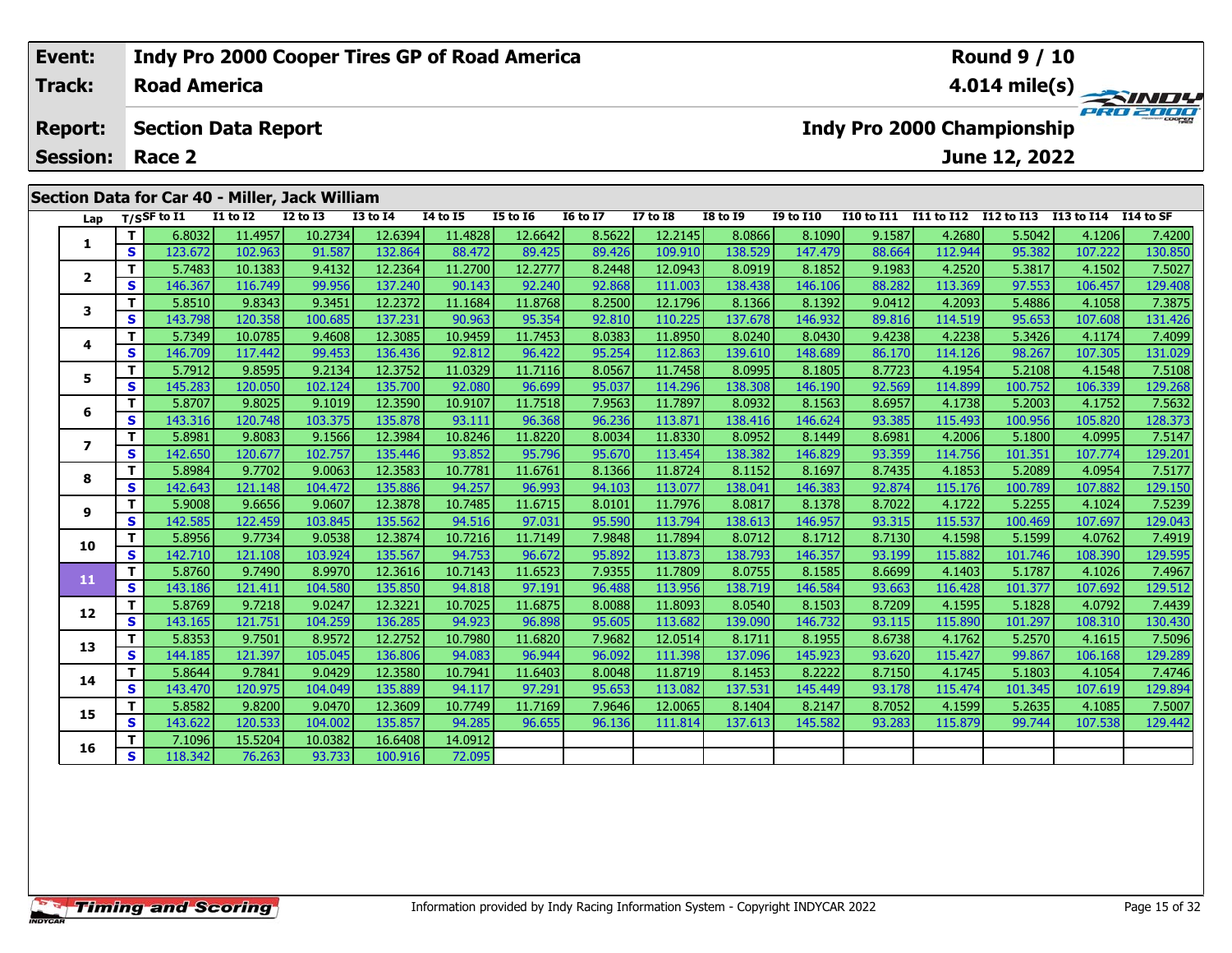| Event:                 | Indy Pro 2000 Cooper Tires GP of Road America | <b>Round 9 / 10</b>                           |
|------------------------|-----------------------------------------------|-----------------------------------------------|
| Track:                 | <b>Road America</b>                           | $4.014$ mile(s)                               |
| <b>Report:</b>         | Section Data Report                           | PRO 2000<br><b>Indy Pro 2000 Championship</b> |
| <b>Session: Race 2</b> |                                               | June 12, 2022                                 |

|                         |                                        |                     | Section Data for Car 40 - Miller, Jack William |
|-------------------------|----------------------------------------|---------------------|------------------------------------------------|
| Lap T/SLap              |                                        |                     | PO to SF                                       |
| 1                       | $\mathbf T$<br>$\overline{\mathbf{s}}$ | 108.811             | 132.8025 221.0193<br>61.571                    |
|                         | $\mathbf T$                            | 128.1850            |                                                |
| $\mathbf{2}$            | <b>S</b>                               | 112.731             |                                                |
|                         | $\mathbf T$                            | 127.2506            |                                                |
| 3                       | $\mathbf{s}$                           | 113.559             |                                                |
| 4                       | $\mathbf T$                            | 126.7917            |                                                |
|                         | $\mathbf{s}$                           | 113.970             |                                                |
| 5                       | $\mathbf{T}$<br>$\mathbf{s}$           | 125.9104<br>114.767 |                                                |
|                         | $\mathbf T$                            | 125.6003            |                                                |
| 6                       | $\mathbf{s}$                           | 115.051             |                                                |
|                         | $\mathbf T$                            | 125.6774            |                                                |
| $\overline{\mathbf{z}}$ | <b>S</b>                               | 114.980             |                                                |
| 8                       | $\mathbf{T}$                           | 125.5321            |                                                |
|                         | $\overline{\mathbf{s}}$                | 115.113             |                                                |
| 9                       | $\mathbf{T}$<br><b>S</b>               | 125.1883<br>115.429 |                                                |
|                         | $\mathbf T$                            | 125.1641            |                                                |
| 10                      | $\overline{\mathbf{s}}$                | 115.452             |                                                |
|                         | $\mathbf{T}$                           | 124.8888            |                                                |
| ${\bf 11}$              | $\overline{\mathbf{s}}$                | 115.706             |                                                |
| 12                      | T                                      | 124.9442            |                                                |
|                         | <b>S</b>                               | 115.655             |                                                |
| 13                      | $\mathbf T$<br>$\mathbf{s}$            | 125.4621<br>115.177 |                                                |
|                         | $\mathbf T$                            | 125.3778            |                                                |
| 14                      | <b>S</b>                               | 115.255             |                                                |
|                         | T                                      | 125.6419            |                                                |
| 15                      | $\overline{\mathbf{s}}$                | 115.013             |                                                |
|                         | $\mathbf T$                            |                     |                                                |
| 16                      | $\mathbf{s}$                           |                     |                                                |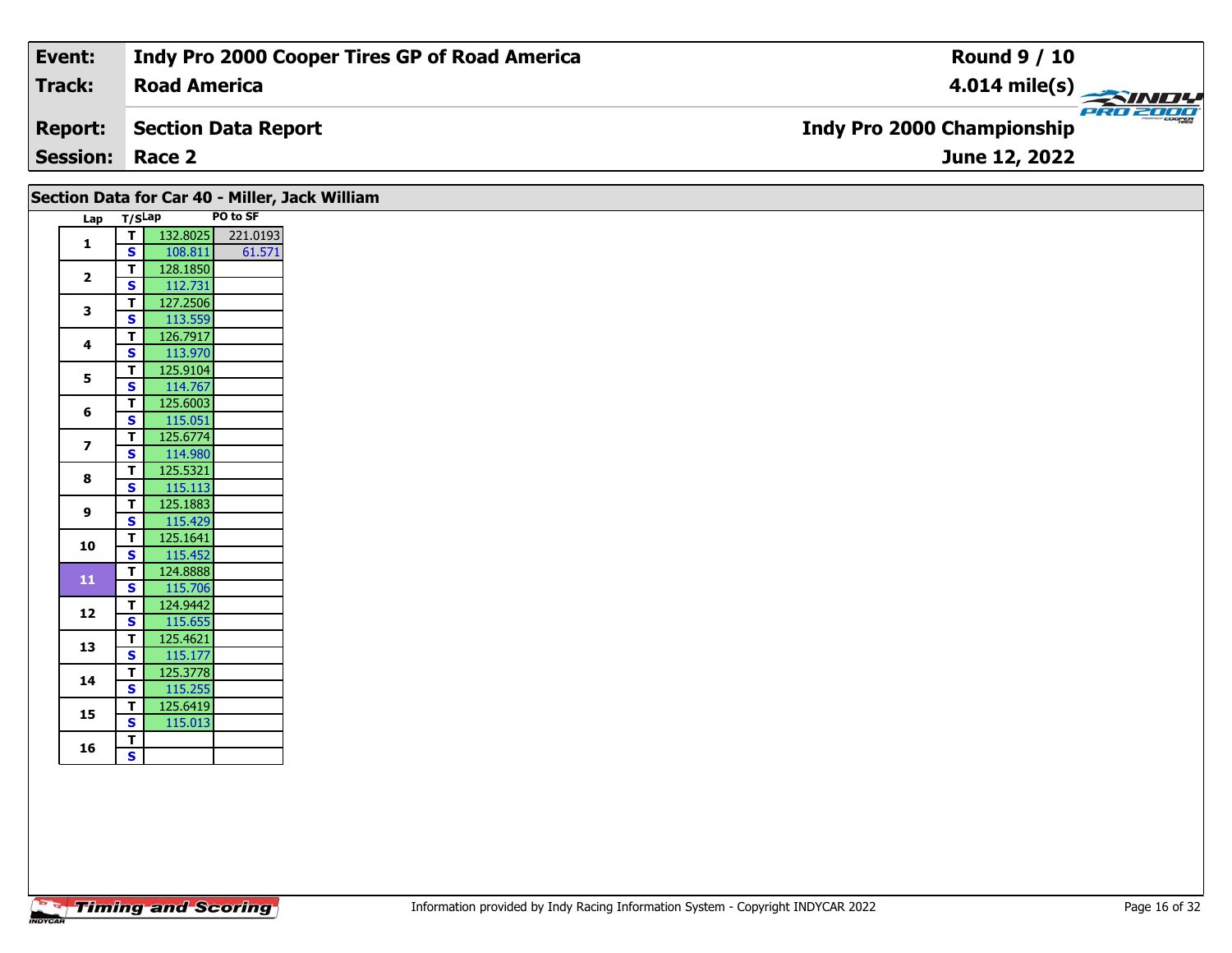| Event:<br><b>Indy Pro 2000 Cooper Tires GP of Road America</b> |                                        |          |                     |                            |                 |              |                 |          |                            |                 | <b>Round 9 / 10</b> |                  |            |            |                                   |            |           |  |  |
|----------------------------------------------------------------|----------------------------------------|----------|---------------------|----------------------------|-----------------|--------------|-----------------|----------|----------------------------|-----------------|---------------------|------------------|------------|------------|-----------------------------------|------------|-----------|--|--|
|                                                                | Track:                                 |          | <b>Road America</b> |                            |                 |              |                 |          | 4.014 mile(s) $-$<br>SINDY |                 |                     |                  |            |            |                                   |            |           |  |  |
|                                                                | <b>Report:</b>                         |          |                     | <b>Section Data Report</b> |                 |              |                 |          |                            |                 |                     |                  |            |            | <b>Indy Pro 2000 Championship</b> |            | PRO 2000  |  |  |
|                                                                | <b>Session:</b>                        |          | Race 2              |                            |                 |              |                 |          |                            |                 |                     |                  |            |            | June 12, 2022                     |            |           |  |  |
|                                                                | Section Data for Car 47 - Ahmed, Enaam |          |                     |                            |                 |              |                 |          |                            |                 |                     |                  |            |            |                                   |            |           |  |  |
|                                                                | Lap                                    |          | $T/S$ SF to $I1$    | $I1$ to $I2$               | <b>I2 to I3</b> | $I3$ to $I4$ | <b>I4 to I5</b> | I5 to 16 | <b>16 to 17</b>            | <b>I7 to I8</b> | <b>I8 to 19</b>     | <b>I9 to I10</b> | I10 to I11 | I11 to I12 | I12 to I13                        | I13 to I14 | I14 to SF |  |  |
|                                                                |                                        |          | 6.7174              | 11.4609                    | 10.7153         | 12.3079      | 11.9394         | 13.0655  | 8.4985                     | 12.4235         | 8.0391              | 8.0006           | 9.5231     | 4.4804     | 5.7320                            | 4.1588     | 7.4247    |  |  |
|                                                                |                                        | <b>S</b> | 125.251             | 103.276                    | 87.810          | 136.442      | 85.089          | 86.679   | 90.096                     | 108.061         | 139.347             | 149.477          | 85.271     | 107.590    | 91.591                            | 106.237    | 130.767   |  |  |

2 | T | 5.7254 10.1109 9.6066 12.4054 11.0940 12.1426 8.3092 12.1581 8.0911 7.9107 9.2744 4.2451 5.4992 4.1519 7.4636<br>2 | S | 146.953 117.065 97.944 135.370 91.573 93.267 92.149 110.420 138.452 151.176 87.558 113.553 95.46

3 T 5.7885 10.1661 9.5465 12.3776 10.9626 11.7857 8.0831 11.9846 8.0798 8.0769 8.9041 4.2207 5.4639 4.1428 7.4267<br>S S 145.351 116.430 98.561 135.674 92.670 96.091 94.726 112.019 138.645 148.065 91.199 114.210 96.085 106.64

**<sup>T</sup>** 5.7289 9.9368 9.3205 12.2848 10.7810 11.7567 8.2562 12.0933 8.0587 7.9492 9.3977 4.2428 5.3995 4.1583 7.4066 **<sup>S</sup>** 146.863 119.116 100.950 136.699 94.231 96.328 92.740 111.012 139.008 150.444 86.409 113.615 97.231 106.250 131.087

5 T | 5.7058| 10.0490| 9.4400| 12.1820| 10.9645| 11.7906| 8.2008| 12.3221| 8.0773| 7.9539| 9.1375| 4.2090| 5.2719| 4.1859| 7.4585<br>| S | 147.458| 117.786| 99.673| 137.852| 92.654| 96.051| 93.367| 108.951| 138.688| 150.355|

**<sup>T</sup>** 5.7754 9.8757 9.2892 12.0522 11.3219 11.9279 8.4594 12.2848 8.0823 8.0391 8.9921 4.1744 5.2865 4.1154 7.3999 **<sup>S</sup>** 145.681 119.853 101.291 139.337 89.730 94.945 90.513 109.281 138.603 148.762 90.307 115.477 99.310 107.357 131.206

7 | T | 5.7498| 9.8466| 9.6624| 12.2265| 10.7638| 11.7964| 8.1025| 12.1022| 7.9679| 7.8981| 8.8657| 4.1842| 5.3315| 4.1083| 7.4083<br>7 | S | 146.329 120.208| 97.378 137.351 94.382 96.004| 94.499| 110.930| 140.593| 151.417| 9

8 T | 5.7528 9.8449 9.2600 12.2406 10.7949 11.8310 8.0680 12.1338 8.0808 8.0710 9.0073 4.1739 5.2428 4.1202 7.4475<br>8 S 146.253 120.228 101.610 137.192 94.110 95.723 94.904 110.641 138.628 148.174 90.154 115.490 100.137 107

7.4532 | 10.907 | 9.8620 | 9.4836 | 12.0710 | 10.9985 | 11.8801 | 8.0426 | 11.9002 | 8.0740 | 8.1053 | 8.8437 |<br>S | 144.870 | 120.020 | 99.214 | 139.120 | 92.368 | 95.327 | 95.203 | 112.813 | 138.745 | 147.547 | 91.822 |

0 T | 5.8416| 9.7624| 9.2027| 12.3025| 10.9122| 11.7529| 8.0854| 11.9637| 8.0686| 8.1080| 8.9073| 4.1412| 5.2214| 4.1044| 7.4455<br>| S 144.030 121.244| 102.243| 136.502| 93.098| 96.359| 94.699| 112.214| 138.838| 147.497| 91.

**<sup>T</sup>** 5.7892 9.9358 9.2188 12.2904 10.9937 11.7593 8.1417 11.9432 8.1024 8.1254 8.7850 4.1481 5.2644 4.0996 7.4655 **<sup>S</sup>** 145.333 119.128 102.064 136.637 92.408 96.307 94.044 112.407 138.259 147.182 92.435 116.209 99.726 107.771 130.053

2 T 5.8401 9.8312 9.1934 12.3374 10.9869 11.7009 8.0904 11.9102 8.0711 8.1114 8.8120 4.1641 5.3583 4.1445 7.4277<br>2 S 144.067 120.396 102.346 136.116 92.465 96.787 94.641 112.719 138.795 147.436 92.152 115.762 97.979 106.60

3 | T | 5.7738| 10.1709| 9.3462| 12.1662| 11.0726| 12.6988| 8.2714| 12.0498| 8.0892| 8.0722| 8.8879| 4.1870| 5.3120| 4.1775| 7.4614<br>| S | 145.721| 116.375| 100.673| 138.031| 91.750| 89.182| 92.570| 111.413| 138.484| 148.15

4 | **T** | 5.7972 | 10.0650 | 9.2408 | 12.2903 | 10.8501 | 11.8116 | 8.0011 | 12.0996 | 8.1091 | 8.1304 | 8.9052 | 4.2294 | 5.3517 | 4.1321 | 7.4535<br>-3 | 5 | 145.133 | 117.599 | 101.821 | 136.638 | 93.631 | 95.880 | 95.697

**<sup>T</sup>** 5.8112 9.8570 9.1973 12.3085 11.0081 11.8456 8.0612 11.9469 8.0926 8.1047 8.7909 4.1577 5.3043 4.1024 7.4230 **<sup>S</sup>** 144.783 120.081 102.303 136.436 92.287 95.605 94.984 112.372 138.426 147.557 92.373 115.940 98.976 107.697 130.797

| <b>Timing and Scoring</b> |  |  |
|---------------------------|--|--|
|                           |  |  |

**<sup>T</sup>** 6.3488 12.0877 10.3961 14.9525 **<sup>S</sup>** 132.523 97.921 90.506 112.310

**2**

**3**

**4**

**5**

**6**

**7**

**8**

**9**

**10**

**11**

**12**

**13**

**14**

**15**

**16**

131.08

131.057

130.267

130.262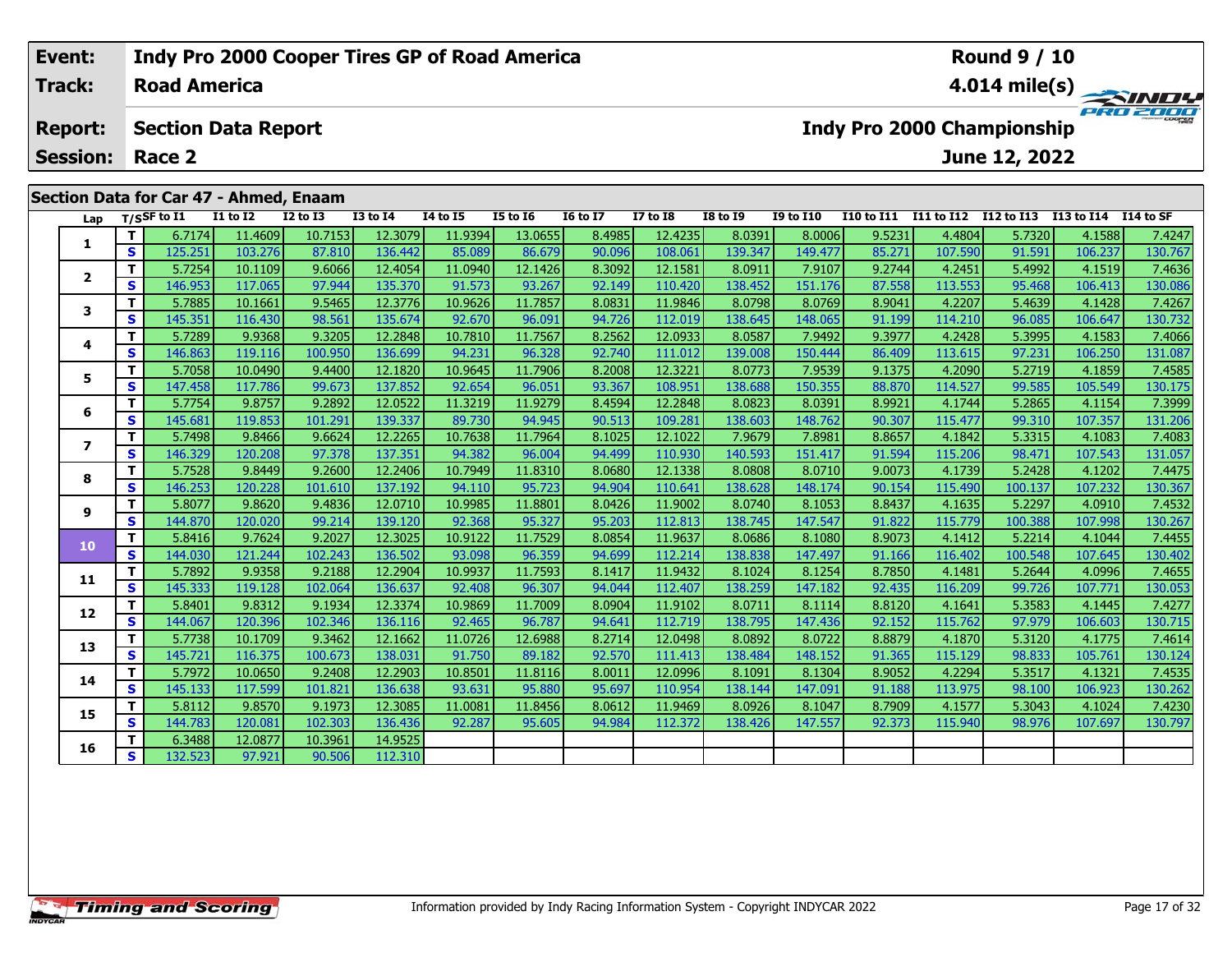| Event:                 | Indy Pro 2000 Cooper Tires GP of Road America | <b>Round 9 / 10</b>                                 |
|------------------------|-----------------------------------------------|-----------------------------------------------------|
| Track:                 | <b>Road America</b>                           | $\frac{4.014 \text{ mile(s)}}{4.014 \text{ miles}}$ |
| <b>Report:</b>         | Section Data Report                           | <b>Indy Pro 2000 Championship</b>                   |
| <b>Session: Race 2</b> |                                               | June 12, 2022                                       |
|                        |                                               |                                                     |

|                         |              |                              |                     | Section Data for Car 47 - Ahmed, Enaam |
|-------------------------|--------------|------------------------------|---------------------|----------------------------------------|
|                         | Lap T/SLap   |                              |                     | PO to SF                               |
|                         | $\mathbf{1}$ | ⊤।                           | 134.4871            | 203.6799                               |
|                         |              | S                            | 107.448             | 66.813                                 |
|                         | $\mathbf{2}$ | T                            | 128.1882            |                                        |
|                         |              | $\mathbf{s}$                 | 112.728             |                                        |
|                         | 3            | T                            | 127.0096            |                                        |
|                         |              | $\mathbf{s}$                 | 113.774             |                                        |
|                         | 4            | T<br>$\overline{\mathbf{s}}$ | 126.7710            |                                        |
|                         |              |                              | 113.988             |                                        |
|                         | 5            | T<br>$\overline{\mathbf{s}}$ | 126.9488            |                                        |
|                         |              | T                            | 113.829<br>127.0762 |                                        |
| 6                       |              | $\mathbf{s}$                 | 113.714             |                                        |
|                         |              | $\mathbf{T}$                 | 126.0142            |                                        |
| $\overline{\mathbf{z}}$ |              | $\mathbf{s}$                 | 114.673             |                                        |
|                         |              | T                            | 126.0695            |                                        |
| 8                       |              | $\mathbf{s}$                 | 114.622             |                                        |
|                         |              | T                            | 126.0061            |                                        |
| 9                       |              | $\overline{\mathbf{s}}$      | 114.680             |                                        |
|                         |              | $\mathbf{T}$                 | 125.8198            |                                        |
|                         | ${\bf 10}$   | $\overline{\mathbf{s}}$      | 114.850             |                                        |
|                         |              | T                            | 126.0625            |                                        |
| 11                      |              | $\mathbf{s}$                 | 114.629             |                                        |
|                         | 12           | T                            | 125.9796            |                                        |
|                         |              | $\mathbf{s}$                 | 114.704             |                                        |
| 13                      |              | T                            | 127.7369            |                                        |
|                         |              | s,                           | 113.126             |                                        |
| 14                      |              | T                            | 126.4671            |                                        |
|                         |              | $\mathbf{s}$                 | 114.262             |                                        |
| 15                      |              | T.                           | 126.0114            |                                        |
|                         |              | $\overline{\mathbf{s}}$      | 114.675             |                                        |
| 16                      |              | T<br>$\mathsf{s}$            |                     |                                        |
|                         |              |                              |                     |                                        |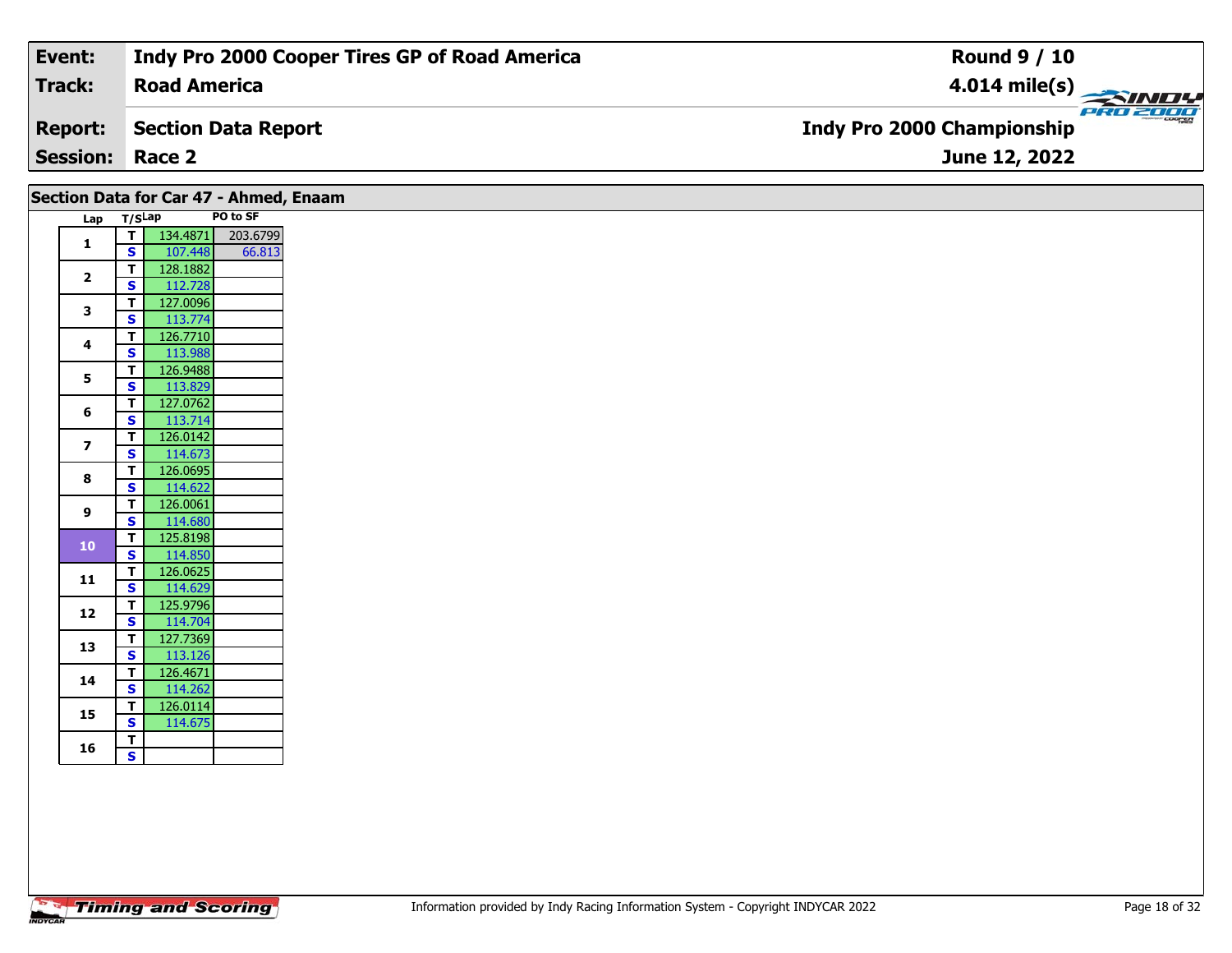#### **Event: Indy Pro 2000 Cooper Tires GP of Road America Round 9 / 10Track:Road America4.014 mile(s) PRO 2000 Report: Section Data Report Indy Pro 2000 Championship June 12, 2022 Session: Race 2 Section Data for Car 55 - Gold, Reece Lap T/SSF to I1 I1 to I2 I2 to I3 I3 to I4 I4 to I5 I5 to I6 I6 to I7 I7 to I8 I8 to I9 I9 to I10 I10 to I11 I11 to I12 I12 to I13 I13 to I14 I14 to SF**  1 | T | 7.0301 11.4357 10.3778 12.2819 11.8491 12.4491 8.3528 12.1512 8.0274 8.0889 9.3374 4.4459 5.5934 4.1463 7.4847<br>1 | S | 119.680 103.504 90.666 136.731 85.737 90.970 91.668 110.483 139.550 147.846 86.967 108.425 93.8 **1**2 | T | 5.8277| 9.9730| 9.4224| 12.1587| 11.5783| 13.0640| 8.5065| 12.0445| 8.0666| 8.0623| 8.9550| 4.3016| 5.6008| 4.1389| 7.3920<br>2 | S | 144.373 118.684 | 99.859 138.117| 87.743| 86.689| 90.011| 111.462| 138.872| 148.333 **2**

| T.<br>5.8277<br>9.9730<br>9.4224<br>12.1587<br>13.0640<br>8.5065<br>12.0445<br>8.0623<br>8.9550<br>4.3016<br>7.3920<br>11.5783<br>8.0666<br>5.6008<br>4.1389<br>$\overline{\mathbf{2}}$<br>S.<br>99.859<br>144.373<br>138.117<br>90.011<br>138.872<br>90.681<br>112.062<br>93.737<br>131.346<br>118.684<br>87.743<br>86.689<br>111.462<br>148.333<br>106.748<br>T.<br>5.7035<br>9.3783<br>12.2214<br>8.1689<br>10.0009<br>12.0139<br>12.0713<br>8.0440<br>9.1358<br>4.2914<br>5.5344<br>4.1774<br>7.4371<br>11.0971<br>8.1138<br>3<br>S<br>112.328<br>130.549<br>147.517<br>118.353<br>100.328<br>137.408<br>91.547<br>94.266<br>93.731<br>111.214<br>138.064<br>148.671<br>88.886<br>94.861<br>105.764<br>T.<br>8.1231<br>8.9762<br>4.2149<br>5.7772<br>10.1032<br>9.3175<br>12.1595<br>11.2056<br>12.0186<br>12.1026<br>8.0210<br>7.9715<br>5.3707<br>7.4044<br>4.1110<br>4<br>S<br>131.126<br>145.635<br>100.983<br>138.108<br>90.661<br>94.229<br>94.260<br>110.927<br>139.662<br>150.023<br>90.467<br>114.367<br>97.753<br>107.472<br>117.155<br>т<br>5.7670<br>4.5422<br>7.3671<br>9.7938<br>9.3413<br>12.1656<br>8.2067<br>11.9457<br>8.9327<br>5.5383<br>4.0879<br>11.1264<br>12.2981<br>8.0433<br>8.0404<br>5<br>S<br>131.790<br>145.893<br>120.856<br>100.726<br>138.038<br>92.087<br>93.300<br>112.384<br>139.275<br>148.738<br>90.907<br>106.126<br>108.079<br>91.306<br>94.794<br>T.<br>10.2348<br>5.7457<br>9.4042<br>12.0590<br>12.2781<br>8.1750<br>12.1050<br>8.0891<br>8.1360<br>8.9827<br>4.1772<br>5.3590<br>4.1115<br>7.4071<br>11.1387<br>6<br>S<br>146.434<br>115.648<br>100.052<br>139.258<br>91.205<br>92.237<br>93.661<br>110.905<br>146.990<br>90.401<br>115.399<br>97.966<br>107.459<br>131.078<br>138.486<br>T.<br>5.7549<br>9.4163<br>8.2532<br>7.8847<br>5.3433<br>7.4350<br>9.9394<br>12.1206<br>10.9976<br>12.1200<br>11.9536<br>7.9391<br>8.7437<br>4.1598<br>4.1061<br>$\overline{\phantom{a}}$<br>S<br>99.923<br>138.551<br>130.586<br>146.200<br>92.774<br>112.309<br>92.872<br>115.882<br>98.254<br>107.600<br>119.085<br>92.376<br>93.441<br>141.103<br>151.675<br>T.<br>5.8072<br>9.7970<br>9.1913<br>12.3033<br>11.6396<br>8.0927<br>11.9522<br>8.0371<br>9.2010<br>4.0850<br>7.4002<br>10.8070<br>8.0217<br>4.1662<br>5.4671<br>8<br>S<br>144.883<br>120.816<br>102.370<br>136.493<br>94.005<br>97.297<br>112.322<br>139.650<br>88.256<br>115.704<br>96.029<br>131.200<br>94.614<br>148.799<br>108.156<br>T.<br>9.6463<br>8.7533<br>5.7469<br>10.5308<br>12.2572<br>11.1643<br>12.0698<br>8.0596<br>12.0219<br>8.0451<br>8.0226<br>4.1371<br>5.3319<br>4.1108<br>7.4034<br>9<br>S<br>97.541<br>137.007<br>95.002<br>116.518<br>131.144<br>146.403<br>112.398<br>90.996<br>93.829<br>111.671<br>139.243<br>149.068<br>92.770<br>98.464<br>107.477<br>T.<br>7.4130<br>5.7558<br>9.9758<br>9.1478<br>12.2445<br>11.8856<br>8.0647<br>11.9757<br>7.9986<br>8.0455<br>8.9869<br>4.1448<br>10.7766<br>5.3414<br>4.1154<br>10<br><b>S</b><br>130.974<br>146.177<br>102.856<br>137.149<br>94.270<br>94.942<br>112.102<br>90.359<br>116.301<br>98.289<br>118.651<br>95.283<br>140.053<br>148.643<br>107.357<br>T.<br>5.7714<br>9.8750<br>9.1700<br>11.9090<br>8.0696<br>12.2203<br>8.7773<br>4.1320<br>7.3981<br>12.0951<br>11.0187<br>8.0675<br>8.0439<br>5.2865<br>4.1126<br>11<br>S<br>94.885<br>145.782<br>119.862<br>102.607<br>138.843<br>109.858<br>138.857<br>92.517<br>116.662<br>99.310<br>107.430<br>131.238<br>92.199<br>95.096<br>148.673<br>T.<br>5.7469<br>9.9277<br>9.2195<br>12.1931<br>10.9868<br>11.7938<br>8.1128<br>12.2263<br>8.9662<br>4.1794<br>5.3020<br>4.1389<br>7.4517<br>8.1222<br>8.1685<br>12<br>S<br>130.294<br>137.727<br>115.338<br>146.403<br>119.226<br>102.056<br>92.466<br>96.025<br>94.379<br>109.804<br>137.922<br>146.405<br>90.567<br>99.019<br>106.748<br>T.<br>9.1678<br>8.4596<br>8.8185<br>4.3096<br>5.8225<br>9.8329<br>12.2114<br>12.6897<br>12.3503<br>8.0255<br>5.4100<br>4.1217<br>7.3793<br>10.8369<br>8.0350<br>13<br>S<br>102.632<br>97.043<br>131.572<br>144.502<br>120.375<br>137.521<br>93.745<br>89.246<br>90.510<br>108.702<br>139.418<br>149.014<br>92.084<br>111.854<br>107.193<br>T.<br>5.7308<br>9.4083<br>12.3537<br>8.8259<br>5.3257<br>7.3807<br>9.9589<br>10.9372<br>11.7371<br>8.0869<br>11.9773<br>8.0795<br>8.1205<br>4.1426<br>4.1097<br>14<br>S<br>131.547<br>135.936<br>112.087<br>116.363<br>146.814<br>118.852<br>100.008<br>92.886<br>96.489<br>94.682<br>138.651<br>147.270<br>92.007<br>98.579<br>107.506<br>T.<br>5.7308<br>9.9176<br>9.1431<br>12.1170<br>12.1354<br>7.4314<br>12.0864<br>8.0845<br>8.1695<br>8.0957<br>8.7194<br>4.1432<br>5.2387<br>4.1344<br>11.0903<br>15<br>$\mathbf{s}$<br>146.814<br>119.347<br>102.909<br>138.592<br>94.710<br>110.627<br>93.131<br>106.864<br>130.650<br>91.603<br>93.700<br>137.123<br>147.722<br>116.346<br>100.216<br>T.<br>6.1242<br>12.2747<br>10.6675<br>15.0597<br>16<br>$\mathbf{s}$<br>137.383<br>111.511<br>96.429<br>88.203 |  | S.<br>119.680 | 103.504 | 90.666 | 136.731 | 85.737 | 90.970 | 91.668 | 110.483 | 139.550 | 147.846 | 86.967 | 108.425 | 93.861 | 106.557 | 129.719 |
|--------------------------------------------------------------------------------------------------------------------------------------------------------------------------------------------------------------------------------------------------------------------------------------------------------------------------------------------------------------------------------------------------------------------------------------------------------------------------------------------------------------------------------------------------------------------------------------------------------------------------------------------------------------------------------------------------------------------------------------------------------------------------------------------------------------------------------------------------------------------------------------------------------------------------------------------------------------------------------------------------------------------------------------------------------------------------------------------------------------------------------------------------------------------------------------------------------------------------------------------------------------------------------------------------------------------------------------------------------------------------------------------------------------------------------------------------------------------------------------------------------------------------------------------------------------------------------------------------------------------------------------------------------------------------------------------------------------------------------------------------------------------------------------------------------------------------------------------------------------------------------------------------------------------------------------------------------------------------------------------------------------------------------------------------------------------------------------------------------------------------------------------------------------------------------------------------------------------------------------------------------------------------------------------------------------------------------------------------------------------------------------------------------------------------------------------------------------------------------------------------------------------------------------------------------------------------------------------------------------------------------------------------------------------------------------------------------------------------------------------------------------------------------------------------------------------------------------------------------------------------------------------------------------------------------------------------------------------------------------------------------------------------------------------------------------------------------------------------------------------------------------------------------------------------------------------------------------------------------------------------------------------------------------------------------------------------------------------------------------------------------------------------------------------------------------------------------------------------------------------------------------------------------------------------------------------------------------------------------------------------------------------------------------------------------------------------------------------------------------------------------------------------------------------------------------------------------------------------------------------------------------------------------------------------------------------------------------------------------------------------------------------------------------------------------------------------------------------------------------------------------------------------------------------------------------------------------------------------------------------------------------------------------------------------------------------------------------------------------------------------------------------------------------------------------------------------------------------------------------------------------------------------------------------------------------------------------------------------------------------------------------------------------------------------------------------------------------------------------------------------------------------------------------------------------------------------------------------------------------------------------------------------------------------------------------------------------------------------------------------------|--|---------------|---------|--------|---------|--------|--------|--------|---------|---------|---------|--------|---------|--------|---------|---------|
|                                                                                                                                                                                                                                                                                                                                                                                                                                                                                                                                                                                                                                                                                                                                                                                                                                                                                                                                                                                                                                                                                                                                                                                                                                                                                                                                                                                                                                                                                                                                                                                                                                                                                                                                                                                                                                                                                                                                                                                                                                                                                                                                                                                                                                                                                                                                                                                                                                                                                                                                                                                                                                                                                                                                                                                                                                                                                                                                                                                                                                                                                                                                                                                                                                                                                                                                                                                                                                                                                                                                                                                                                                                                                                                                                                                                                                                                                                                                                                                                                                                                                                                                                                                                                                                                                                                                                                                                                                                                                                                                                                                                                                                                                                                                                                                                                                                                                                                                                                                                  |  |               |         |        |         |        |        |        |         |         |         |        |         |        |         |         |
|                                                                                                                                                                                                                                                                                                                                                                                                                                                                                                                                                                                                                                                                                                                                                                                                                                                                                                                                                                                                                                                                                                                                                                                                                                                                                                                                                                                                                                                                                                                                                                                                                                                                                                                                                                                                                                                                                                                                                                                                                                                                                                                                                                                                                                                                                                                                                                                                                                                                                                                                                                                                                                                                                                                                                                                                                                                                                                                                                                                                                                                                                                                                                                                                                                                                                                                                                                                                                                                                                                                                                                                                                                                                                                                                                                                                                                                                                                                                                                                                                                                                                                                                                                                                                                                                                                                                                                                                                                                                                                                                                                                                                                                                                                                                                                                                                                                                                                                                                                                                  |  |               |         |        |         |        |        |        |         |         |         |        |         |        |         |         |
|                                                                                                                                                                                                                                                                                                                                                                                                                                                                                                                                                                                                                                                                                                                                                                                                                                                                                                                                                                                                                                                                                                                                                                                                                                                                                                                                                                                                                                                                                                                                                                                                                                                                                                                                                                                                                                                                                                                                                                                                                                                                                                                                                                                                                                                                                                                                                                                                                                                                                                                                                                                                                                                                                                                                                                                                                                                                                                                                                                                                                                                                                                                                                                                                                                                                                                                                                                                                                                                                                                                                                                                                                                                                                                                                                                                                                                                                                                                                                                                                                                                                                                                                                                                                                                                                                                                                                                                                                                                                                                                                                                                                                                                                                                                                                                                                                                                                                                                                                                                                  |  |               |         |        |         |        |        |        |         |         |         |        |         |        |         |         |
|                                                                                                                                                                                                                                                                                                                                                                                                                                                                                                                                                                                                                                                                                                                                                                                                                                                                                                                                                                                                                                                                                                                                                                                                                                                                                                                                                                                                                                                                                                                                                                                                                                                                                                                                                                                                                                                                                                                                                                                                                                                                                                                                                                                                                                                                                                                                                                                                                                                                                                                                                                                                                                                                                                                                                                                                                                                                                                                                                                                                                                                                                                                                                                                                                                                                                                                                                                                                                                                                                                                                                                                                                                                                                                                                                                                                                                                                                                                                                                                                                                                                                                                                                                                                                                                                                                                                                                                                                                                                                                                                                                                                                                                                                                                                                                                                                                                                                                                                                                                                  |  |               |         |        |         |        |        |        |         |         |         |        |         |        |         |         |
|                                                                                                                                                                                                                                                                                                                                                                                                                                                                                                                                                                                                                                                                                                                                                                                                                                                                                                                                                                                                                                                                                                                                                                                                                                                                                                                                                                                                                                                                                                                                                                                                                                                                                                                                                                                                                                                                                                                                                                                                                                                                                                                                                                                                                                                                                                                                                                                                                                                                                                                                                                                                                                                                                                                                                                                                                                                                                                                                                                                                                                                                                                                                                                                                                                                                                                                                                                                                                                                                                                                                                                                                                                                                                                                                                                                                                                                                                                                                                                                                                                                                                                                                                                                                                                                                                                                                                                                                                                                                                                                                                                                                                                                                                                                                                                                                                                                                                                                                                                                                  |  |               |         |        |         |        |        |        |         |         |         |        |         |        |         |         |
|                                                                                                                                                                                                                                                                                                                                                                                                                                                                                                                                                                                                                                                                                                                                                                                                                                                                                                                                                                                                                                                                                                                                                                                                                                                                                                                                                                                                                                                                                                                                                                                                                                                                                                                                                                                                                                                                                                                                                                                                                                                                                                                                                                                                                                                                                                                                                                                                                                                                                                                                                                                                                                                                                                                                                                                                                                                                                                                                                                                                                                                                                                                                                                                                                                                                                                                                                                                                                                                                                                                                                                                                                                                                                                                                                                                                                                                                                                                                                                                                                                                                                                                                                                                                                                                                                                                                                                                                                                                                                                                                                                                                                                                                                                                                                                                                                                                                                                                                                                                                  |  |               |         |        |         |        |        |        |         |         |         |        |         |        |         |         |
|                                                                                                                                                                                                                                                                                                                                                                                                                                                                                                                                                                                                                                                                                                                                                                                                                                                                                                                                                                                                                                                                                                                                                                                                                                                                                                                                                                                                                                                                                                                                                                                                                                                                                                                                                                                                                                                                                                                                                                                                                                                                                                                                                                                                                                                                                                                                                                                                                                                                                                                                                                                                                                                                                                                                                                                                                                                                                                                                                                                                                                                                                                                                                                                                                                                                                                                                                                                                                                                                                                                                                                                                                                                                                                                                                                                                                                                                                                                                                                                                                                                                                                                                                                                                                                                                                                                                                                                                                                                                                                                                                                                                                                                                                                                                                                                                                                                                                                                                                                                                  |  |               |         |        |         |        |        |        |         |         |         |        |         |        |         |         |
|                                                                                                                                                                                                                                                                                                                                                                                                                                                                                                                                                                                                                                                                                                                                                                                                                                                                                                                                                                                                                                                                                                                                                                                                                                                                                                                                                                                                                                                                                                                                                                                                                                                                                                                                                                                                                                                                                                                                                                                                                                                                                                                                                                                                                                                                                                                                                                                                                                                                                                                                                                                                                                                                                                                                                                                                                                                                                                                                                                                                                                                                                                                                                                                                                                                                                                                                                                                                                                                                                                                                                                                                                                                                                                                                                                                                                                                                                                                                                                                                                                                                                                                                                                                                                                                                                                                                                                                                                                                                                                                                                                                                                                                                                                                                                                                                                                                                                                                                                                                                  |  |               |         |        |         |        |        |        |         |         |         |        |         |        |         |         |
|                                                                                                                                                                                                                                                                                                                                                                                                                                                                                                                                                                                                                                                                                                                                                                                                                                                                                                                                                                                                                                                                                                                                                                                                                                                                                                                                                                                                                                                                                                                                                                                                                                                                                                                                                                                                                                                                                                                                                                                                                                                                                                                                                                                                                                                                                                                                                                                                                                                                                                                                                                                                                                                                                                                                                                                                                                                                                                                                                                                                                                                                                                                                                                                                                                                                                                                                                                                                                                                                                                                                                                                                                                                                                                                                                                                                                                                                                                                                                                                                                                                                                                                                                                                                                                                                                                                                                                                                                                                                                                                                                                                                                                                                                                                                                                                                                                                                                                                                                                                                  |  |               |         |        |         |        |        |        |         |         |         |        |         |        |         |         |
|                                                                                                                                                                                                                                                                                                                                                                                                                                                                                                                                                                                                                                                                                                                                                                                                                                                                                                                                                                                                                                                                                                                                                                                                                                                                                                                                                                                                                                                                                                                                                                                                                                                                                                                                                                                                                                                                                                                                                                                                                                                                                                                                                                                                                                                                                                                                                                                                                                                                                                                                                                                                                                                                                                                                                                                                                                                                                                                                                                                                                                                                                                                                                                                                                                                                                                                                                                                                                                                                                                                                                                                                                                                                                                                                                                                                                                                                                                                                                                                                                                                                                                                                                                                                                                                                                                                                                                                                                                                                                                                                                                                                                                                                                                                                                                                                                                                                                                                                                                                                  |  |               |         |        |         |        |        |        |         |         |         |        |         |        |         |         |
|                                                                                                                                                                                                                                                                                                                                                                                                                                                                                                                                                                                                                                                                                                                                                                                                                                                                                                                                                                                                                                                                                                                                                                                                                                                                                                                                                                                                                                                                                                                                                                                                                                                                                                                                                                                                                                                                                                                                                                                                                                                                                                                                                                                                                                                                                                                                                                                                                                                                                                                                                                                                                                                                                                                                                                                                                                                                                                                                                                                                                                                                                                                                                                                                                                                                                                                                                                                                                                                                                                                                                                                                                                                                                                                                                                                                                                                                                                                                                                                                                                                                                                                                                                                                                                                                                                                                                                                                                                                                                                                                                                                                                                                                                                                                                                                                                                                                                                                                                                                                  |  |               |         |        |         |        |        |        |         |         |         |        |         |        |         |         |
|                                                                                                                                                                                                                                                                                                                                                                                                                                                                                                                                                                                                                                                                                                                                                                                                                                                                                                                                                                                                                                                                                                                                                                                                                                                                                                                                                                                                                                                                                                                                                                                                                                                                                                                                                                                                                                                                                                                                                                                                                                                                                                                                                                                                                                                                                                                                                                                                                                                                                                                                                                                                                                                                                                                                                                                                                                                                                                                                                                                                                                                                                                                                                                                                                                                                                                                                                                                                                                                                                                                                                                                                                                                                                                                                                                                                                                                                                                                                                                                                                                                                                                                                                                                                                                                                                                                                                                                                                                                                                                                                                                                                                                                                                                                                                                                                                                                                                                                                                                                                  |  |               |         |        |         |        |        |        |         |         |         |        |         |        |         |         |
|                                                                                                                                                                                                                                                                                                                                                                                                                                                                                                                                                                                                                                                                                                                                                                                                                                                                                                                                                                                                                                                                                                                                                                                                                                                                                                                                                                                                                                                                                                                                                                                                                                                                                                                                                                                                                                                                                                                                                                                                                                                                                                                                                                                                                                                                                                                                                                                                                                                                                                                                                                                                                                                                                                                                                                                                                                                                                                                                                                                                                                                                                                                                                                                                                                                                                                                                                                                                                                                                                                                                                                                                                                                                                                                                                                                                                                                                                                                                                                                                                                                                                                                                                                                                                                                                                                                                                                                                                                                                                                                                                                                                                                                                                                                                                                                                                                                                                                                                                                                                  |  |               |         |        |         |        |        |        |         |         |         |        |         |        |         |         |
|                                                                                                                                                                                                                                                                                                                                                                                                                                                                                                                                                                                                                                                                                                                                                                                                                                                                                                                                                                                                                                                                                                                                                                                                                                                                                                                                                                                                                                                                                                                                                                                                                                                                                                                                                                                                                                                                                                                                                                                                                                                                                                                                                                                                                                                                                                                                                                                                                                                                                                                                                                                                                                                                                                                                                                                                                                                                                                                                                                                                                                                                                                                                                                                                                                                                                                                                                                                                                                                                                                                                                                                                                                                                                                                                                                                                                                                                                                                                                                                                                                                                                                                                                                                                                                                                                                                                                                                                                                                                                                                                                                                                                                                                                                                                                                                                                                                                                                                                                                                                  |  |               |         |        |         |        |        |        |         |         |         |        |         |        |         |         |
|                                                                                                                                                                                                                                                                                                                                                                                                                                                                                                                                                                                                                                                                                                                                                                                                                                                                                                                                                                                                                                                                                                                                                                                                                                                                                                                                                                                                                                                                                                                                                                                                                                                                                                                                                                                                                                                                                                                                                                                                                                                                                                                                                                                                                                                                                                                                                                                                                                                                                                                                                                                                                                                                                                                                                                                                                                                                                                                                                                                                                                                                                                                                                                                                                                                                                                                                                                                                                                                                                                                                                                                                                                                                                                                                                                                                                                                                                                                                                                                                                                                                                                                                                                                                                                                                                                                                                                                                                                                                                                                                                                                                                                                                                                                                                                                                                                                                                                                                                                                                  |  |               |         |        |         |        |        |        |         |         |         |        |         |        |         |         |
|                                                                                                                                                                                                                                                                                                                                                                                                                                                                                                                                                                                                                                                                                                                                                                                                                                                                                                                                                                                                                                                                                                                                                                                                                                                                                                                                                                                                                                                                                                                                                                                                                                                                                                                                                                                                                                                                                                                                                                                                                                                                                                                                                                                                                                                                                                                                                                                                                                                                                                                                                                                                                                                                                                                                                                                                                                                                                                                                                                                                                                                                                                                                                                                                                                                                                                                                                                                                                                                                                                                                                                                                                                                                                                                                                                                                                                                                                                                                                                                                                                                                                                                                                                                                                                                                                                                                                                                                                                                                                                                                                                                                                                                                                                                                                                                                                                                                                                                                                                                                  |  |               |         |        |         |        |        |        |         |         |         |        |         |        |         |         |
|                                                                                                                                                                                                                                                                                                                                                                                                                                                                                                                                                                                                                                                                                                                                                                                                                                                                                                                                                                                                                                                                                                                                                                                                                                                                                                                                                                                                                                                                                                                                                                                                                                                                                                                                                                                                                                                                                                                                                                                                                                                                                                                                                                                                                                                                                                                                                                                                                                                                                                                                                                                                                                                                                                                                                                                                                                                                                                                                                                                                                                                                                                                                                                                                                                                                                                                                                                                                                                                                                                                                                                                                                                                                                                                                                                                                                                                                                                                                                                                                                                                                                                                                                                                                                                                                                                                                                                                                                                                                                                                                                                                                                                                                                                                                                                                                                                                                                                                                                                                                  |  |               |         |        |         |        |        |        |         |         |         |        |         |        |         |         |
|                                                                                                                                                                                                                                                                                                                                                                                                                                                                                                                                                                                                                                                                                                                                                                                                                                                                                                                                                                                                                                                                                                                                                                                                                                                                                                                                                                                                                                                                                                                                                                                                                                                                                                                                                                                                                                                                                                                                                                                                                                                                                                                                                                                                                                                                                                                                                                                                                                                                                                                                                                                                                                                                                                                                                                                                                                                                                                                                                                                                                                                                                                                                                                                                                                                                                                                                                                                                                                                                                                                                                                                                                                                                                                                                                                                                                                                                                                                                                                                                                                                                                                                                                                                                                                                                                                                                                                                                                                                                                                                                                                                                                                                                                                                                                                                                                                                                                                                                                                                                  |  |               |         |        |         |        |        |        |         |         |         |        |         |        |         |         |
|                                                                                                                                                                                                                                                                                                                                                                                                                                                                                                                                                                                                                                                                                                                                                                                                                                                                                                                                                                                                                                                                                                                                                                                                                                                                                                                                                                                                                                                                                                                                                                                                                                                                                                                                                                                                                                                                                                                                                                                                                                                                                                                                                                                                                                                                                                                                                                                                                                                                                                                                                                                                                                                                                                                                                                                                                                                                                                                                                                                                                                                                                                                                                                                                                                                                                                                                                                                                                                                                                                                                                                                                                                                                                                                                                                                                                                                                                                                                                                                                                                                                                                                                                                                                                                                                                                                                                                                                                                                                                                                                                                                                                                                                                                                                                                                                                                                                                                                                                                                                  |  |               |         |        |         |        |        |        |         |         |         |        |         |        |         |         |
|                                                                                                                                                                                                                                                                                                                                                                                                                                                                                                                                                                                                                                                                                                                                                                                                                                                                                                                                                                                                                                                                                                                                                                                                                                                                                                                                                                                                                                                                                                                                                                                                                                                                                                                                                                                                                                                                                                                                                                                                                                                                                                                                                                                                                                                                                                                                                                                                                                                                                                                                                                                                                                                                                                                                                                                                                                                                                                                                                                                                                                                                                                                                                                                                                                                                                                                                                                                                                                                                                                                                                                                                                                                                                                                                                                                                                                                                                                                                                                                                                                                                                                                                                                                                                                                                                                                                                                                                                                                                                                                                                                                                                                                                                                                                                                                                                                                                                                                                                                                                  |  |               |         |        |         |        |        |        |         |         |         |        |         |        |         |         |
|                                                                                                                                                                                                                                                                                                                                                                                                                                                                                                                                                                                                                                                                                                                                                                                                                                                                                                                                                                                                                                                                                                                                                                                                                                                                                                                                                                                                                                                                                                                                                                                                                                                                                                                                                                                                                                                                                                                                                                                                                                                                                                                                                                                                                                                                                                                                                                                                                                                                                                                                                                                                                                                                                                                                                                                                                                                                                                                                                                                                                                                                                                                                                                                                                                                                                                                                                                                                                                                                                                                                                                                                                                                                                                                                                                                                                                                                                                                                                                                                                                                                                                                                                                                                                                                                                                                                                                                                                                                                                                                                                                                                                                                                                                                                                                                                                                                                                                                                                                                                  |  |               |         |        |         |        |        |        |         |         |         |        |         |        |         |         |
|                                                                                                                                                                                                                                                                                                                                                                                                                                                                                                                                                                                                                                                                                                                                                                                                                                                                                                                                                                                                                                                                                                                                                                                                                                                                                                                                                                                                                                                                                                                                                                                                                                                                                                                                                                                                                                                                                                                                                                                                                                                                                                                                                                                                                                                                                                                                                                                                                                                                                                                                                                                                                                                                                                                                                                                                                                                                                                                                                                                                                                                                                                                                                                                                                                                                                                                                                                                                                                                                                                                                                                                                                                                                                                                                                                                                                                                                                                                                                                                                                                                                                                                                                                                                                                                                                                                                                                                                                                                                                                                                                                                                                                                                                                                                                                                                                                                                                                                                                                                                  |  |               |         |        |         |        |        |        |         |         |         |        |         |        |         |         |
|                                                                                                                                                                                                                                                                                                                                                                                                                                                                                                                                                                                                                                                                                                                                                                                                                                                                                                                                                                                                                                                                                                                                                                                                                                                                                                                                                                                                                                                                                                                                                                                                                                                                                                                                                                                                                                                                                                                                                                                                                                                                                                                                                                                                                                                                                                                                                                                                                                                                                                                                                                                                                                                                                                                                                                                                                                                                                                                                                                                                                                                                                                                                                                                                                                                                                                                                                                                                                                                                                                                                                                                                                                                                                                                                                                                                                                                                                                                                                                                                                                                                                                                                                                                                                                                                                                                                                                                                                                                                                                                                                                                                                                                                                                                                                                                                                                                                                                                                                                                                  |  |               |         |        |         |        |        |        |         |         |         |        |         |        |         |         |
|                                                                                                                                                                                                                                                                                                                                                                                                                                                                                                                                                                                                                                                                                                                                                                                                                                                                                                                                                                                                                                                                                                                                                                                                                                                                                                                                                                                                                                                                                                                                                                                                                                                                                                                                                                                                                                                                                                                                                                                                                                                                                                                                                                                                                                                                                                                                                                                                                                                                                                                                                                                                                                                                                                                                                                                                                                                                                                                                                                                                                                                                                                                                                                                                                                                                                                                                                                                                                                                                                                                                                                                                                                                                                                                                                                                                                                                                                                                                                                                                                                                                                                                                                                                                                                                                                                                                                                                                                                                                                                                                                                                                                                                                                                                                                                                                                                                                                                                                                                                                  |  |               |         |        |         |        |        |        |         |         |         |        |         |        |         |         |
|                                                                                                                                                                                                                                                                                                                                                                                                                                                                                                                                                                                                                                                                                                                                                                                                                                                                                                                                                                                                                                                                                                                                                                                                                                                                                                                                                                                                                                                                                                                                                                                                                                                                                                                                                                                                                                                                                                                                                                                                                                                                                                                                                                                                                                                                                                                                                                                                                                                                                                                                                                                                                                                                                                                                                                                                                                                                                                                                                                                                                                                                                                                                                                                                                                                                                                                                                                                                                                                                                                                                                                                                                                                                                                                                                                                                                                                                                                                                                                                                                                                                                                                                                                                                                                                                                                                                                                                                                                                                                                                                                                                                                                                                                                                                                                                                                                                                                                                                                                                                  |  |               |         |        |         |        |        |        |         |         |         |        |         |        |         |         |
|                                                                                                                                                                                                                                                                                                                                                                                                                                                                                                                                                                                                                                                                                                                                                                                                                                                                                                                                                                                                                                                                                                                                                                                                                                                                                                                                                                                                                                                                                                                                                                                                                                                                                                                                                                                                                                                                                                                                                                                                                                                                                                                                                                                                                                                                                                                                                                                                                                                                                                                                                                                                                                                                                                                                                                                                                                                                                                                                                                                                                                                                                                                                                                                                                                                                                                                                                                                                                                                                                                                                                                                                                                                                                                                                                                                                                                                                                                                                                                                                                                                                                                                                                                                                                                                                                                                                                                                                                                                                                                                                                                                                                                                                                                                                                                                                                                                                                                                                                                                                  |  |               |         |        |         |        |        |        |         |         |         |        |         |        |         |         |
|                                                                                                                                                                                                                                                                                                                                                                                                                                                                                                                                                                                                                                                                                                                                                                                                                                                                                                                                                                                                                                                                                                                                                                                                                                                                                                                                                                                                                                                                                                                                                                                                                                                                                                                                                                                                                                                                                                                                                                                                                                                                                                                                                                                                                                                                                                                                                                                                                                                                                                                                                                                                                                                                                                                                                                                                                                                                                                                                                                                                                                                                                                                                                                                                                                                                                                                                                                                                                                                                                                                                                                                                                                                                                                                                                                                                                                                                                                                                                                                                                                                                                                                                                                                                                                                                                                                                                                                                                                                                                                                                                                                                                                                                                                                                                                                                                                                                                                                                                                                                  |  |               |         |        |         |        |        |        |         |         |         |        |         |        |         |         |
|                                                                                                                                                                                                                                                                                                                                                                                                                                                                                                                                                                                                                                                                                                                                                                                                                                                                                                                                                                                                                                                                                                                                                                                                                                                                                                                                                                                                                                                                                                                                                                                                                                                                                                                                                                                                                                                                                                                                                                                                                                                                                                                                                                                                                                                                                                                                                                                                                                                                                                                                                                                                                                                                                                                                                                                                                                                                                                                                                                                                                                                                                                                                                                                                                                                                                                                                                                                                                                                                                                                                                                                                                                                                                                                                                                                                                                                                                                                                                                                                                                                                                                                                                                                                                                                                                                                                                                                                                                                                                                                                                                                                                                                                                                                                                                                                                                                                                                                                                                                                  |  |               |         |        |         |        |        |        |         |         |         |        |         |        |         |         |
|                                                                                                                                                                                                                                                                                                                                                                                                                                                                                                                                                                                                                                                                                                                                                                                                                                                                                                                                                                                                                                                                                                                                                                                                                                                                                                                                                                                                                                                                                                                                                                                                                                                                                                                                                                                                                                                                                                                                                                                                                                                                                                                                                                                                                                                                                                                                                                                                                                                                                                                                                                                                                                                                                                                                                                                                                                                                                                                                                                                                                                                                                                                                                                                                                                                                                                                                                                                                                                                                                                                                                                                                                                                                                                                                                                                                                                                                                                                                                                                                                                                                                                                                                                                                                                                                                                                                                                                                                                                                                                                                                                                                                                                                                                                                                                                                                                                                                                                                                                                                  |  |               |         |        |         |        |        |        |         |         |         |        |         |        |         |         |
|                                                                                                                                                                                                                                                                                                                                                                                                                                                                                                                                                                                                                                                                                                                                                                                                                                                                                                                                                                                                                                                                                                                                                                                                                                                                                                                                                                                                                                                                                                                                                                                                                                                                                                                                                                                                                                                                                                                                                                                                                                                                                                                                                                                                                                                                                                                                                                                                                                                                                                                                                                                                                                                                                                                                                                                                                                                                                                                                                                                                                                                                                                                                                                                                                                                                                                                                                                                                                                                                                                                                                                                                                                                                                                                                                                                                                                                                                                                                                                                                                                                                                                                                                                                                                                                                                                                                                                                                                                                                                                                                                                                                                                                                                                                                                                                                                                                                                                                                                                                                  |  |               |         |        |         |        |        |        |         |         |         |        |         |        |         |         |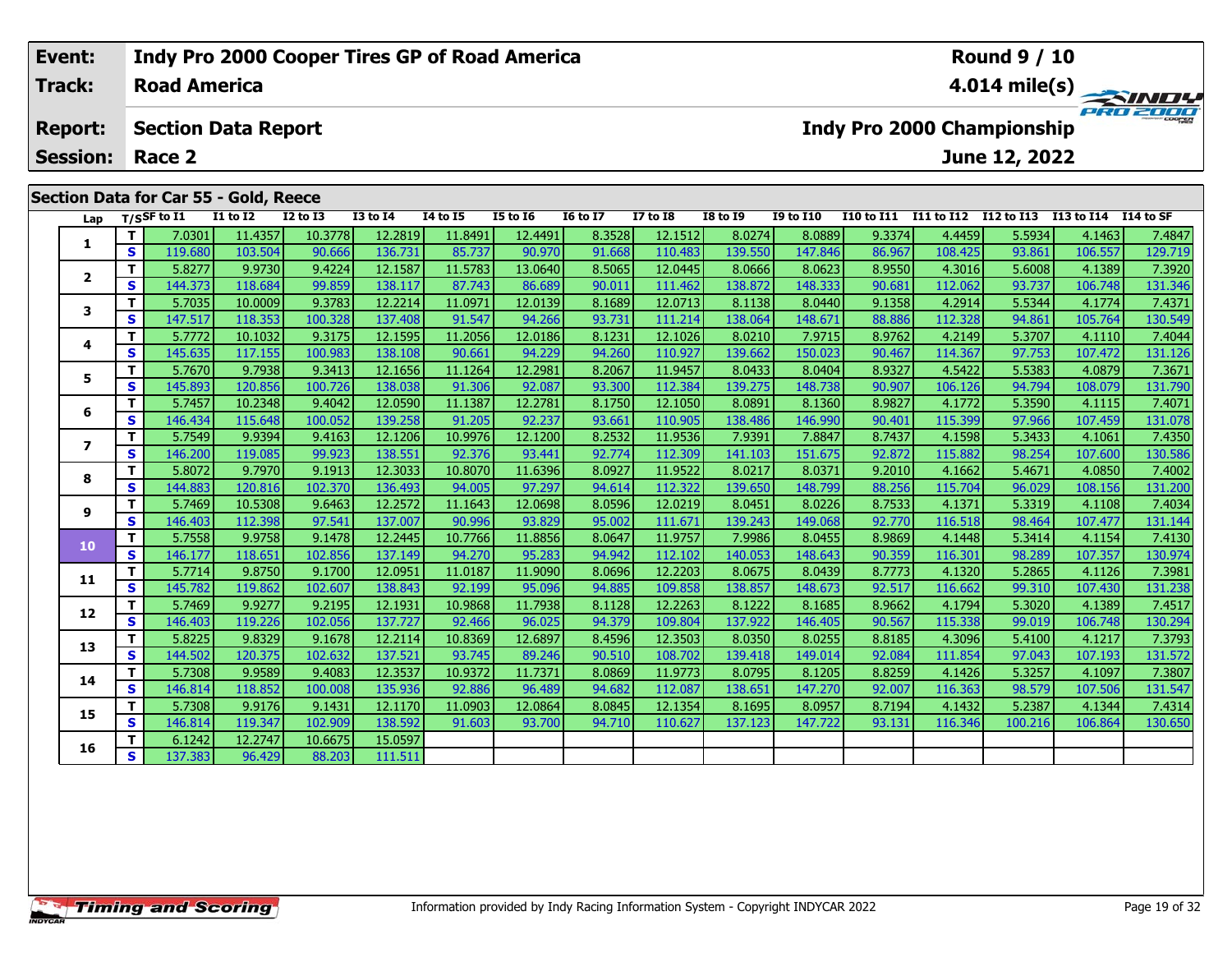| Event:                 | Indy Pro 2000 Cooper Tires GP of Road America | <b>Round 9 / 10</b>                                  |
|------------------------|-----------------------------------------------|------------------------------------------------------|
| Track:                 | <b>Road America</b>                           |                                                      |
| <b>Report:</b>         | Section Data Report                           | <b>PRO 2000</b><br><b>Indy Pro 2000 Championship</b> |
| <b>Session: Race 2</b> |                                               | June 12, 2022                                        |
|                        |                                               |                                                      |

|                         |                              |                     | Section Data for Car 55 - Gold, Reece |  |  |  |  |
|-------------------------|------------------------------|---------------------|---------------------------------------|--|--|--|--|
|                         | PO to SF<br>Lap T/SLap       |                     |                                       |  |  |  |  |
| $\mathbf{1}$            | T                            |                     | 133.0517 227.8317                     |  |  |  |  |
|                         | $\vert$ s                    | 108.607             | 59.730                                |  |  |  |  |
| $\overline{2}$          | $\mathbf{T}$                 | 129.0923            |                                       |  |  |  |  |
|                         | $\mathbf{s}$                 | 111.939             |                                       |  |  |  |  |
| $\mathbf{3}$            | $\mathbf{T}$<br>$\mathbf{s}$ | 127.3892<br>113.435 |                                       |  |  |  |  |
|                         | $\mathbf{T}$                 | 126.8770            |                                       |  |  |  |  |
| 4                       | $\mathbf{s}$                 | 113.893             |                                       |  |  |  |  |
|                         | $\mathbf{T}$                 | 127.1965            |                                       |  |  |  |  |
| 5                       | <b>S</b>                     | 113.607             |                                       |  |  |  |  |
|                         | $\mathbf{T}$                 | 127.4031            |                                       |  |  |  |  |
| 6                       | $\overline{\mathbf{s}}$      | 113.423             |                                       |  |  |  |  |
| $\overline{\mathbf{z}}$ | $\mathbf{T}$                 | 126.1673            |                                       |  |  |  |  |
|                         | $\mathbf{s}$                 | 114.534             |                                       |  |  |  |  |
| 8                       | $\mathbf{T}$                 | 125.9686            |                                       |  |  |  |  |
|                         | <b>S</b>                     | 114.714             |                                       |  |  |  |  |
| 9                       | $\mathbf{T}$                 | 127.3010            |                                       |  |  |  |  |
|                         | <b>S</b>                     | 113.514             |                                       |  |  |  |  |
| $\bf{10}$               | $\mathbf{T}$                 | 125.8721            |                                       |  |  |  |  |
|                         | $\mathbf{s}$<br>$\mathbf{T}$ | 114.802<br>125.9470 |                                       |  |  |  |  |
| 11                      | $\mathbf{s}$                 | 114.734             |                                       |  |  |  |  |
|                         | $\mathbf{T}$                 | 126.5358            |                                       |  |  |  |  |
| 12                      | $\mathbf{s}$                 | 114.200             |                                       |  |  |  |  |
|                         | $\mathbf{T}$                 | 127.4707            |                                       |  |  |  |  |
| 13                      | $\mathbf{s}$                 | 113.363             |                                       |  |  |  |  |
|                         | $\mathbf{T}$                 | 126.1748            |                                       |  |  |  |  |
| 14                      | $\mathbf{s}$                 | 114.527             |                                       |  |  |  |  |
| 15                      | $\mathbf{T}$                 | 126.2374            |                                       |  |  |  |  |
|                         | <b>S</b>                     | 114.470             |                                       |  |  |  |  |
| 16                      | T                            |                     |                                       |  |  |  |  |
|                         | $\mathbf{s}$                 |                     |                                       |  |  |  |  |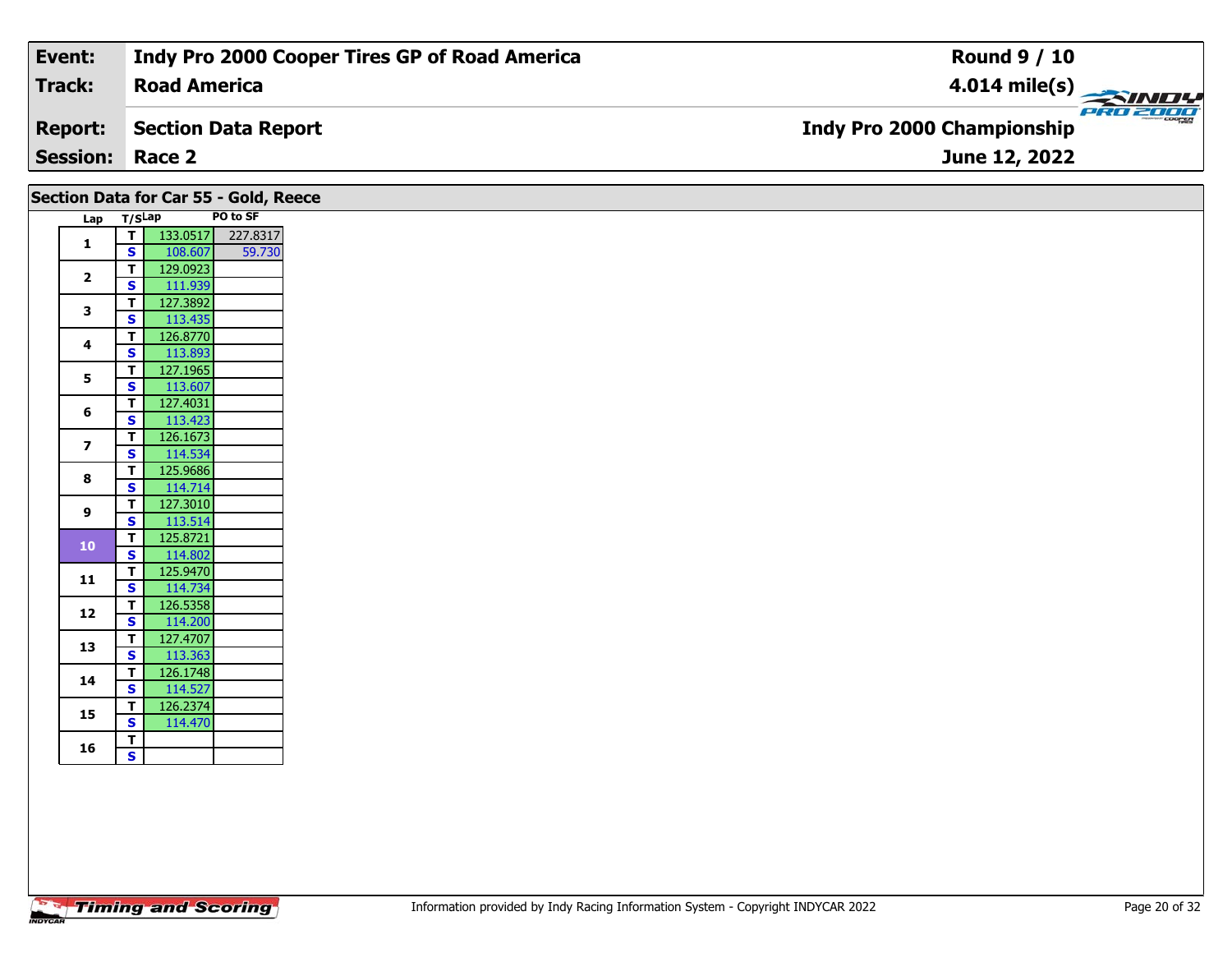| Event:                 | Indy Pro 2000 Cooper Tires GP of Road America | <b>Round 9 / 10</b>                           |
|------------------------|-----------------------------------------------|-----------------------------------------------|
| Track:                 | <b>Road America</b>                           | $4.014$ mile(s)                               |
| <b>Report:</b>         | Section Data Report                           | PRO 2000<br><b>Indy Pro 2000 Championship</b> |
| <b>Session: Race 2</b> |                                               | June 12, 2022                                 |

| Section Data for Car 6 - De Alba, Salvador (R) |                                                               |
|------------------------------------------------|---------------------------------------------------------------|
|                                                | Lap T/SLap                                                    |
| 1                                              | 124.7793<br>T                                                 |
|                                                | $\mathbf{s}$<br>115.808                                       |
| $\overline{2}$                                 | 131.2754<br>$\mathbf T$<br>110.077<br>$\mathbf{s}$            |
|                                                | 140.8109<br>T                                                 |
| 3                                              | $\overline{\mathbf{s}}$<br>102.623                            |
| 4                                              | $\mathbf T$<br>127.2155                                       |
|                                                | 113.590<br>$\mathbf{s}$                                       |
| $\overline{\mathbf{5}}$                        | 126.5301<br>$\mathbf T$                                       |
|                                                | 114.205<br><b>S</b><br>$\mathbf T$<br>127.4428                |
| 6                                              | $\mathbf{s}$<br>113.387                                       |
|                                                | 129.9101<br>T                                                 |
| $\overline{z}$                                 | $\mathbf{s}$<br>111.234                                       |
| 8                                              | 129.4109<br>$\mathbf T$                                       |
|                                                | $\mathbf{s}$<br>111.663                                       |
| 9                                              | $\mathbf T$<br>129.6357<br>S<br>111.469                       |
|                                                | 129.0571<br>$\mathbf T$                                       |
| 10                                             | $\overline{\mathbf{s}}$<br>111.969                            |
| 11                                             | 128.8141<br>$\mathbf T$                                       |
|                                                | 112.180<br>$\mathbf{s}$                                       |
| 12                                             | 128.9045<br>$\mathbf T$<br>S                                  |
|                                                | 112.102<br>$\mathbf T$<br>128.8361                            |
| 13                                             | $\overline{\mathbf{s}}$<br>112.161                            |
| 14                                             | 128.8712<br>T                                                 |
|                                                | $\overline{\mathbf{s}}$<br>112.131                            |
| 15                                             | $\mathbf{T}$<br>81.7269<br>$\overline{\mathbf{s}}$<br>176.813 |
|                                                |                                                               |
|                                                |                                                               |
|                                                |                                                               |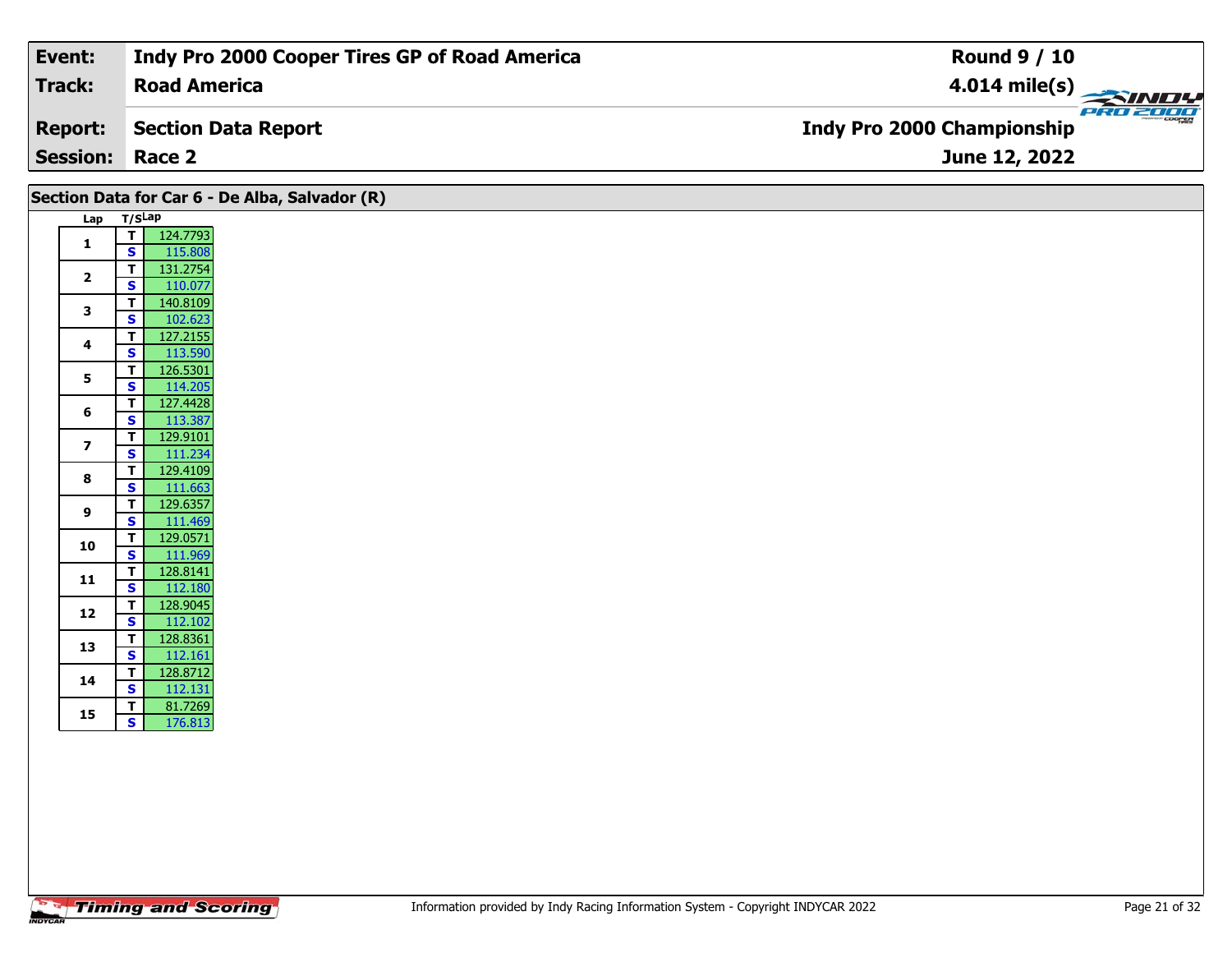### **Event: Indy Pro 2000 Cooper Tires GP of Road America Round 9 / 10Road America4.014 mile(s) Track:** PRO 2000 **Report: Section Data Report Indy Pro 2000 Championship June 12, 2022 Session: Race 2 Section Data for Car 8 - Siegel, Nolan (R) Lap T/SSF to I1 I1 to I2 I2 to I3 I3 to I4 I4 to I5 I5 to I6 I6 to I7 I7 to I8 I8 to I9 I9 to I10 I10 to I11 I11 to I12 I12 to I13 I13 to I14 I14 to SF**  1 | T | 6.8198| 11.3913| 10.5455| 12.3909| 11.7212| 12.5461| 8.7208| 12.4158| 7.9816| 8.0300| 9.5625| 4.5749| 5.7346| 4.1849| 7.4503<br>1 | S | 123.371 103.907| 89.224| 135.528| 86.673| 90.267| 87.799| 108.128| 140.351| 148.9 **1**2 | T | 5.7387 10.2300 9.4548 12.2149 11.1287 11.9374 8.2227 12.3038 8.1070 8.0476 9.1408 4.3351 5.5604 4.1839 7.4261<br>2 | S | 146.612 115.702 99.517 137.481 91.287 94.870 93.118 109.113 138.180 148.604 88.837 111.196 94.41 **2**

| Lap            |    | T/SSF to I1 | <b>I1 to I2</b> | <b>I2 to I3</b> | <b>I3 to I4</b> | <b>I4 to I5</b> | <b>I5 to 16</b> | <b>16 to 17</b> | <b>I7 to I8</b> | <b>I8 to I9</b> | <b>I9 to I10</b> | I10 to I11 I11 to I12 I12 to I13 I13 to I14 I14 to SF |         |         |         |         |
|----------------|----|-------------|-----------------|-----------------|-----------------|-----------------|-----------------|-----------------|-----------------|-----------------|------------------|-------------------------------------------------------|---------|---------|---------|---------|
|                | т  | 6.8198      | 11.3913         | 10.5455         | 12.3909         | 11.7212         | 12.5461         | 8.7208          | 12.4158         | 7.9816          | 8.0300           | 9.5625                                                | 4.5749  | 5.7346  | 4.1849  | 7.4503  |
| 1              | S. | 123.371     | 103.907         | 89.224          | 135.528         | 86.673          | 90.267          | 87.799          | 108.128         | 140.351         | 148.930          | 84.920                                                | 105.367 | 91.550  | 105.574 | 130.318 |
| $\mathbf{2}$   | т  | 5.7387      | 10.2300         | 9.4548          | 12.2149         | 11.1287         | 11.9374         | 8.2227          | 12.3038         | 8.1070          | 8.0476           | 9.1408                                                | 4.3351  | 5.5604  | 4.1839  | 7.4261  |
|                | S. | 146.612     | 115.702         | 99.517          | 137.481         | 91.287          | 94.870          | 93.118          | 109.113         | 138.180         | 148.604          | 88.837                                                | 111.196 | 94.418  | 105.600 | 130.743 |
| 3              | т  | 5.7128      | 9.9998          | 9.3395          | 12.3707         | 10.8814         | 11.8916         | 8.1732          | 11.9112         | 8.0293          | 8.0596           | 9.0261                                                | 4.2484  | 5.3793  | 4.1607  | 7.4153  |
|                | S. | 147.277     | 118.366         | 100.745         | 135.750         | 93.362          | 95.235          | 93.682          | 112.709         | 139.517         | 148.383          | 89.966                                                | 113.465 | 97.596  | 106.188 | 130.933 |
| 4              | т  | 5.7285      | 10.0938         | 9.4336          | 12.1938         | 11.0005         | 11.9224         | 8.2226          | 11.9923         | 8.0498          | 8.1005           | 9.1380                                                | 4.3147  | 5.3800  | 4.1539  | 7.4385  |
|                | S. | 146.873     | 117.264         | 99.740          | 137.719         | 92.351          | 94.989          | 93.119          | 111.947         | 139.162         | 147.634          | 88.865                                                | 111.722 | 97.584  | 106.362 | 130.525 |
| 5.             | т  | 5.7562      | 9.8946          | 9.2491          | 12.2199         | 11.0517         | 12.2216         | 8.2699          | 12.0086         | 8.0981          | 8.0810           | 8.9066                                                | 4.3257  | 5.3819  | 4.1169  | 7.3052  |
|                | S  | 146.167     | 119.624         | 101.730         | 137.425         | 91.923          | 92.664          | 92.587          | 111.795         | 138.332         | 147.990          | 91.173                                                | 111.438 | 97.549  | 107.318 | 132.907 |
| 6              | т  | 5.6428      | 10.3478         | 9.5467          | 12.1467         | 10.9017         | 12.1293         | 8.3635          | 11.9306         | 8.0260          | 7.9907           | 9.0482                                                | 4.2392  | 5.4723  | 4.1677  | 7.4524  |
|                | S. | 149.104     | 114.385         | 98.559          | 138.253         | 93.188          | 93.369          | 91.550          | 112.526         | 139.575         | 149.663          | 89.747                                                | 113.711 | 95.938  | 106.010 | 130.281 |
| $\overline{ }$ | т  | 5.7738      | 10.0768         | 9.2416          | 12.2367         | 10.7919         | 11.9259         | 8.2866          | 12.2361         | 8.1034          | 8.1507           | 8.9183                                                | 4.2204  | 5.4333  | 4.1684  | 7.4936  |
|                | S  | 145.721     | 117.462         | 101.812         | 137.236         | 94.136          | 94.961          | 92.400          | 109.716         | 138.242         | 146.725          | 91.054                                                | 114.218 | 96.626  | 105.992 | 129.565 |
| 8              | т  | 5.8244      | 9.9344          | 9.1505          | 12.2803         | 10.8924         | 11.6363         | 8.0611          | 11.9243         | 8.0207          | 7.9551           | 9.1761                                                | 4.1988  | 5.3592  | 4.1543  | 7.4991  |
|                | S. | 144.455     | 119.145         | 102.826         | 136.749         | 93.268          | 97.325          | 94.985          | 112.585         | 139.667         | 150.332          | 88.496                                                | 114.806 | 97.962  | 106.352 | 129.470 |
| 9              | т  | 5.8199      | 10.0760         | 9.2565          | 12.2826         | 10.8125         | 12.1649         | 8.2577          | 11.9904         | 8.1300          | 8.0356           | 8.9580                                                | 4.2165  | 5.3453  | 4.2777  | 7.5844  |
|                | S  | 144.567     | 117.471         | 101.648         | 136.723         | 93.957          | 93.096          | 92.723          | 111.965         | 137.789         | 148.826          | 90.650                                                | 114.324 | 98.217  | 103.284 | 128.014 |
| 10             | т  | 5.8762      | 10.0649         | 9.1465          | 12.4040         | 10.8817         | 11.7291         | 8.0665          | 11.8786         | 8.0888          | 8.1230           | 8.7209                                                | 4.1936  | 5.2379  | 4.1768  | 7.5620  |
|                | S. | 143.182     | 117.600         | 102.871         | 135.385         | 93.359          | 96.555          | 94.921          | 113.018         | 138.491         | 147.225          | 93.115                                                | 114.948 | 100.231 | 105.779 | 128.393 |
| 11             | T. | 5.8834      | 9.9037          | 9.1085          | 12.3999         | 10.8201         | 11.6238         | 8.0736          | 11.9229         | 8.1272          | 8.1551           | 8.7801                                                | 4.1956  | 5.2319  | 4.1949  | 7.5796  |
|                | S. | 143.006     | 119.515         | 103.300         | 135.430         | 93.891          | 97.429          | 94.838          | 112.598         | 137.837         | 146.646          | 92.487                                                | 114.893 | 100.346 | 105.323 | 128.095 |
| 12             | т  | 5.8996      | 9.8801          | 9.0813          | 12.3954         | 10.8268         | 11.7071         | 8.0594          | 11.8745         | 8.0763          | 8.0901           | 8.7716                                                | 4.1835  | 5.2615  | 4.1965  | 7.5149  |
|                | S. | 142.614     | 119.800         | 103.610         | 135.479         | 93.833          | 96.736          | 95.005          | 113.057         | 138.706         | 147.824          | 92.577                                                | 115.225 | 99.781  | 105.283 | 129.198 |
| 13             | Τ. | 5.8404      | 9.8241          | 9.1796          | 12.2853         | 10.8177         | 11.8441         | 8.5360          | 12.3677         | 8.1038          | 8.0586           | 8.8586                                                | 4.1834  | 5.3958  | 4.1693  | 7.4444  |
|                | S  | 144.059     | 120.483         | 102.500         | 136.693         | 93.912          | 95.617          | 89.700          | 108.549         | 138.235         | 148.402          | 91.667                                                | 115.228 | 97.298  | 105.969 | 130.421 |
| 14             | т  | 5.7898      | 9.9243          | 9.3673          | 12.1010         | 11.2270         | 12.0269         | 8.4583          | 11.9669         | 8.1180          | 8.1252           | 8.8262                                                | 4.1864  | 5.2910  | 4.1461  | 7.4827  |
|                | S. | 145.318     | 119.266         | 100.446         | 138.775         | 90.488          | 94.164          | 90.524          | 112.184         | 137.993         | 147.185          | 92.004                                                | 115.146 | 99.225  | 106.562 | 129.754 |
| 15             | T. | 5.8262      | 9.9085          | 9.1388          | 12.2758         | 10.8406         | 11.7549         | 8.1046          | 11.9313         | 8.0074          | 7.9044           | 9.2208                                                | 4.4590  | 5.4910  | 4.1723  | 7.4772  |
|                | S. | 144.410     | 119.457         | 102.958         | 136.799         | 93.713          | 96.343          | 94.475          | 112.519         | 139.899         | 151.297          | 88.067                                                | 108.106 | 95.611  | 105.893 | 129.849 |
| 16             | т  | 5.8309      | 11.9375         | 10.7043         | 15.4972         |                 |                 |                 |                 |                 |                  |                                                       |         |         |         |         |
|                | S. | 144.294     | 99.153          | 87.900          | 108.363         |                 |                 |                 |                 |                 |                  |                                                       |         |         |         |         |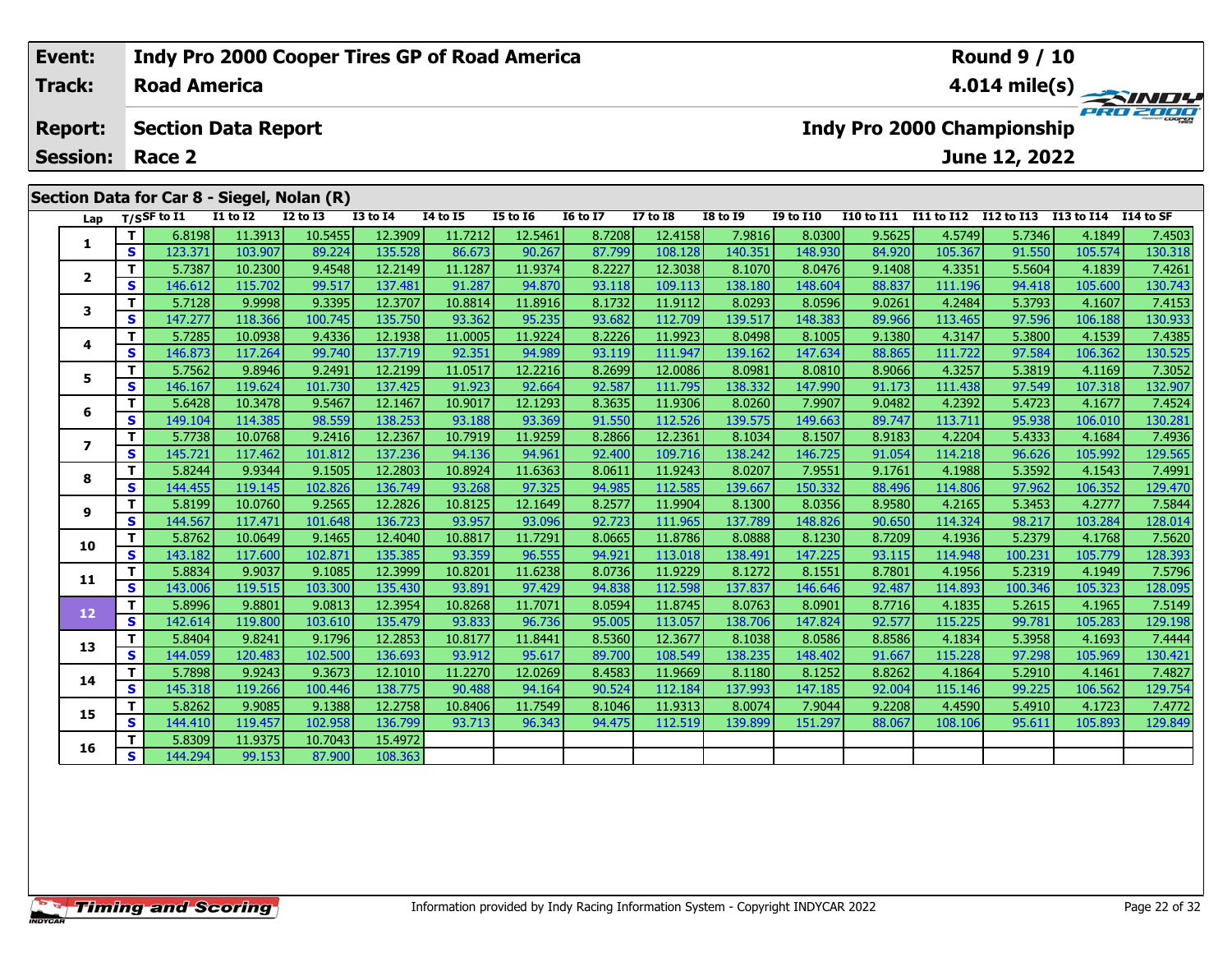| Event:                 | Indy Pro 2000 Cooper Tires GP of Road America | <b>Round 9 / 10</b>                           |
|------------------------|-----------------------------------------------|-----------------------------------------------|
| Track:                 | <b>Road America</b>                           | $4.014$ mile(s)                               |
| <b>Report:</b>         | Section Data Report                           | PRO 2000<br><b>Indy Pro 2000 Championship</b> |
| <b>Session: Race 2</b> |                                               | June 12, 2022                                 |

|                         |                              |                     | Section Data for Car 8 - Siegel, Nolan (R) |
|-------------------------|------------------------------|---------------------|--------------------------------------------|
|                         | Lap T/SLap                   |                     | PO to SF                                   |
| $\mathbf{1}$            | T                            |                     | 134.0702 211.0437                          |
|                         | $\mathbf{s}$<br>$\mathbf{T}$ | 107.782<br>128.0319 | 64.481                                     |
| $\overline{2}$          | $\overline{\mathbf{s}}$      | 112.866             |                                            |
|                         | T.                           | 126.5989            |                                            |
| $\mathbf{3}$            | $\mathbf{s}$                 | 114.143             |                                            |
| 4                       | Т                            | 127.1629            |                                            |
|                         | $\mathbf{s}$                 | 113.637             |                                            |
| $5\phantom{a}$          | $\mathbf T$                  | 126.8870            |                                            |
|                         | $\overline{\mathbf{s}}$      | 113.884             |                                            |
| 6                       | T.<br>$\mathbf{s}$           | 127.4056<br>113.420 |                                            |
|                         | $\mathbf{T}$                 | 127.0575            |                                            |
| $\overline{\mathbf{z}}$ | $\overline{\mathbf{s}}$      | 113.731             |                                            |
|                         | T                            | 126.0670            |                                            |
| 8                       | $\mathbf{s}$                 | 114.625             |                                            |
| 9                       | T                            | 127.2080            |                                            |
|                         | $\mathbf{s}$                 | 113.597             |                                            |
| 10                      | $\mathbf{T}$                 | 126.1505            |                                            |
|                         | $\overline{\mathbf{s}}$      | 114.549             |                                            |
| 11                      | $\mathbf{T}$<br>$\mathbf{s}$ | 126.0003<br>114.685 |                                            |
|                         | T                            | 125.8186            |                                            |
| 12 <sub>1</sub>         | $\mathbf{s}$                 | 114.851             |                                            |
|                         | T                            | 126.9088            |                                            |
| 13                      | $\mathbf{s}$                 | 113.864             |                                            |
| 14                      | T.                           | 127.0371            |                                            |
|                         | $\overline{\mathbf{s}}$      | 113.749             |                                            |
| 15                      | $\mathbf T$                  | 126.5128            |                                            |
|                         | $\overline{\mathbf{s}}$      | 114.221             |                                            |
| 16                      | T<br>$\overline{\mathbf{s}}$ |                     |                                            |
|                         |                              |                     |                                            |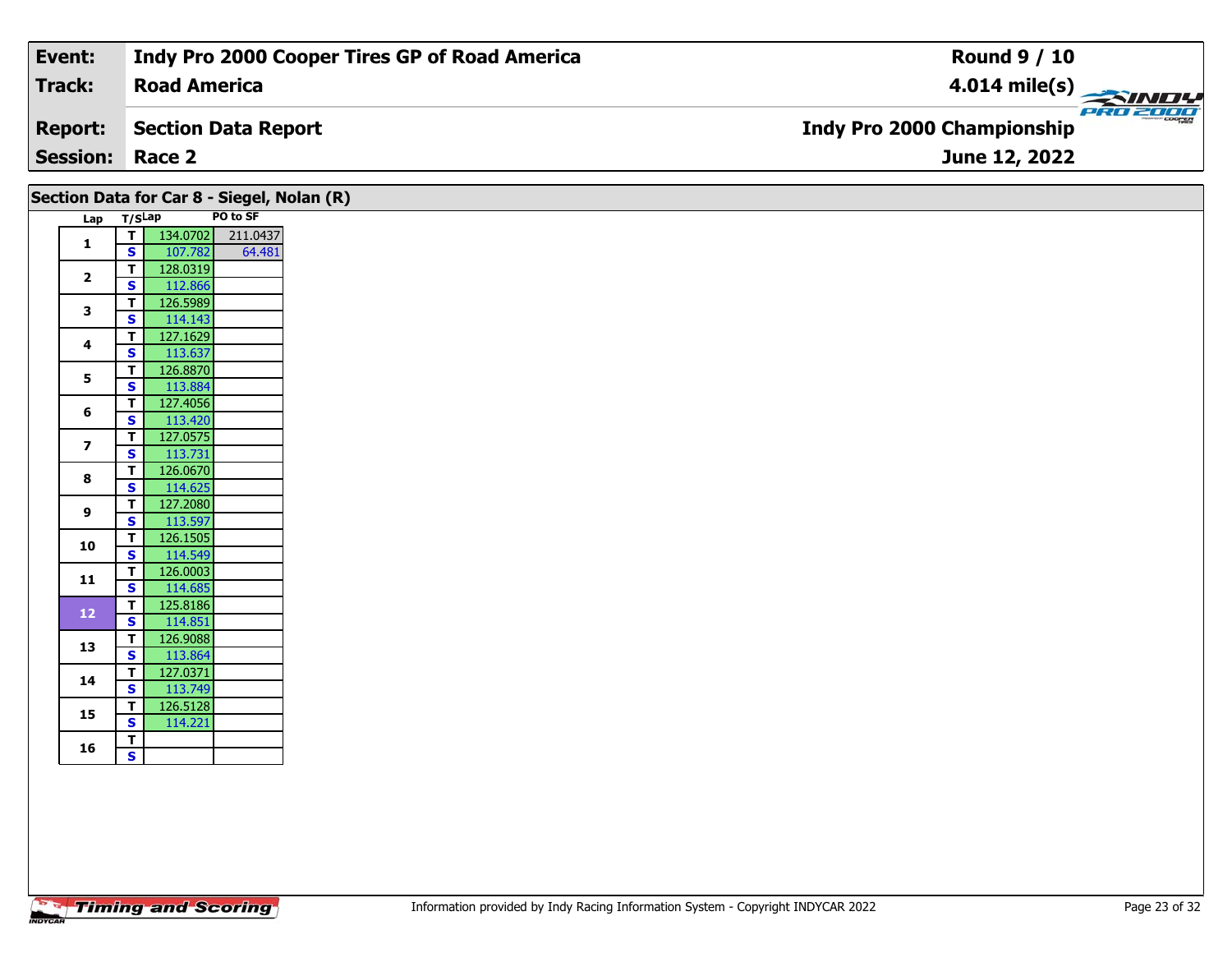| Event:<br><b>Indy Pro 2000 Cooper Tires GP of Road America</b> |            |                                            |                 |                 |              |                     |          |                                                        |                  | <b>Round 9 / 10</b>                           |                  |            |                |            |                        |            |  |
|----------------------------------------------------------------|------------|--------------------------------------------|-----------------|-----------------|--------------|---------------------|----------|--------------------------------------------------------|------------------|-----------------------------------------------|------------------|------------|----------------|------------|------------------------|------------|--|
| <b>Track:</b>                                                  |            | <b>Road America</b>                        |                 |                 |              |                     |          | 4.014 mile(s) $\overline{\phantom{a}}$<br><b>SINDY</b> |                  |                                               |                  |            |                |            |                        |            |  |
| <b>Report:</b>                                                 |            | <b>Section Data Report</b>                 |                 |                 |              |                     |          |                                                        |                  | PRO 2000<br><b>Indy Pro 2000 Championship</b> |                  |            |                |            |                        |            |  |
| <b>Session:</b>                                                |            | Race 2                                     |                 |                 |              |                     |          |                                                        | June 12, 2022    |                                               |                  |            |                |            |                        |            |  |
|                                                                |            | Section Data for Car 83 - Finelli, Charles |                 |                 |              |                     |          |                                                        |                  |                                               |                  |            |                |            |                        |            |  |
| Lap                                                            |            | $T/S$ SF to $I1$                           | <b>I1 to I2</b> | <b>I2 to I3</b> | $I3$ to $I4$ | <b>I4 to I5</b>     | I5 to I6 | <b>I6 to I7</b>                                        | <b>I7 to I8</b>  | <b>I8 to I9</b>                               | <b>I9 to I10</b> | I10 to I11 | I11 to I12     | I12 to I13 | I13 to I14             | I 14 to SF |  |
|                                                                |            | 6.9117                                     | 12.0174         | 10.8085         | 12.5562      | 12.2776             | 13.0159  | 8.9166                                                 | 12.7494          | 8.4136                                        | 8.4791           | 9.4636     | 4.6430         | 5.7861     | 4.3860                 | 7.7335     |  |
| S.                                                             |            | 121.730                                    | 98.494          | 87.053          | 133.744      | 82.745              | 87.009   | 85.872                                                 | 105.299          | 133.145                                       | 141.042          | 85.807     | 103.822        | 90.735     | 100.734                | 125.546    |  |
|                                                                | <u>т І</u> | ا ۵710 ع                                   | $10$ EQE2       | 0.749A          | 126521       | $11$ $551$ <i>A</i> | ודחסר כו | 95166                                                  | 12.4201 $\Gamma$ | 9.2192                                        | lacos a          | a napel    | $\lambda$ 2911 | г дооз Г   | $\Delta$ 2700 $\Gamma$ | 76761      |  |

| Lap                      |   | T/SSF to I1 | <b>I1 to I2</b> | <b>I2 to I3</b> | <b>I3 to I4</b> | <b>I4 to I5</b> | <b>I5 to 16</b> | <b>16 to 17</b> | <b>I7 to I8</b> | <b>I8 to I9</b> | <b>I9 to I10</b> |        |         |        | I10 to I11 I11 to I12 I12 to I13 I13 to I14 I14 to SF |         |
|--------------------------|---|-------------|-----------------|-----------------|-----------------|-----------------|-----------------|-----------------|-----------------|-----------------|------------------|--------|---------|--------|-------------------------------------------------------|---------|
| 1                        | т | 6.9117      | 12.0174         | 10.8085         | 12.5562         | 12.2776         | 13.0159         | 8.9166          | 12.7494         | 8.4136          | 8.4791           | 9.4636 | 4.6430  | 5.7861 | 4.3860                                                | 7.7335  |
|                          | s | 121.730     | 98.494          | 87.053          | 133.744         | 82.745          | 87.009          | 85.872          | 105.299         | 133.145         | 141.042          | 85.807 | 103.822 | 90.735 | 100.734                                               | 125.546 |
| $\overline{2}$           | т | 5.9710      | 10.5853         | 9.7484          | 12.6521         | 11.5514         | 12.2907         | 8.5166          | 12.4301         | 8.3182          | 8.3928           | 9.0923 | 4.2811  | 5.4993 | 4.2700                                                | 7.6761  |
|                          | S | 140.908     | 111.819         | 96.519          | 132.730         | 87.947          | 92.143          | 89.905          | 108.004         | 134.672         | 142.492          | 89.311 | 112.599 | 95.467 | 103.470                                               | 126.485 |
| 3                        | т | 5.9413      | 10.2460         | 9.8762          | 12.7336         | 11.3006         | 12.1278         | 8.4183          | 12.4220         | 8.3244          | 8.4199           | 9.1263 | 4.2638  | 5.5617 | 4.3072                                                | 7.7172  |
|                          | S | 141.613     | 115.522         | 95.270          | 131.881         | 89.899          | 93.380          | 90.954          | 108.074         | 134.572         | 142.034          | 88.979 | 113.055 | 94.396 | 102.577                                               | 125.811 |
| 4                        | Т | 5.9730      | 10.3189         | 9.4745          | 12.6522         | 11.1208         | 12.3251         | 8.4746          | 12.4607         | 8.4499          | 8.4869           | 9.3179 | 4.2721  | 5.4811 | 4.3926                                                | 7.7619  |
|                          | S | 140.861     | 114.706         | 99.310          | 132.729         | 91.352          | 91.886          | 90.350          | 107.739         | 132.573         | 140.912          | 87.149 | 112.836 | 95.784 | 100.582                                               | 125.087 |
| 5                        | т | 5.9728      | 10.2818         | 9.4550          | 12.5834         | 11.0866         | 12.0580         | 8.4096          | 12.4602         | 8.4392          | 8.4646           | 9.1920 | 4.2609  | 5.4489 | 4.2737                                                | 7.6802  |
|                          | s | 140.866     | 115.120         | 99.514          | 133.455         | 91.634          | 93.921          | 91.049          | 107.743         | 132.741         | 141.284          | 88.343 | 113.132 | 96.350 | 103.381                                               | 126.417 |
| 6                        | т | 5.9725      | 10.2869         | 9.3926          | 12.5712         | 11.2004         | 12.0359         | 8.2694          | 12.3762         | 8.3509          | 8.8459           | 9.2461 | 4.2480  | 5.4661 | 4.2623                                                | 7.6595  |
|                          | S | 140.873     | 115.062         | 100.176         | 133.585         | 90.703          | 94.094          | 92.592          | 108.474         | 134.144         | 135.194          | 87.826 | 113.476 | 96.047 | 103.657                                               | 126.759 |
| $\overline{\phantom{a}}$ | Т | 5.9383      | 10.1592         | 9.5014          | 12.5558         | 11.1956         | 12.1413         | 8.3921          | 12.4684         | 8.3228          | 8.3279           | 9.1823 | 4.3353  | 5.4630 | 4.2413                                                | 7.6854  |
|                          | S | 141.684     | 116.509         | 99.028          | 133.748         | 90.742          | 93.277          | 91.238          | 107.672         | 134.597         | 143.603          | 88.436 | 111.191 | 96.101 | 104.170                                               | 126.332 |
| 8                        | т | 5.9815      | 10.2014         | 9.3457          | 12.5469         | 11.2219         | 11.9885         | 8.3353          | 12.3651         | 8.2946          | 8.3977           | 9.1854 | 4.2592  | 5.4127 | 4.2030                                                | 7.6720  |
|                          | S | 140.661     | 116.027         | 100.678         | 133.843         | 90.529          | 94.466          | 91.860          | 108.572         | 135.055         | 142.409          | 88.406 | 113.177 | 96.994 | 105.120                                               | 126.552 |
| 9                        | Т | 5.9922      | 10.1298         | 9.4650          | 12.6540         | 11.1613         | 11.9757         | 8.4349          | 12.4970         | 8.3844          | 8.4627           | 9.0217 | 4.2336  | 5.3731 | 4.1757                                                | 7.6746  |
|                          | S | 140.410     | 116.847         | 99.409          | 132.710         | 91.021          | 94.566          | 90.775          | 107.426         | 133.609         | 141.315          | 90.010 | 113.862 | 97.709 | 105.807                                               | 126.509 |
| 10                       | т | 6.0036      | 10.2089         | 9.3928          | 12.6612         | 10.9975         | 11.9773         | 8.2706          | 12.3564         | 8.3312          | 8.4105           | 9.0214 | 4.2367  | 5.3580 | 4.1765                                                | 7.6545  |
|                          | S | 140.143     | 115.942         | 100.173         | 132.635         | 92.376          | 94.554          | 92.579          | 108.648         | 134.462         | 142.192          | 90.013 | 113.779 | 97.984 | 105.787                                               | 126.842 |
| 11                       | Т | 5.9883      | 10.0927         | 9.3351          | 12.5903         | 11.0176         | 11.8252         | 8.2645          | 12.2657         | 8.3545          | 8.4366           | 9.1751 | 4.2694  | 5.2992 | 4.2181                                                | 7.6818  |
|                          | S | 140.501     | 117.276         | 100.793         | 133.382         | 92.208          | 95.770          | 92.647          | 109.452         | 134.087         | 141.752          | 88.505 | 112.907 | 99.072 | 104.743                                               | 126.391 |
| 12                       | т | 5.9939      | 10.2225         | 9.3892          | 12.6428         | 10.9529         | 11.8507         | 8.1772          | 12.1625         | 8.2848          | 8.4162           | 9.0280 | 4.2431  | 5.5303 | 4.3017                                                | 7.7087  |
|                          | S | 140.370     | 115.787         | 100.212         | 132.828         | 92.753          | 95.564          | 93.636          | 110.380         | 135.215         | 142.096          | 89.947 | 113.607 | 94.932 | 102.708                                               | 125.950 |
| 13                       | т | 5.9935      | 10.0904         | 9.1733          | 12.5897         | 11.2122         | 11.8691         | 8.2308          | 12.2570         | 8.3504          | 8.4325           | 9.1528 | 4.2413  | 5.3070 | 4.2573                                                | 7.6788  |
|                          | S | 140.379     | 117.303         | 102.570         | 133.388         | 90.607          | 95.416          | 93.026          | 109.529         | 134.153         | 141.821          | 88.721 | 113.655 | 98.926 | 103.779                                               | 126.440 |
| 14                       |   | 5.9741      | 10.1471         | 9.3645          | 12.6303         | 11.0136         | 11.9717         | 8.2971          | 12.3620         | 8.3321          | 8.4209           | 8.8853 | 4.2346  | 5.3712 | 4.2044                                                | 7.6623  |
|                          | S | 140.835     | 116.648         | 100.476         | 132.959         | 92.241          | 94.598          | 92.283          | 108.599         | 134.447         | 142.017          | 91.392 | 113.835 | 97.744 | 105.085                                               | 126.712 |
| 15                       | т | 5.9750      | 10.1792         | 9.3396          | 12.6584         | 11.1367         | 12.1039         | 8.2746          | 12.1362         | 8.2968          | 8.3991           | 8.9609 | 4.2428  | 5.3471 | 4.2562                                                | 7.6867  |
|                          | S | 140.814     | 116.280         | 100.744         | 132.664         | 91.222          | 93.565          | 92.534          | 110.619         | 135.019         | 142.385          | 90.621 | 113.615 | 98.184 | 103.806                                               | 126.310 |
| 16                       |   | 5.9869      |                 |                 |                 |                 |                 |                 |                 |                 |                  |        |         |        |                                                       |         |
|                          | S | 140.534     |                 |                 |                 |                 |                 |                 |                 |                 |                  |        |         |        |                                                       |         |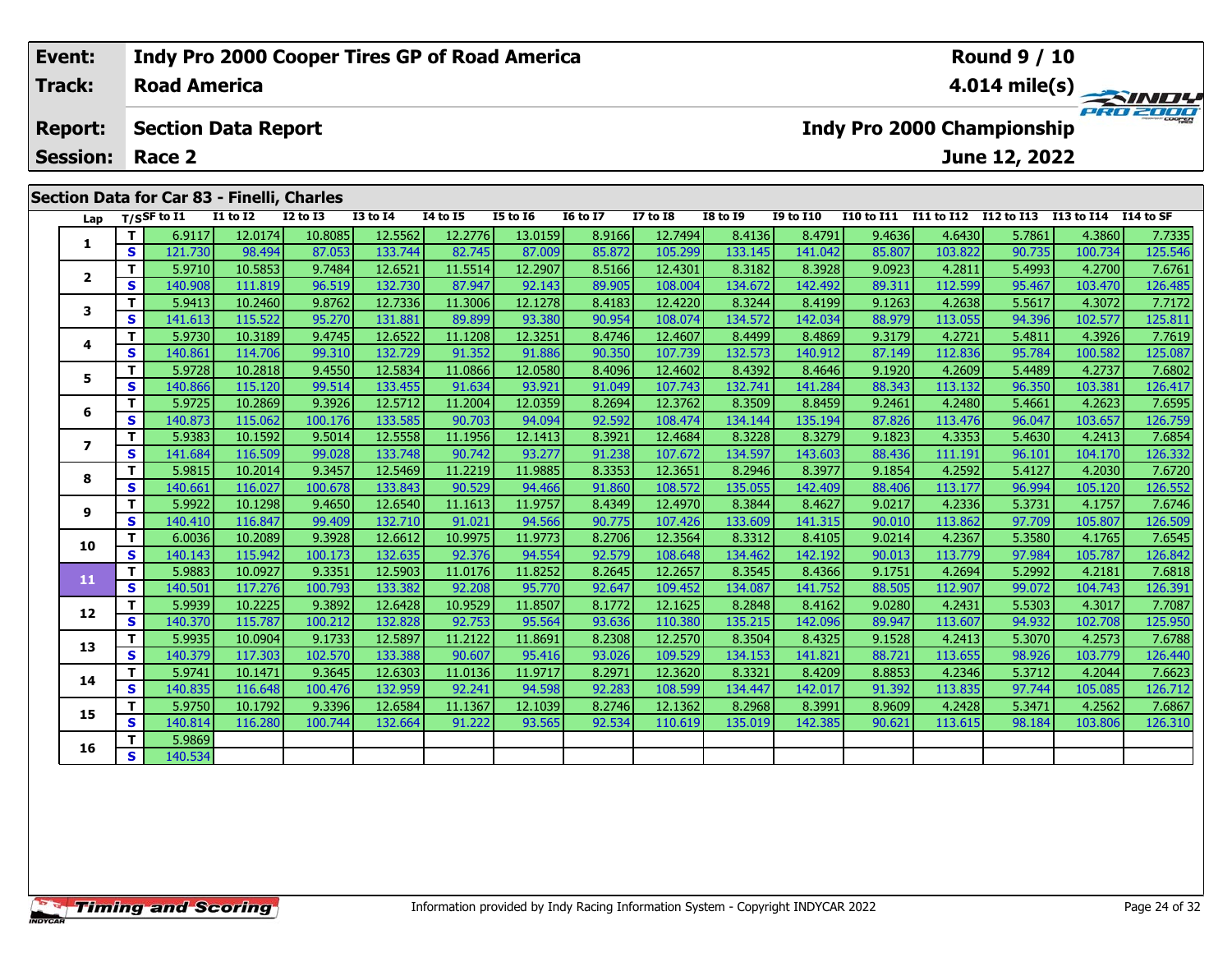| Event:                 | Indy Pro 2000 Cooper Tires GP of Road America | <b>Round 9 / 10</b>                                 |
|------------------------|-----------------------------------------------|-----------------------------------------------------|
| Track:                 | <b>Road America</b>                           | $\frac{4.014 \text{ mile(s)}}{4.014 \text{ miles}}$ |
| <b>Report:</b>         | Section Data Report                           | <b>Indy Pro 2000 Championship</b>                   |
| <b>Session: Race 2</b> |                                               | June 12, 2022                                       |

|                         |                         | Section Data for Car 83 - Finelli, Charles |          |
|-------------------------|-------------------------|--------------------------------------------|----------|
|                         | Lap T/SLap              |                                            | PO to SF |
|                         | $\overline{\mathbf{T}}$ | 138.1582                                   | 209.5115 |
| $\mathbf{1}$            | $\overline{\mathbf{s}}$ | 104.593                                    | 64.953   |
| $\mathbf{2}$            | $\mathbf T$             | 131.2754                                   |          |
|                         | S                       | 110.077                                    |          |
| 3                       | $\mathbf{T}$            | 130.7863                                   |          |
|                         | S                       | 110.489                                    |          |
| 4                       | $\mathbf{T}$            | 130.9622                                   |          |
|                         | S                       | 110.340                                    |          |
| 5                       | T                       | 130.0669                                   |          |
|                         | $\mathbf{s}$            | 111.100                                    |          |
| 6                       | $\mathbf T$             | 130.1839                                   |          |
|                         | $\mathbf{s}$            | 111.000                                    |          |
| $\overline{\mathbf{z}}$ | Т                       | 129.9101                                   |          |
|                         | <b>S</b>                | 111.234                                    |          |
| 8                       | $\mathbf T$             | 129.4109                                   |          |
|                         | <b>S</b>                | 111.663                                    |          |
| 9                       | T                       | 129.6357                                   |          |
|                         | $\mathbf{s}$            | 111.469                                    |          |
| 10                      | $\mathbf T$             | 129.0571                                   |          |
|                         | $\overline{\mathbf{s}}$ | 111.969                                    |          |
| 11                      | T                       | 128.8141                                   |          |
|                         | S                       | 112.180                                    |          |
| 12                      | $\mathbf{T}$            | 128.9045                                   |          |
|                         | S                       | 112.102                                    |          |
| 13                      | T                       | 128.8361                                   | 122.8436 |
|                         | $\overline{\mathbf{s}}$ | 112.161                                    | 110.778  |
| 14                      | T                       | 128.8712                                   |          |
|                         | $\mathbf{s}$            | 112.131                                    |          |
| 15                      | T<br>$\mathbf{s}$       | 128.9932                                   |          |
|                         |                         | 112.025                                    |          |
| 16                      | T<br>$\mathbf{s}$       |                                            |          |
|                         |                         |                                            |          |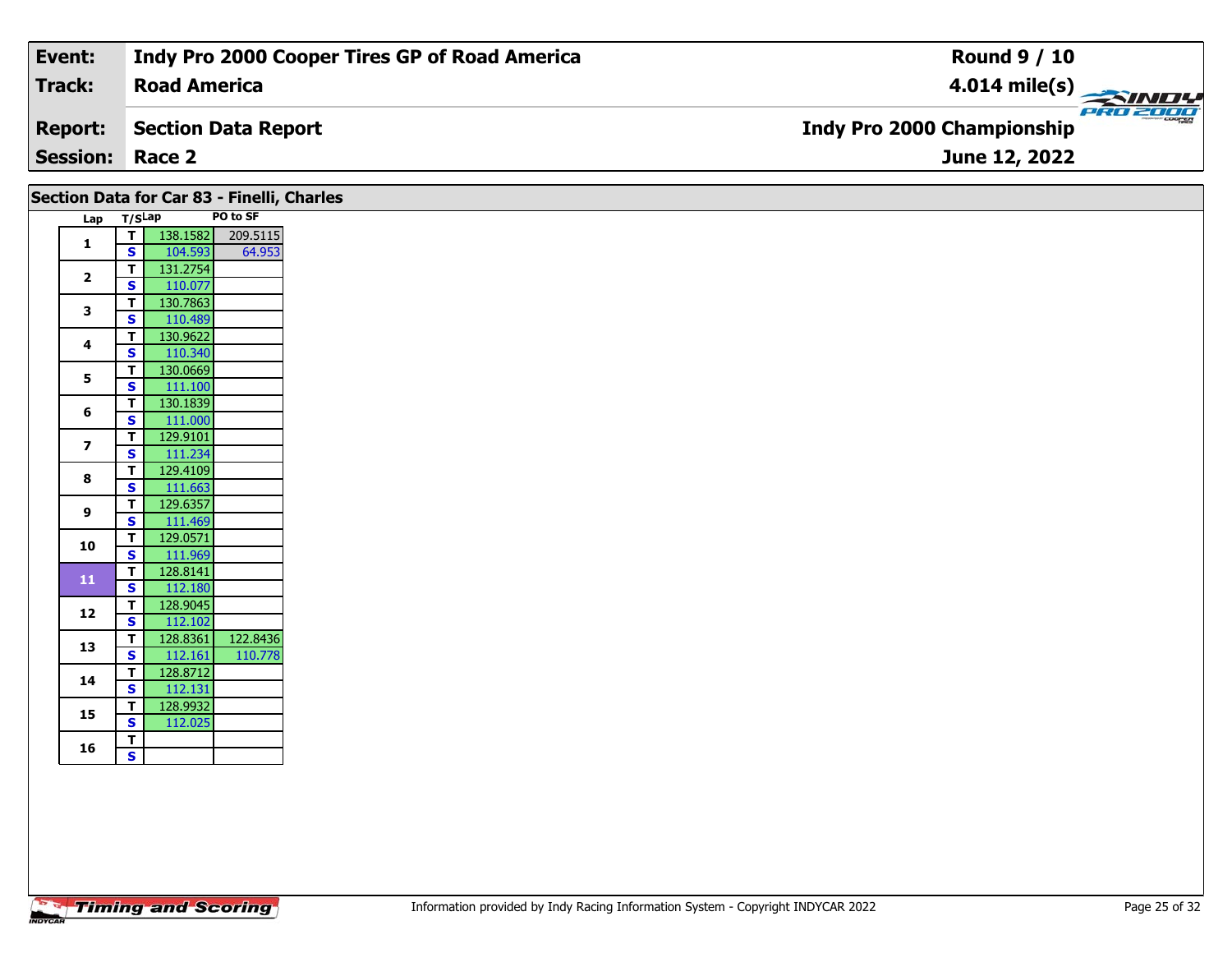#### Event: Indy Pro 2000 Cooper Tires GP of Road America **Round 9 / 10 Track: Road America** 4.014 mile(s) **PRO 200 Section Data Report Report: Indy Pro 2000 Championship** June 12, 2022 **Session: Race 2** Section Data for Car 90 - Foster, Louis (R) Lap T/SSF to I1  $\overline{11}$  to  $\overline{12}$  $\overline{12}$  to  $\overline{13}$  $\overline{13}$  to  $\overline{14}$  $\overline{14}$  to  $\overline{15}$  $\overline{15}$  to  $\overline{16}$  $\overline{16}$  to  $\overline{17}$  $\overline{17}$  to  $\overline{18}$  $18$  to  $19$ **I9 to I10** I10 to I11 I11 to I12 I12 to I13 I13 to I14 I14 to SF

|                | T. | 6.8220  | 11.7083 | 10.6162 | 12.3553 | 11.9249 | 12.6906 | 8.7695 | 12.3921 | 8.0115  | 7.8865  | 9.8347  | 4.4537  | 5.6459  | 4.1467  | 7.3694  |
|----------------|----|---------|---------|---------|---------|---------|---------|--------|---------|---------|---------|---------|---------|---------|---------|---------|
| 1              | S  | 123.331 | 101.094 | 88.630  | 135.919 | 85.192  | 89.239  | 87.312 | 108.335 | 139.827 | 151.640 | 82.569  | 108.235 | 92.988  | 106.547 | 131.749 |
| $\mathbf{2}$   | T. | 5.6182  | 10.3140 | 9.8212  | 12.4812 | 11.3260 | 11.9954 | 8.4948 | 12.1072 | 8.0445  | 7.9846  | 9.2242  | 4.3295  | 5.5147  | 4.1560  | 7.4553  |
|                | S  | 149.757 | 114.760 | 95.804  | 134.548 | 89.697  | 94.411  | 90.135 | 110.884 | 139.254 | 149.777 | 88.034  | 111.340 | 95.200  | 106.309 | 130.231 |
| 3              | T. | 5.7879  | 10.3305 | 9.8200  | 12.4918 | 11.0323 | 11.7879 | 8.0822 | 11.9366 | 8.1091  | 8.1603  | 8.8467  | 4.1869  | 5.2914  | 4.1952  | 7.5266  |
|                | S  | 145.366 | 114.577 | 95.816  | 134.434 | 92.085  | 96.073  | 94.737 | 112.469 | 138.144 | 146.552 | 91.791  | 115.132 | 99.218  | 105.315 | 128.997 |
| 4              | T. | 5.8494  | 9.9068  | 9.1773  | 12.2219 | 10.8454 | 11.8000 | 8.0896 | 12.2653 | 8.0345  | 7.9248  | 9.7332  | 4.3168  | 5.4784  | 4.1332  | 7.4490  |
|                | S  | 143.838 | 119.477 | 102.526 | 137.402 | 93.672  | 95.975  | 94.650 | 109.455 | 139.427 | 150.907 | 83.430  | 111.667 | 95.831  | 106.895 | 130.341 |
| 5              | T. | 5.7980  | 9.9812  | 9.2226  | 12.2189 | 10.9200 | 11.7054 | 8.0308 | 12.2555 | 8.1090  | 8.1023  | 9.0211  | 4.1947  | 5.3904  | 4.1003  | 7.3291  |
|                | S  | 145.113 | 118.587 | 102.022 | 137.436 | 93.032  | 96.750  | 95.343 | 109.543 | 138.146 | 147.601 | 90.016  | 114.918 | 97.395  | 107.753 | 132.473 |
| 6              | T. | 5.6419  | 9.9473  | 9.3656  | 12.1419 | 11.0134 | 11.9432 | 8.3058 | 12.3963 | 8.0270  | 7.9047  | 9.1248  | 4.2045  | 5.4794  | 4.1774  | 7.5173  |
|                | S  | 149.128 | 118.991 | 100.464 | 138.308 | 92.243  | 94.824  | 92.186 | 108.298 | 139.557 | 151.291 | 88.993  | 114.650 | 95.813  | 105.764 | 129.157 |
| $\overline{ }$ | T. | 5.8500  | 10.4644 | 9.1758  | 12.2853 | 11.0961 | 11.7650 | 7.9876 | 11.8359 | 7.9985  | 7.9615  | 8.7425  | 4.1737  | 5.3871  | 4.1215  | 7.4417  |
|                | S  | 143.823 | 113.111 | 102.542 | 136.693 | 91.556  | 96.260  | 95.859 | 113.426 | 140.055 | 150.212 | 92.885  | 115.496 | 97.455  | 107.198 | 130.469 |
| 8              | T. | 5.8016  | 9.8681  | 9.1902  | 12.1811 | 10.9738 | 11.6561 | 8.1616 | 12.1824 | 8.0009  | 8.0163  | 9.0422  | 4.2016  | 5.3499  | 4.1536  | 7.5180  |
|                | S  | 145.023 | 119.946 | 102.382 | 137.863 | 92.576  | 97.159  | 93.815 | 110.200 | 140.013 | 149.185 | 89.806  | 114.729 | 98.133  | 106.370 | 129.145 |
| 9              | T. | 5.8919  | 10.0544 | 9.4574  | 12.4343 | 11.2386 | 11.9393 | 8.1696 | 12.0551 | 8.0091  | 8.0019  | 8.7825  | 4.1487  | 5.5508  | 4.1507  | 7.4312  |
|                | S  | 142.800 | 117.723 | 99.489  | 135.055 | 90.395  | 94.855  | 93.723 | 111.364 | 139.869 | 149.453 | 92.462  | 116.192 | 94.581  | 106.444 | 130.653 |
| 10             | т  | 5.7562  | 9.9180  | 9.2731  | 12.1601 | 11.0850 | 11.8747 | 8.4833 | 12.3327 | 8.0005  | 7.8688  | 13.0002 | 4.5616  | 5.5404  | 4.3003  | 7.6584  |
|                | S  | 146.167 | 119.342 | 101.467 | 138.101 | 91.647  | 95.371  | 90.258 | 108.857 | 140.020 | 151.981 | 62.464  | 105.675 | 94.759  | 102.741 | 126.777 |
| 11             | T. | 5.9185  | 10.1395 | 9.2434  | 12.4342 | 10.8847 | 11.7257 | 8.0688 | 11.7840 | 8.1019  | 8.2062  | 8.7640  | 4.1772  | 5.2036  | 4.1734  | 7.5847  |
|                | S  | 142.158 | 116.735 | 101.793 | 135.056 | 93.334  | 96.583  | 94.894 | 113.926 | 138.267 | 145.732 | 92.657  | 115.399 | 100.892 | 105.865 | 128.009 |
| 12             | T. | 5.9198  | 9.9353  | 9.1334  | 12.4268 | 10.8498 | 11.7881 | 8.0615 | 11.8863 | 8.1110  | 8.2043  | 8.8456  | 4.1706  | 5.2432  | 4.1538  | 7.5420  |
|                | S. | 142.127 | 119.134 | 103.018 | 135.137 | 93.634  | 96.071  | 94.980 | 112.945 | 138.112 | 145.766 | 91.802  | 115.582 | 100.130 | 106.365 | 128.734 |
| 13             | T. | 5.8948  | 9.8231  | 9.0697  | 12.3964 | 10.9446 | 11.7299 | 8.1241 | 12.0755 | 8.2426  | 8.2227  | 8.7772  | 4.1921  | 5.2519  | 4.2010  | 7.5571  |
|                | S  | 142.730 | 120.495 | 103.742 | 135.468 | 92.823  | 96.548  | 94.248 | 111.176 | 135.907 | 145.440 | 92.518  | 114.989 | 99.964  | 105.170 | 128.476 |
| 14             | T. | 5.8924  | 9.8234  | 9.0434  | 12.3712 | 11.0005 | 11.7428 | 8.0336 | 11.9475 | 8.1153  | 8.1819  | 8.7756  | 4.1757  | 5.2540  | 4.2266  | 7.5661  |
|                | S  | 142.788 | 120.492 | 104.044 | 135.744 | 92.351  | 96.442  | 95.310 | 112.367 | 138.039 | 146.165 | 92.534  | 115.441 | 99.924  | 104.533 | 128.324 |
| 15             | T. | 5.8922  | 9.9030  | 9.0650  | 12.3803 | 10.8182 | 11.6230 | 8.0081 | 11.9248 | 8.1064  | 8.1762  | 8.8313  | 4.1759  | 5.2925  | 4.2274  | 7.5643  |
|                | S. | 142.793 | 119.523 | 103.796 | 135.644 | 93.907  | 97.436  | 95.613 | 112.581 | 138.190 | 146.267 | 91.951  | 115.435 | 99.197  | 104.513 | 128.354 |
| 16             | T. | 6.1002  | 12.0923 | 11.1806 | 14.3910 |         |         |        |         |         |         |         |         |         |         |         |
|                | S  | 137.924 | 97.883  | 84.156  | 116.692 |         |         |        |         |         |         |         |         |         |         |         |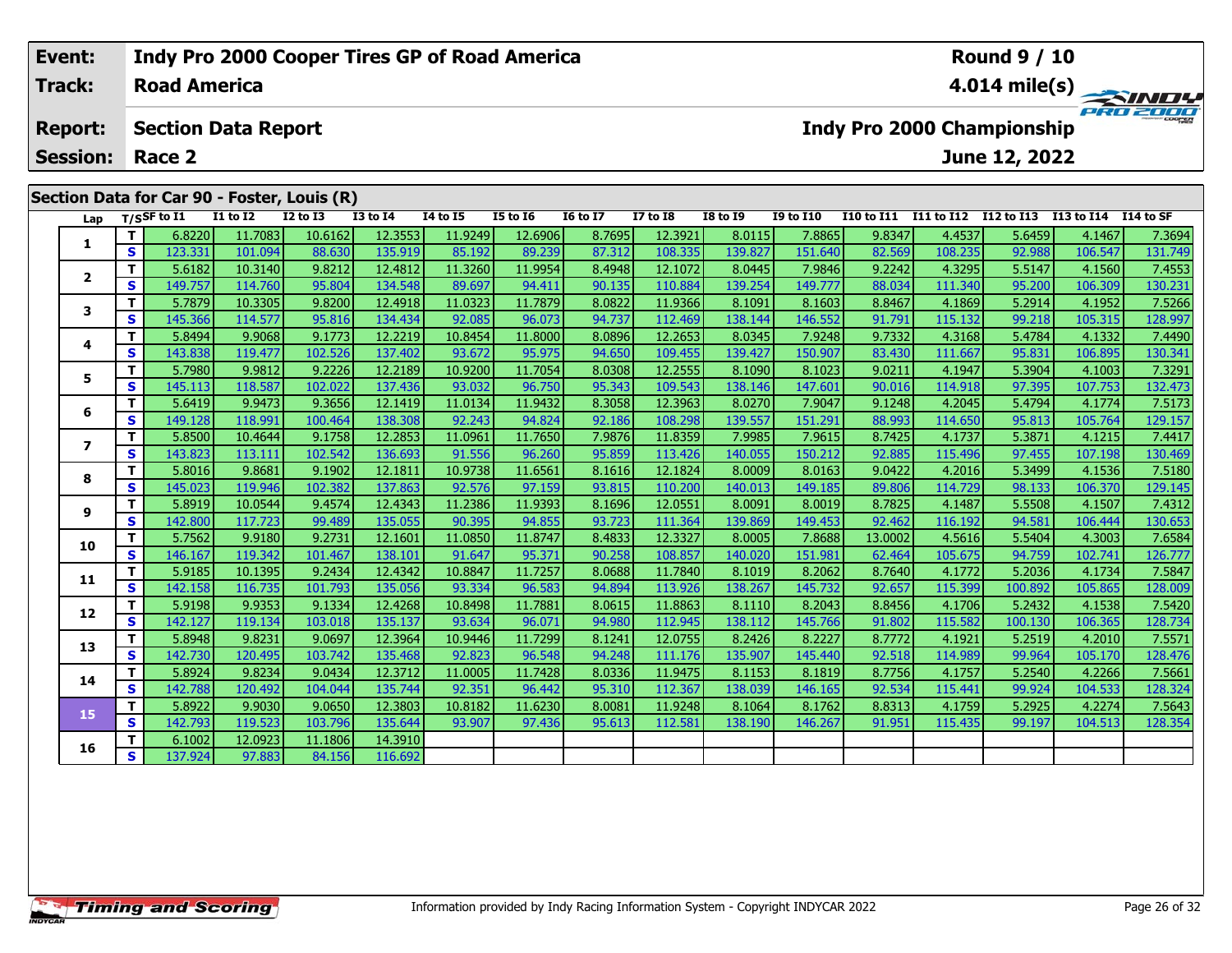| <b>Session: Race 2</b> |                                               | June 12, 2022                                 |
|------------------------|-----------------------------------------------|-----------------------------------------------|
| <b>Report:</b>         | Section Data Report                           | PRO 2000<br><b>Indy Pro 2000 Championship</b> |
| Track:                 | <b>Road America</b>                           | $4.014$ mile(s)                               |
| Event:                 | Indy Pro 2000 Cooper Tires GP of Road America | <b>Round 9 / 10</b>                           |

| PO to SF<br>Lap T/SLap<br>134.6273<br>212.8354<br>$\overline{t}$<br>$\mathbf{1}$<br>S<br>107.336<br>63.939<br>128.8668<br>$\mathbf T$<br>$\overline{\mathbf{2}}$<br>$\mathbf{s}$<br>112.134<br>127.5854<br>$\mathbf{T}$<br>3<br>$\mathbf{s}$<br>113.261<br>127.2256<br>$\mathbf T$<br>4<br>S<br>113.581<br>126.3793<br>$\mathbf T$<br>5<br>$\overline{\mathbf{s}}$<br>114.342<br>127.1905<br>T<br>6<br>113.612<br>S<br>126.2866<br>$\mathbf T$<br>$\overline{\mathbf{z}}$<br>$\mathbf{s}$<br>114.425<br>126.2974<br>$\overline{\mathbf{T}}$<br>8<br>114.416<br><b>S</b><br>127.3155<br>$\mathbf T$<br>9<br>113.501<br>$\mathbf{s}$<br>131.8133<br>$\mathbf T$<br>10<br>$\overline{\mathbf{s}}$<br>109.628<br>$\mathbf T$<br>126.4098<br>$11$<br>$\mathbf{s}$<br>114.314<br>126.2715<br>$\mathbf T$<br>12<br>S<br>114.439<br>126.5027<br>$\mathbf T$<br>13<br>$\overline{\mathbf{s}}$<br>114.230<br>126.1500<br>$\mathbf{T}$<br>14<br>114.549<br>$\mathbf{s}$<br>125.9886<br>$\mathbf{T}$<br>15<br>$\overline{\mathbf{s}}$<br>114.696<br>T<br>16<br>$\mathbf{s}$ |  |  | Section Data for Car 90 - Foster, Louis (R) |
|-----------------------------------------------------------------------------------------------------------------------------------------------------------------------------------------------------------------------------------------------------------------------------------------------------------------------------------------------------------------------------------------------------------------------------------------------------------------------------------------------------------------------------------------------------------------------------------------------------------------------------------------------------------------------------------------------------------------------------------------------------------------------------------------------------------------------------------------------------------------------------------------------------------------------------------------------------------------------------------------------------------------------------------------------------------------|--|--|---------------------------------------------|
|                                                                                                                                                                                                                                                                                                                                                                                                                                                                                                                                                                                                                                                                                                                                                                                                                                                                                                                                                                                                                                                                 |  |  |                                             |
|                                                                                                                                                                                                                                                                                                                                                                                                                                                                                                                                                                                                                                                                                                                                                                                                                                                                                                                                                                                                                                                                 |  |  |                                             |
|                                                                                                                                                                                                                                                                                                                                                                                                                                                                                                                                                                                                                                                                                                                                                                                                                                                                                                                                                                                                                                                                 |  |  |                                             |
|                                                                                                                                                                                                                                                                                                                                                                                                                                                                                                                                                                                                                                                                                                                                                                                                                                                                                                                                                                                                                                                                 |  |  |                                             |
|                                                                                                                                                                                                                                                                                                                                                                                                                                                                                                                                                                                                                                                                                                                                                                                                                                                                                                                                                                                                                                                                 |  |  |                                             |
|                                                                                                                                                                                                                                                                                                                                                                                                                                                                                                                                                                                                                                                                                                                                                                                                                                                                                                                                                                                                                                                                 |  |  |                                             |
|                                                                                                                                                                                                                                                                                                                                                                                                                                                                                                                                                                                                                                                                                                                                                                                                                                                                                                                                                                                                                                                                 |  |  |                                             |
|                                                                                                                                                                                                                                                                                                                                                                                                                                                                                                                                                                                                                                                                                                                                                                                                                                                                                                                                                                                                                                                                 |  |  |                                             |
|                                                                                                                                                                                                                                                                                                                                                                                                                                                                                                                                                                                                                                                                                                                                                                                                                                                                                                                                                                                                                                                                 |  |  |                                             |
|                                                                                                                                                                                                                                                                                                                                                                                                                                                                                                                                                                                                                                                                                                                                                                                                                                                                                                                                                                                                                                                                 |  |  |                                             |
|                                                                                                                                                                                                                                                                                                                                                                                                                                                                                                                                                                                                                                                                                                                                                                                                                                                                                                                                                                                                                                                                 |  |  |                                             |
|                                                                                                                                                                                                                                                                                                                                                                                                                                                                                                                                                                                                                                                                                                                                                                                                                                                                                                                                                                                                                                                                 |  |  |                                             |
|                                                                                                                                                                                                                                                                                                                                                                                                                                                                                                                                                                                                                                                                                                                                                                                                                                                                                                                                                                                                                                                                 |  |  |                                             |
|                                                                                                                                                                                                                                                                                                                                                                                                                                                                                                                                                                                                                                                                                                                                                                                                                                                                                                                                                                                                                                                                 |  |  |                                             |
|                                                                                                                                                                                                                                                                                                                                                                                                                                                                                                                                                                                                                                                                                                                                                                                                                                                                                                                                                                                                                                                                 |  |  |                                             |
|                                                                                                                                                                                                                                                                                                                                                                                                                                                                                                                                                                                                                                                                                                                                                                                                                                                                                                                                                                                                                                                                 |  |  |                                             |
|                                                                                                                                                                                                                                                                                                                                                                                                                                                                                                                                                                                                                                                                                                                                                                                                                                                                                                                                                                                                                                                                 |  |  |                                             |
|                                                                                                                                                                                                                                                                                                                                                                                                                                                                                                                                                                                                                                                                                                                                                                                                                                                                                                                                                                                                                                                                 |  |  |                                             |
|                                                                                                                                                                                                                                                                                                                                                                                                                                                                                                                                                                                                                                                                                                                                                                                                                                                                                                                                                                                                                                                                 |  |  |                                             |
|                                                                                                                                                                                                                                                                                                                                                                                                                                                                                                                                                                                                                                                                                                                                                                                                                                                                                                                                                                                                                                                                 |  |  |                                             |
|                                                                                                                                                                                                                                                                                                                                                                                                                                                                                                                                                                                                                                                                                                                                                                                                                                                                                                                                                                                                                                                                 |  |  |                                             |
|                                                                                                                                                                                                                                                                                                                                                                                                                                                                                                                                                                                                                                                                                                                                                                                                                                                                                                                                                                                                                                                                 |  |  |                                             |
|                                                                                                                                                                                                                                                                                                                                                                                                                                                                                                                                                                                                                                                                                                                                                                                                                                                                                                                                                                                                                                                                 |  |  |                                             |
|                                                                                                                                                                                                                                                                                                                                                                                                                                                                                                                                                                                                                                                                                                                                                                                                                                                                                                                                                                                                                                                                 |  |  |                                             |
|                                                                                                                                                                                                                                                                                                                                                                                                                                                                                                                                                                                                                                                                                                                                                                                                                                                                                                                                                                                                                                                                 |  |  |                                             |
|                                                                                                                                                                                                                                                                                                                                                                                                                                                                                                                                                                                                                                                                                                                                                                                                                                                                                                                                                                                                                                                                 |  |  |                                             |
|                                                                                                                                                                                                                                                                                                                                                                                                                                                                                                                                                                                                                                                                                                                                                                                                                                                                                                                                                                                                                                                                 |  |  |                                             |
|                                                                                                                                                                                                                                                                                                                                                                                                                                                                                                                                                                                                                                                                                                                                                                                                                                                                                                                                                                                                                                                                 |  |  |                                             |
|                                                                                                                                                                                                                                                                                                                                                                                                                                                                                                                                                                                                                                                                                                                                                                                                                                                                                                                                                                                                                                                                 |  |  |                                             |
|                                                                                                                                                                                                                                                                                                                                                                                                                                                                                                                                                                                                                                                                                                                                                                                                                                                                                                                                                                                                                                                                 |  |  |                                             |
|                                                                                                                                                                                                                                                                                                                                                                                                                                                                                                                                                                                                                                                                                                                                                                                                                                                                                                                                                                                                                                                                 |  |  |                                             |
|                                                                                                                                                                                                                                                                                                                                                                                                                                                                                                                                                                                                                                                                                                                                                                                                                                                                                                                                                                                                                                                                 |  |  |                                             |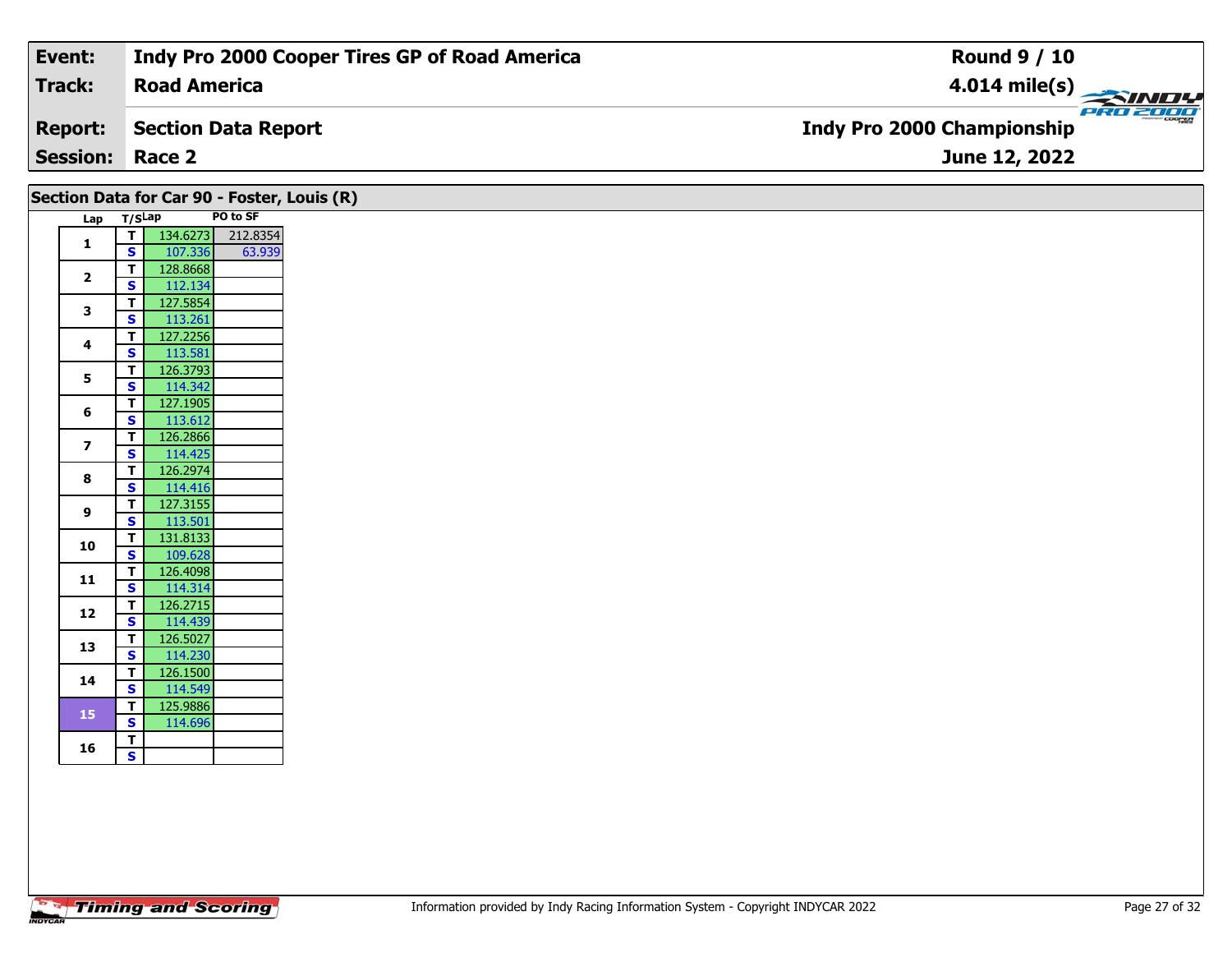| Event:          |                     |                            | <b>Indy Pro 2000 Cooper Tires GP of Road America</b> |                 |                 |          |                 |                                               |                         |                  |                 |            | <b>Round 9 / 10</b> |                      |         |  |
|-----------------|---------------------|----------------------------|------------------------------------------------------|-----------------|-----------------|----------|-----------------|-----------------------------------------------|-------------------------|------------------|-----------------|------------|---------------------|----------------------|---------|--|
| Track:          | <b>Road America</b> |                            |                                                      |                 |                 |          |                 |                                               | $4.014 \text{ mile(s)}$ |                  |                 |            |                     |                      |         |  |
| <b>Report:</b>  |                     | <b>Section Data Report</b> |                                                      |                 |                 |          |                 | PRO 2000<br><b>Indy Pro 2000 Championship</b> |                         |                  |                 |            |                     |                      |         |  |
| <b>Session:</b> | Race 2              |                            |                                                      |                 |                 |          |                 |                                               |                         |                  |                 |            | June 12, 2022       |                      |         |  |
|                 |                     |                            | Section Data for Car 92 - Brichacek, Wyatt           |                 |                 |          |                 |                                               |                         |                  |                 |            |                     |                      |         |  |
| Lap             | $T/S$ SF to I1      | I1 to I2                   | <b>I2 to I3</b>                                      | <b>I3 to I4</b> | <b>I4 to I5</b> | I5 to I6 | <b>16 to 17</b> | <b>I7 to I8</b>                               | <b>I8 to I9</b>         | <b>I9 to I10</b> | I10 to I11      | I11 to I12 | I12 to I13          | I13 to I14 I14 to SF |         |  |
|                 | 6.9321              | 12.2814                    | 10.8405                                              | 12.4688         | 12.0460         | 13.2104  | 8.6518          | 12.4722                                       | 8.1080                  | 8.0240           | 10.1793         | 4.3730     | 5.4134              | 4.1886               | 7.5562  |  |
|                 | 121.372             | 96376                      | 86 796 L                                             | 134682          | 84336           | 85 728   | 88.500L         | 107639                                        | 138163                  | 149 $042$        | 79 774 <b>1</b> | 110.232    | 96982               | 105 481              | 128 492 |  |

| Lap            |                         | T/SSF to 11 | 11 10 12 | 12 TO 13 | 13 TO 14 | 14 TO 15 | <b>12 10 10</b> | 10 10 TV | <b>17 10 18</b> | 19 10 19 | 19 TO 11U | <b>110 TO 111</b> | 111 TO 112 | 112 TO 113 | 113 TO 114 | 114 TO SF |
|----------------|-------------------------|-------------|----------|----------|----------|----------|-----------------|----------|-----------------|----------|-----------|-------------------|------------|------------|------------|-----------|
| 1              | T.                      | 6.9321      | 12.2814  | 10.8405  | 12.4688  | 12.0460  | 13.2104         | 8.6518   | 12.4722         | 8.1080   | 8.0240    | 10.1793           | 4.3730     | 5.4134     | 4.1886     | 7.5562    |
|                | S                       | 121.372     | 96.376   | 86.796   | 134.682  | 84.336   | 85.728          | 88.500   | 107.639         | 138.163  | 149.042   | 79.774            | 110.232    | 96.982     | 105.481    | 128.492   |
|                | T.                      | 5.8699      | 10.0091  | 9.3298   | 12.2862  | 11.1555  | 11.9748         | 8.5452   | 12.1836         | 8.0413   | 7.9952    | 9.2291            | 4.3751     | 5.6890     | 4.1472     | 7.4178    |
| $\overline{2}$ | S                       | 143.335     | 118.256  | 100.850  | 136.683  | 91.068   | 94.574          | 89.604   | 110.189         | 139.309  | 149.578   | 87.988            | 110.179    | 92.283     | 106.534    | 130.889   |
| 3              | T                       | 5.7340      | 10.0122  | 9.8653   | 12.3069  | 11.3232  | 12.1881         | 8.2596   | 12.0298         | 8.0701   | 8.0350    | 8.9429            | 4.2097     | 5.3594     | 4.1391     | 7.4153    |
|                | S                       | 146.732     | 118.219  | 95.376   | 136.453  | 89.719   | 92.919          | 92.702   | 111.598         | 138.812  | 148.837   | 90.803            | 114.508    | 97.959     | 106.743    | 130.933   |
| 4              | T.                      | 5.7267      | 9.9552   | 9.2692   | 12.1338  | 10.9617  | 11.8682         | 8.1713   | 12.1472         | 8.0756   | 8.0550    | 8.9714            | 4.3446     | 5.5275     | 4.1133     | 7.3031    |
|                | S                       | 146.919     | 118.896  | 101.509  | 138.400  | 92.678   | 95.423          | 93.704   | 110.519         | 138.718  | 148.468   | 90.515            | 110.953    | 94.980     | 107.412    | 132.945   |
| 5              | T                       | 5.6861      | 10.1390  | 9.4572   | 12.3301  | 11.5474  | 11.9884         | 8.1366   | 11.9531         | 8.1121   | 8.1068    | 9.5022            | 4.3008     | 5.2906     | 4.2184     | 7.5432    |
|                | S                       | 147.968     | 116.741  | 99.491   | 136.197  | 87.977   | 94.466          | 94.103   | 112.314         | 138.093  | 147.519   | 85.459            | 112.083    | 99.233     | 104.736    | 128.713   |
| 6              | T.                      | 5.8641      | 9.8115   | 9.1142   | 12.3063  | 10.7865  | 11.6752         | 8.0438   | 11.9249         | 8.0279   | 8.0177    | 8.9712            | 4.1949     | 5.4991     | 4.2049     | 7.4297    |
|                | S                       | 143.477     | 120.638  | 103.236  | 136.460  | 94.183   | 97.000          | 95.189   | 112.580         | 139.542  | 149.159   | 90.517            | 114.912    | 95.470     | 105.072    | 130.679   |
| $\overline{ }$ | T.                      | 5.7365      | 10.2673  | 9.6960   | 12.0399  | 11.0212  | 12.2983         | 8.5532   | 12.3527         | 8.3087   | 8.2265    | 8.8254            | 4.1991     | 5.2906     | 4.1863     | 7.4915    |
|                | S.                      | 146.668     | 115.282  | 97.041   | 139.479  | 92.178   | 92.086          | 89.520   | 108.681         | 134.826  | 145.373   | 92.012            | 114.797    | 99.233     | 105.539    | 129.601   |
| 8              | Т                       | 5.8095      | 9.9921   | 9.1516   | 12.1465  | 10.9328  | 11.8226         | 8.1629   | 12.1269         | 8.1372   | 8.0394    | 8.8337            | 4.2007     | 5.2107     | 4.1698     | 7.4846    |
|                | S                       | 144.825     | 118.457  | 102.814  | 138.255  | 92.923   | 95.791          | 93.800   | 110.704         | 137.667  | 148.756   | 91.926            | 114.754    | 100.754    | 105.957    | 129.721   |
| 9              | T                       | 5.8219      | 9.7789   | 9.1303   | 12.1149  | 10.8352  | 11.7455         | 8.0923   | 12.0130         | 8.0858   | 8.0912    | 8.7252            | 4.1604     | 5.2009     | 4.1724     | 7.4884    |
|                | $\mathbf{s}$            | 144.517     | 121.040  | 103.053  | 138.616  | 93.760   | 96.420          | 94.619   | 111.754         | 138.543  | 147.804   | 93.069            | 115.865    | 100.944    | 105.891    | 129.655   |
| 10             | T.                      | 5.8254      | 9.7427   | 9.1601   | 12.3146  | 10.7770  | 11.9385         | 8.2480   | 12.4580         | 8.1545   | 8.0214    | 9.2657            | 4.3580     | 5.3929     | 4.1537     | 7.5050    |
|                | $\mathbf{s}$            | 144.430     | 121.490  | 102.718  | 136.368  | 94.266   | 94.861          | 92.832   | 107.762         | 137.375  | 149.090   | 87.640            | 110.612    | 97.350     | 106.367    | 129.368   |
| 11             | T.                      | 5.8335      | 9.9516   | 9.1306   | 12.2067  | 10.9301  | 11.8230         | 8.1515   | 12.1603         | 8.0845   | 8.0701    | 8.8086            | 4.1770     | 5.2748     | 4.1518     | 7.4503    |
|                | $\overline{\mathbf{s}}$ | 144.230     | 118.939  | 103.050  | 137.573  | 92.946   | 95.788          | 93.931   | 110.400         | 138.565  | 148.190   | 92.188            | 115.405    | 99.530     | 106.416    | 130.318   |
| 12             | T                       | 5.7929      | 10.1424  | 9.2147   | 12.3133  | 10.7904  | 11.6875         | 8.3734   | 12.2994         | 8.0937   | 8.0501    | 8.9747            | 4.1680     | 5.3931     | 4.1603     | 7.3867    |
|                | $\overline{\mathbf{s}}$ | 145.240     | 116.702  | 102.110  | 136.382  | 94.149   | 96.898          | 91.442   | 109.152         | 138.407  | 148.558   | 90.482            | 115.654    | 97.347     | 106.199    | 131.440   |
| 13             | T                       | 5.6871      | 10.0638  | 9.1853   | 12.3275  | 10.8236  | 11.6956         | 8.3916   | 12.4387         | 8.2688   | 8.1981    | 8.9473            | 4.2285     | 5.2590     | 4.1497     | 7.4995    |
|                | $\mathbf{s}$            | 147.942     | 117.613  | 102.436  | 136.225  | 93.861   | 96.831          | 91.244   | 107.929         | 135.476  | 145.876   | 90.759            | 113.999    | 99.829     | 106.470    | 129.463   |
| 14             | T                       | 5.8783      | 9.7997   | 9.1550   | 12.4107  | 10.7898  | 11.6361         | 8.2636   | 12.2622         | 8.0952   | 8.1010    | 9.0285            | 4.1892     | 5.3337     | 4.1328     | 7.4299    |
|                | S                       | 143.130     | 120.783  | 102.775  | 135.312  | 94.155   | 97.326          | 92.657   | 109.483         | 138.382  | 147.625   | 89.942            | 115.069    | 98.431     | 106.905    | 130.676   |
| 15             | T.                      | 5.7641      | 9.8755   | 9.2252   | 12.2563  | 10.9500  | 11.8142         | 8.1802   | 12.0870         | 8.1414   | 8.1123    | 8.8336            | 4.1780     | 5.2911     | 4.1841     | 7.4992    |
|                | $\mathbf{s}$            | 145.966     | 119.856  | 101.993  | 137.017  | 92.777   | 95.859          | 93.602   | 111.070         | 137.596  | 147.419   | 91.927            | 115.377    | 99.223     | 105.595    | 129.468   |
| 16             | T.                      | 6.0894      | 11.7234  | 10.6520  | 14.6161  |          |                 |          |                 |          |           |                   |            |            |            |           |
|                | $\overline{\mathbf{s}}$ | 138.169     | 100.964  | 88.332   | 114.895  |          |                 |          |                 |          |           |                   |            |            |            |           |
|                |                         |             |          |          |          |          |                 |          |                 |          |           |                   |            |            |            |           |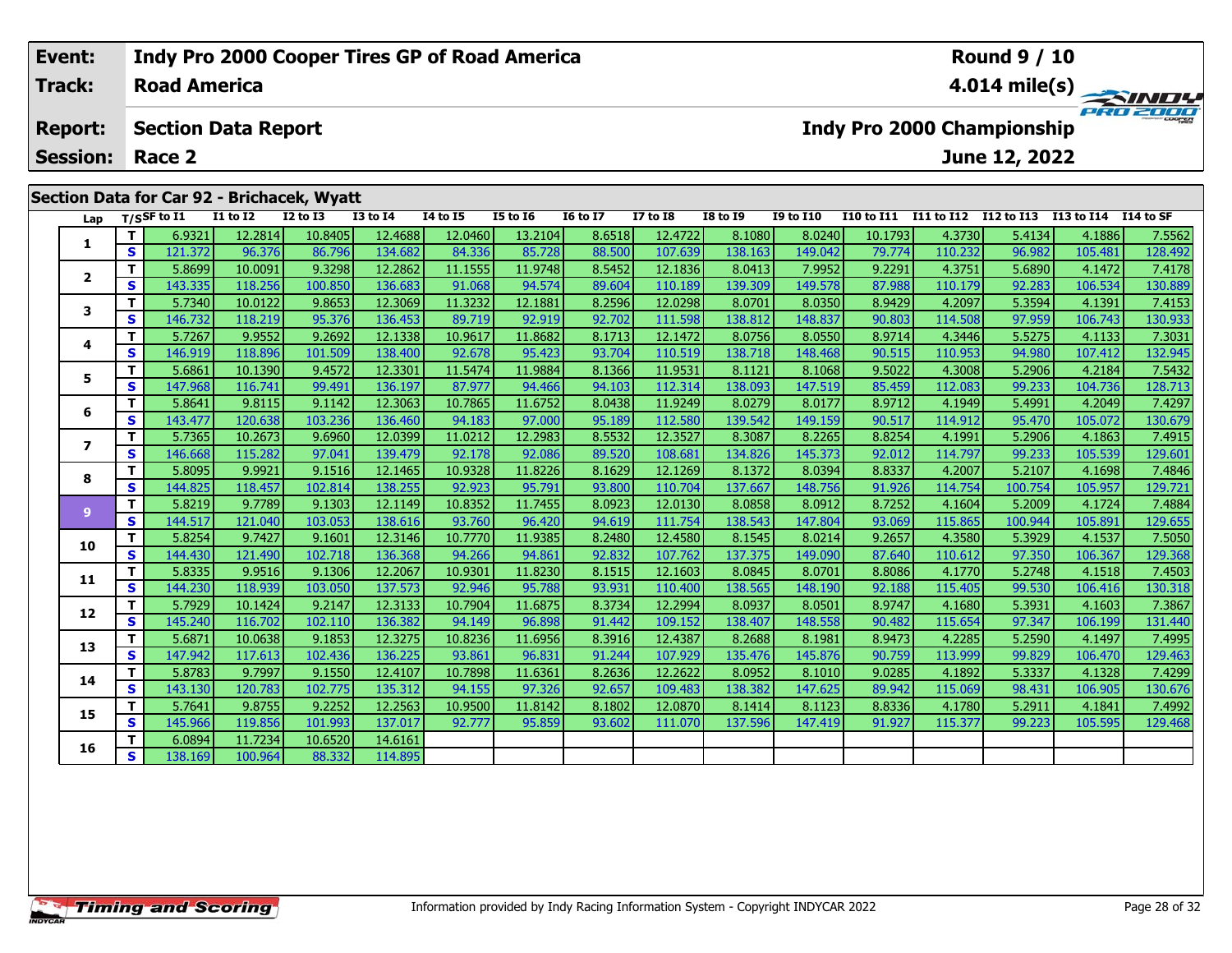| Event:                 | Indy Pro 2000 Cooper Tires GP of Road America | <b>Round 9 / 10</b>                           |
|------------------------|-----------------------------------------------|-----------------------------------------------|
| Track:                 | <b>Road America</b>                           | $4.014$ mile(s)                               |
| <b>Report:</b>         | Section Data Report                           | PRO 2000<br><b>Indy Pro 2000 Championship</b> |
| <b>Session: Race 2</b> |                                               | June 12, 2022                                 |

|                |                         | Section Data for Car 92 - Brichacek, Wyatt |          |
|----------------|-------------------------|--------------------------------------------|----------|
|                | Lap                     | T/SLap                                     | PO to SF |
| $\mathbf{1}$   | $\overline{1}$          | 136.7457                                   | 226.8711 |
|                | $\overline{\mathbf{s}}$ | 105.674                                    | 59.983   |
| $\overline{2}$ | $\mathbf{T}$<br>S       | 128.2488<br>112.675                        |          |
|                | T                       | 127.8906                                   |          |
| 3              | $\mathbf{s}$            | 112.990                                    |          |
|                | $\mathbf T$             | 126.6238                                   |          |
| 4              | $\mathbf{s}$            | 114.121                                    |          |
| 5              | T                       | 128.3120                                   |          |
|                | S                       | 112.619                                    |          |
| 6              | T.                      | 125.8719                                   |          |
|                | S                       | 114.802                                    |          |
| $\overline{ }$ | T.                      | 128.4932                                   |          |
|                | S                       | 112.460<br>126.2210                        |          |
| 8              | T<br>S                  | 114.485                                    |          |
|                | $\mathbf T$             | 125.4563                                   |          |
| 9 <sup>°</sup> | <b>S</b>                | 115.183                                    |          |
|                | T.                      | 127.3155                                   |          |
| 10             | S                       | 113.501                                    |          |
|                | $\mathbf T$             | 126.2044                                   |          |
| 11             | S                       | 114.500                                    |          |
| 12             | T.                      | 126.8406                                   |          |
|                | $\mathbf{s}$            | 113.926                                    |          |
| 13             | T.                      | 127.1641                                   |          |
|                | $\overline{\mathbf{s}}$ | 113.636                                    |          |
| 14             | T.<br>S                 | 126.5057<br>114.227                        |          |
|                | $\mathbf T$             | 126.3922                                   |          |
| 15             | $\overline{\mathbf{s}}$ | 114.330                                    |          |
|                | $\mathbf{T}$            |                                            |          |
| 16             | $\overline{\mathbf{s}}$ |                                            |          |
|                |                         |                                            |          |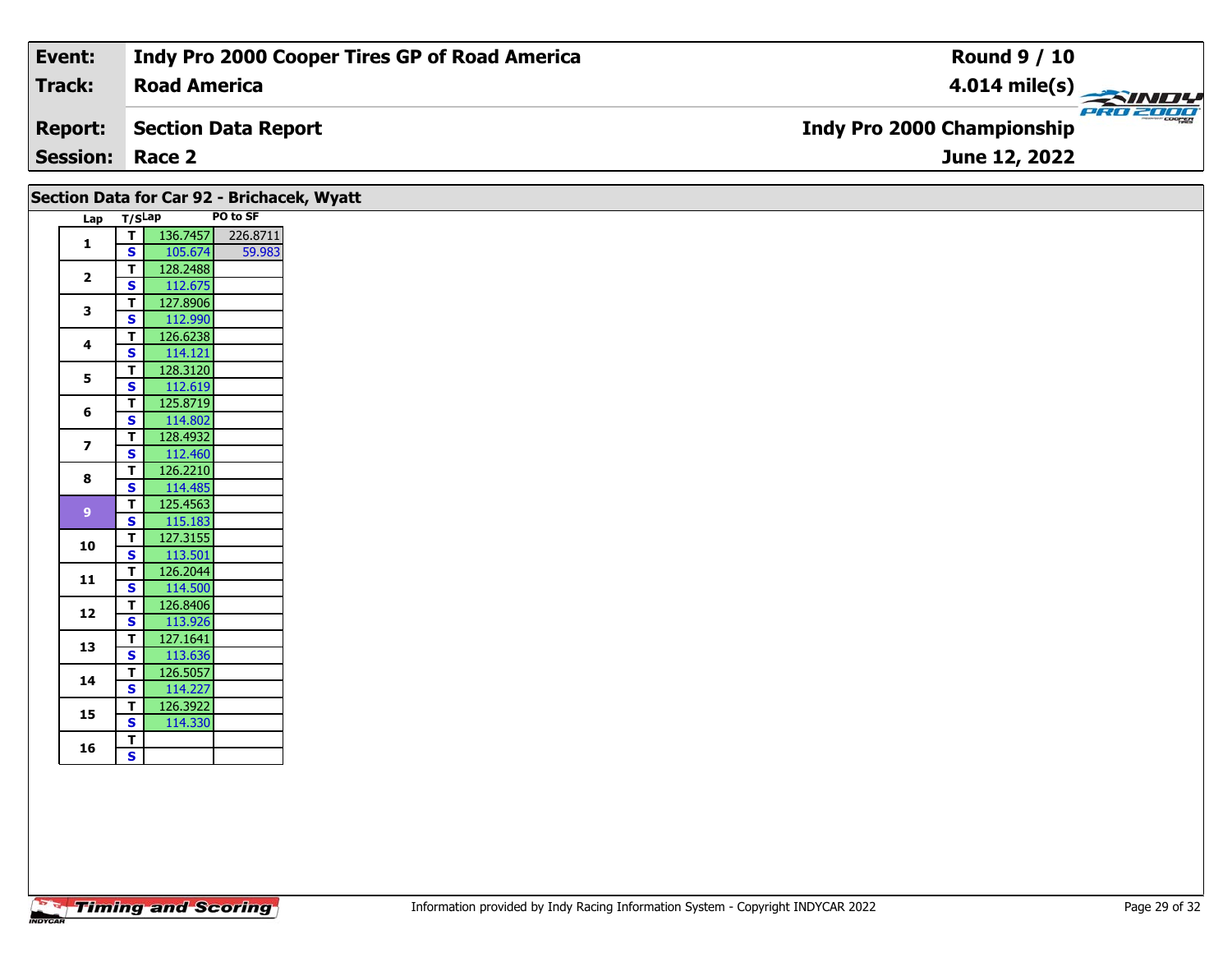#### Event: **Indy Pro 2000 Cooper Tires GP of Road America Round 9 / 10 Track: Road America** 4.014 mile(s) PRO 2001 **Report: Section Data Report Indy Pro 2000 Championship Session:** Race 2 June 12, 2022 Section Data for Car 93 - Brewer, Lindsay (R)  $\overline{I/S}$  Tf to  $\overline{I1}$  $\overline{11}$  to  $\overline{12}$  $\overline{12}$  to  $\overline{13}$  $\overline{13}$  to  $\overline{14}$  $\overline{14}$  to  $\overline{15}$ **I5 to 16 I6 to I7 I7 to I8 I8 to 19 I9 to I10** I10 to I11 I11 to I12 I12 to I13 I13 to I14 I14 to SF Lap T. 12.3461 6.7616 11.7037 11.0078 12.1672 12.9756 8.9341 12.4873 8.1809 8.1574 9.6607 4.4155 5.6511 4.3457 7.6055  $\mathbf{1}$  $\overline{\mathbf{s}}$ 124.433 101.134 85.477 136.020 83.496 87.279 85.703 107.50 136.93 146.604 84.057 109.171 92.902 101.668 127.659  $\mathbf{T}$ 5.8671 10.2082 9.3740 12.3460 11.3542 12.0942 8.4941 12.1756 8.1802 8.2305 9.0501 4.2671 5.5016 4.2384 7.5824  $\overline{2}$  $\overline{\mathbf{s}}$ 143.404 115,950 100.374 136.021 89.474 93.640 90.143 110.262 136.944 145.302 89.728 112.968 95.427 104.242 128.048

#### $\overline{\mathbf{r}}$ 5.8963 10.1533 9.4589 12.4615 11.1068 12.0054 8.3984 12.1316 8.1666 8.1929 8.9917 4.2542 5.4294 4.2217 7.5803 3 142.693 91.467 113.310 104.654 128.083  $\overline{\mathbf{s}}$ 116.577 99.473 134.761 94.333 91.170 110.66 137.172 145.969 90.311 96.696  $\overline{\mathsf{r}}$ 5.8964 10.0412 9.3741 12.4341 11.0119 11.9680 8.3675 12.0552 8.1880 8.2423 8.9723 4.2686 5.4564 4.2628 7.6041  $\overline{\mathbf{4}}$ 112.928  $\mathbf{s}$ 142.691 117.878 100.373 135.057 92.256 94.627 91.507 111.363 136.813 145.094 90.506 96.217 103.645 127.682 5.9029 10.0804 9.3472 12.4643 11.1502 12.2112 12.0277 5.3706 7.5750 T 8.4354 8.1652 8.2468 8.9089 4.2698 4.2253 5  $\overline{\mathbf{s}}$ 142.534 117.420 100.662 134.730 91.111 92.743 90.770 111.617 137.195 145.015 91.150 112.89 97.754 104.565 128.173  $\mathbf{T}$ 5.8992 9.8946 9.1388 12.3871 10.9966 11.8342 8.1831 11.9901 8.1625 8.2022 8.9166 4.2232 5.3073 4.2072 7.5881 6  $\overline{\mathbf{s}}$ 142.623 119.624 102.95 135,570 92.384 95.697 93.569 111.967 137.241 145,803 91.071 114.142 98.920 105.015 127.952 T. 5.8968 9.8568 9.2694 12.3999 10.9117 11.8158 8.1368 12.0050 8.1020 8.1524 8.8846 4.2917 5.4119 4.3266 7.6499  $\overline{z}$  $\overline{\mathbf{s}}$ 126.918 142.681 120.083 101.507 135.430 93.103 95.846 94.101 111.828 138.266 146.694 91.399 112,320 97.008 102.117 5.9160 9.8673 9.3625 12.4602 10.9105 11.8367 8.2434 12.0924 8.1609 8.1902 8.8364 4.2105 5.3069 4.1916 7.5956 T. 8 92.884  $\overline{\mathbf{s}}$ 142,218 119.955 100.498 134,775 93.113 95.677 111.020 137.268 146.017 91.898 114.487 98.928 105.406 127.825  $\overline{\mathsf{T}}$ 9.1899 10.9907 12.0992 8.1590 8.2123 5.9757 9.9257 12.4146 11.8344 8.1844 8.8433 4.2114 5.3081 4.2097 7.6182  $\mathbf{9}$ 127.446 S 140.798 119.250 102.385 135.270 92.434 95.696 93.554 110.95 137.300 145.624 91.826 114.462 98.905 104.952  $\overline{\mathsf{T}}$ 5.9370 9.9820 9.2084 12.4695 10.9055 11.8283 8.1614 11.9998 8.1170 8.2063 8.8093 4.2526 5.3022 4.1686 7.5685 10  $\overline{\mathbf{s}}$ 141.715 118.577 102.179 134.674 93.156 95.745 93.817 111.87 138.010 145.731 92.180 113.353 99.016 105.98 128.283 T. 5.8870 9.8386 9.2049 12.4462 10.8803 11.7880  $8.1167$ 11.9933 8.1268 8.1592 8.8851 4.2000 5.3367  $4.1270$ 7.5361 11  $\overline{\mathbf{s}}$ 142.919 120.305 102.218 134.926 93.371 96.072 94.334 111.937 137.844 146.572 91.394 114.773 98.375 107.056 128.834 T. 5.8985 9.8566 9.1843 12.4437 10.9363 11.7127 8.1340 12.0211 8.1177 8.1838 8.8638 4.2139 5.2684 4.1628 7.5689  $12$  $\overline{\mathbf{s}}$ 142.640 120.086 102.448 134.953 92.893 96.690 94.133 111.679 137.998 146.131 91.614 114.394 99.651 106.135 128,276  $\overline{\mathsf{r}}$ 5.8984 10.5900 9.5575 12.4934 10.9964 11.8328 8.1274 12.0394 8.1703 8.2026 8.9102  $4.2211$ 5.2801 4.1844 7.5667 13  $\overline{\mathbf{s}}$ 142.643 111.769 98.447 134.416 92.386 95.709 94.210 111.509 137.110 145.796 91.137 114.199 99.430 105.587 128.313  $\overline{\mathsf{T}}$ 5.9219 9.9935 9.2678 12.4972 11.0664 11.8115 8.2028 12.0960 8.8492 4.2291 5.2906 7.5883 8.1813 8.2634 4.2073 14  $\overline{\mathbf{s}}$ 91.801 127.948 142.077 118.441 101.525 95.881 93.344 110.987 136.925 144.724 91.765 113.983 99.233 105.012 134.376  $\overline{\mathsf{T}}$ 5.9230 10.1590 9.2299 12.4552 11.0480 11.7913 8.1654 12.1639 8.2354 8.2776 8.8783 4.2059 5.3095 4.2199 7.6240 15 S. 142.05 116.511 101.941 134.829 91.954 96.045 93.772 110.368 136.026 144.475 91.464 114.612 98.879 104.699 127.349 T. 5.9274 10.4141 9.5152 12.6352 16  $\overline{\mathbf{s}}$ 141.945 113.657 98.88 132.90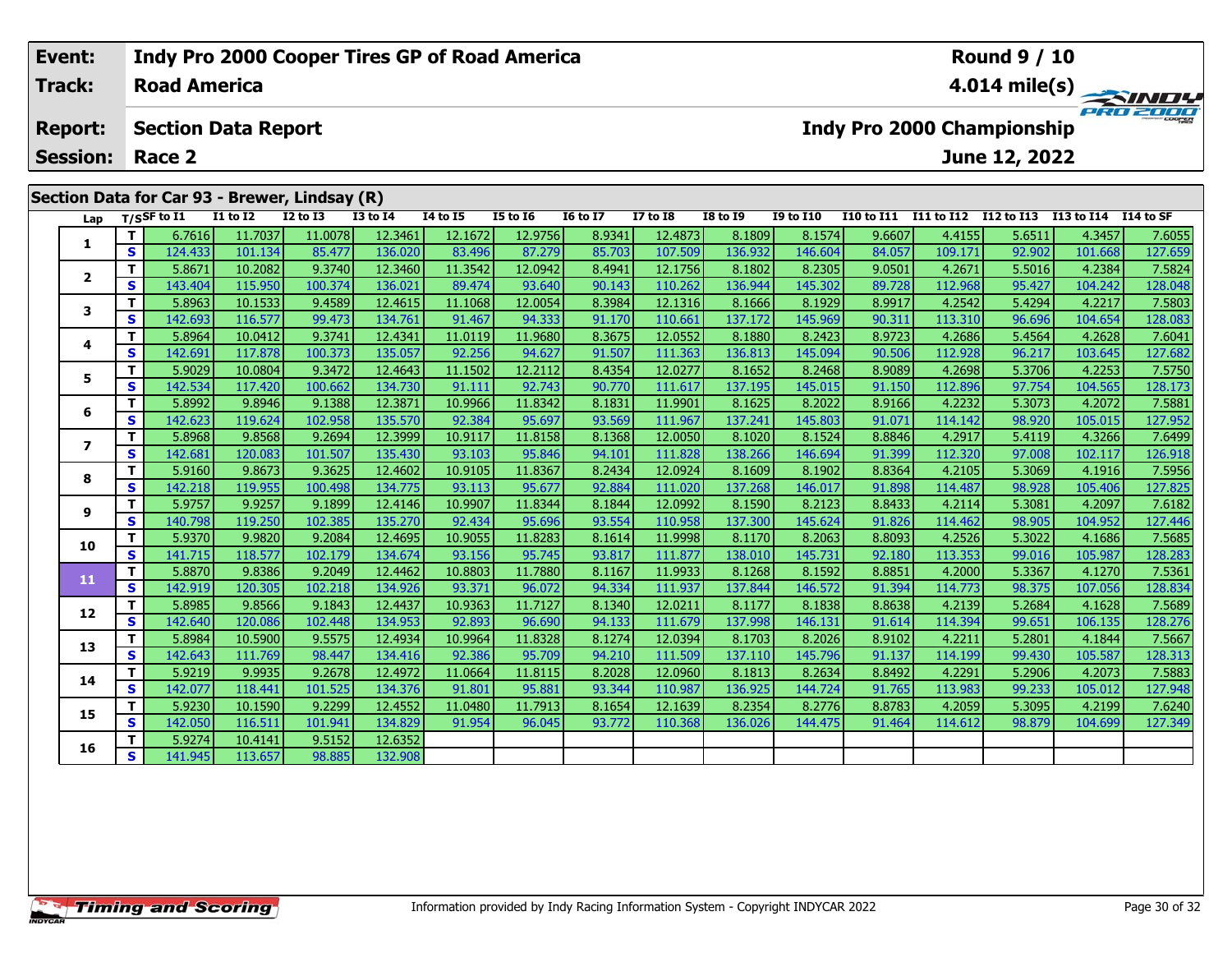| Event:                 | Indy Pro 2000 Cooper Tires GP of Road America | <b>Round 9 / 10</b>                             |
|------------------------|-----------------------------------------------|-------------------------------------------------|
| Track:                 | <b>Road America</b>                           | $\frac{4.014 \text{ mile(s)}}{2.34 \text{ Hz}}$ |
| <b>Report:</b>         | Section Data Report                           | <b>Indy Pro 2000 Championship</b>               |
| <b>Session: Race 2</b> |                                               | <b>June 12, 2022</b>                            |

|                         |        |                     | PO to SF | Section Data for Car 93 - Brewer, Lindsay (R) |
|-------------------------|--------|---------------------|----------|-----------------------------------------------|
| Lap                     | T/SLap |                     |          |                                               |
| $\mathbf{1}$            | т      | 136.4002            | 212.0073 |                                               |
|                         | S      | 105.941             | 64.188   |                                               |
| $\overline{\mathbf{2}}$ | T      | 128.9637            |          |                                               |
|                         | S      | 112.050             |          |                                               |
| 3                       | T.     | 128.4490            |          |                                               |
|                         | S<br>T | 112.499             |          |                                               |
| 4                       |        | 128.1429            |          |                                               |
|                         | s<br>T | 112.768             |          |                                               |
| 5                       | S      | 128.3809            |          |                                               |
|                         | T      | 112.559<br>126.9308 |          |                                               |
| 6                       | S      | 113.845             |          |                                               |
|                         | т      | 127.1113            |          |                                               |
| $\overline{\mathbf{z}}$ | S      | 113.683             |          |                                               |
|                         | T      | 127.1811            |          |                                               |
| 8                       | S      | 113.621             |          |                                               |
|                         | T      | 127.1766            |          |                                               |
| 9                       | S      | 113.625             |          |                                               |
|                         | T.     | 126.9164            |          |                                               |
| 10                      | S      | 113.858             |          |                                               |
| 11                      | T      | 126.5259            |          |                                               |
|                         | S      | 114.209             |          |                                               |
| 12                      | T      | 126.5665            |          |                                               |
|                         | S      | 114.172             |          |                                               |
| 13                      | T      | 128.0707            |          |                                               |
|                         | S      | 112.831             |          |                                               |
| 14                      | т      | 127.4663            |          |                                               |
|                         | S      | 113.366             |          |                                               |
| 15                      | т      | 127.6863            |          |                                               |
|                         | S      | 113.171             |          |                                               |
| 16                      | т      |                     |          |                                               |
|                         | S      |                     |          |                                               |